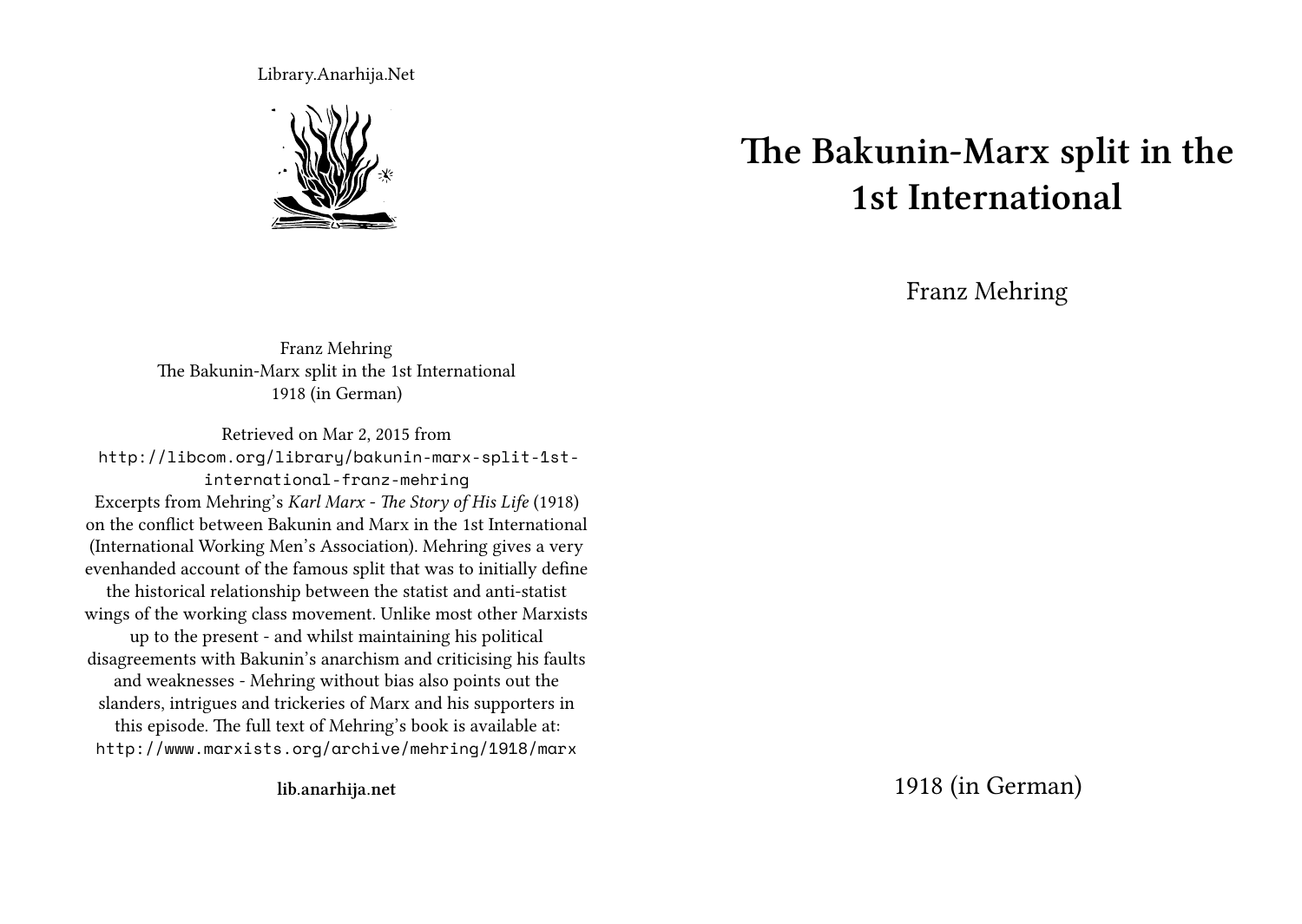## **Contents**

| Chapter Thirteen: The International at Its Zenith         | 3  |
|-----------------------------------------------------------|----|
|                                                           | 3  |
| 4. The Alliance of Socialist Democracy                    | 12 |
|                                                           | 20 |
|                                                           | 27 |
| 7. "The Confidential Communication"                       | 35 |
| <b>Chapter Fourteen: The Decline of the International</b> | 42 |
| 4. The International and the Paris Commune                | 42 |
| 5. The Bakuninist Opposition                              | 51 |
| 6. The Second Conference in London                        | 62 |
|                                                           |    |
| 7. The Disintegration of the International                | 70 |
|                                                           | 78 |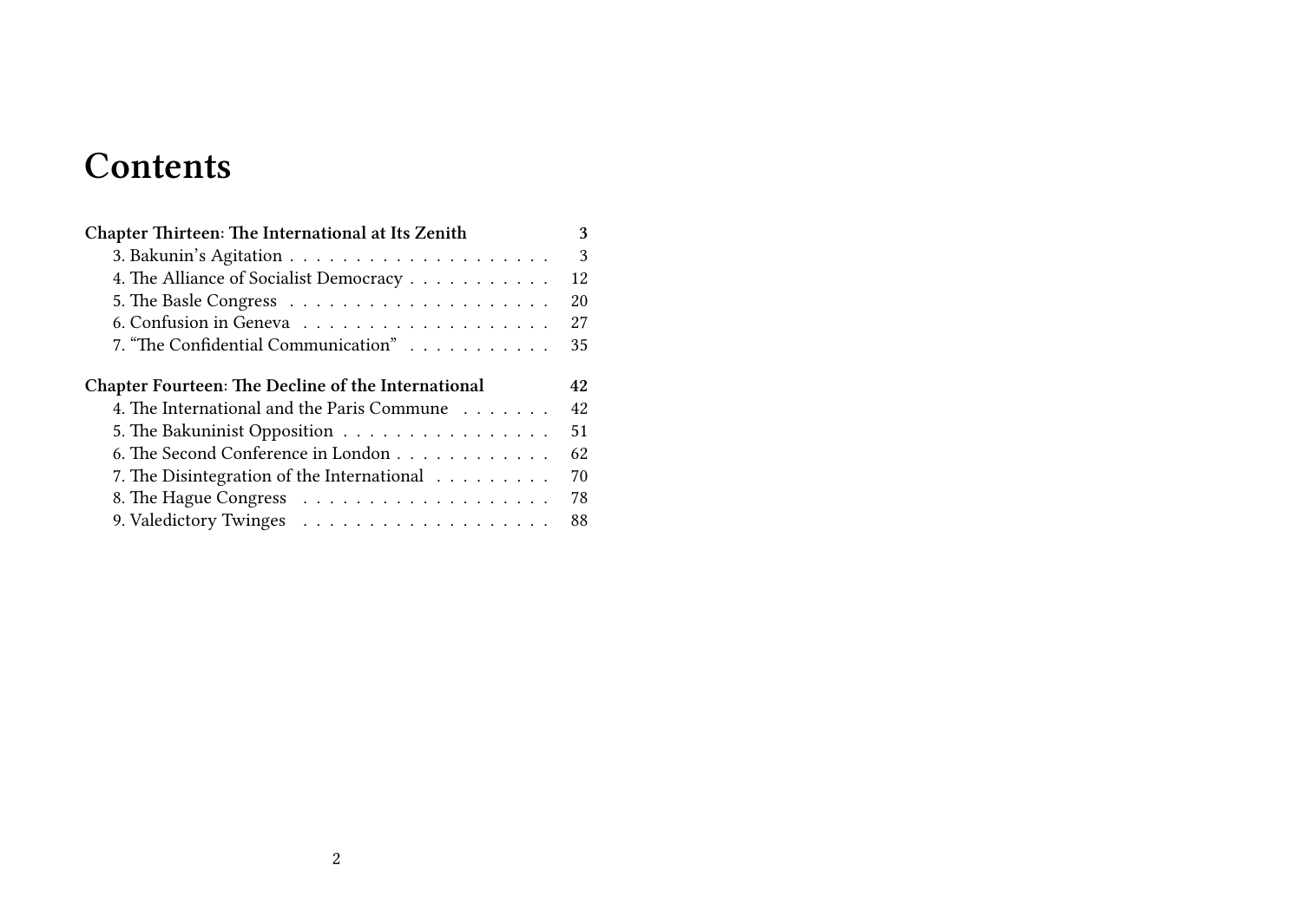# **Chapter Thirteen: The International at Its Zenith**

### **3. Bakunin's Agitation**

The third congress of the International took place in Brussels from the 6th to the 13th of September, 1868.

It was better attended than any other congress either before or afterwards, but it was strongly local in character, more than half of those present being from Belgium. About one-fifth of the delegates came from France. Eleven delegates represented England, six of them being members of the General Council, including Eccarius, Jung, Lessner and the trade unionist Lucraft. Eight delegates were present from Switzerland but from Germany only three, including Moses Hess of the Cologne section. Schweitzer had received an official invitation but was unable to attend owing to the fact that legal business required his presence in Germany. Instead he sent a message declaring the agreement of the Allgemeiner Deutscher Arbeiterverein with the aims of the International and explaining that formal affiliation was prevented only by the anti-combination laws of Germany. Italy and Spain sent one representative each.

The more vigorous life of the International in the fourth year of its existence made itself very definitely felt in the proceedings of the congress. The resistance which the Proudhonists had offered to trade unionism and strikes at the Geneva and Lausanne congresses had almost turned into its contrary; yet they still clung to their old ideas of "free credit" and the "exchange bank," and succeeded in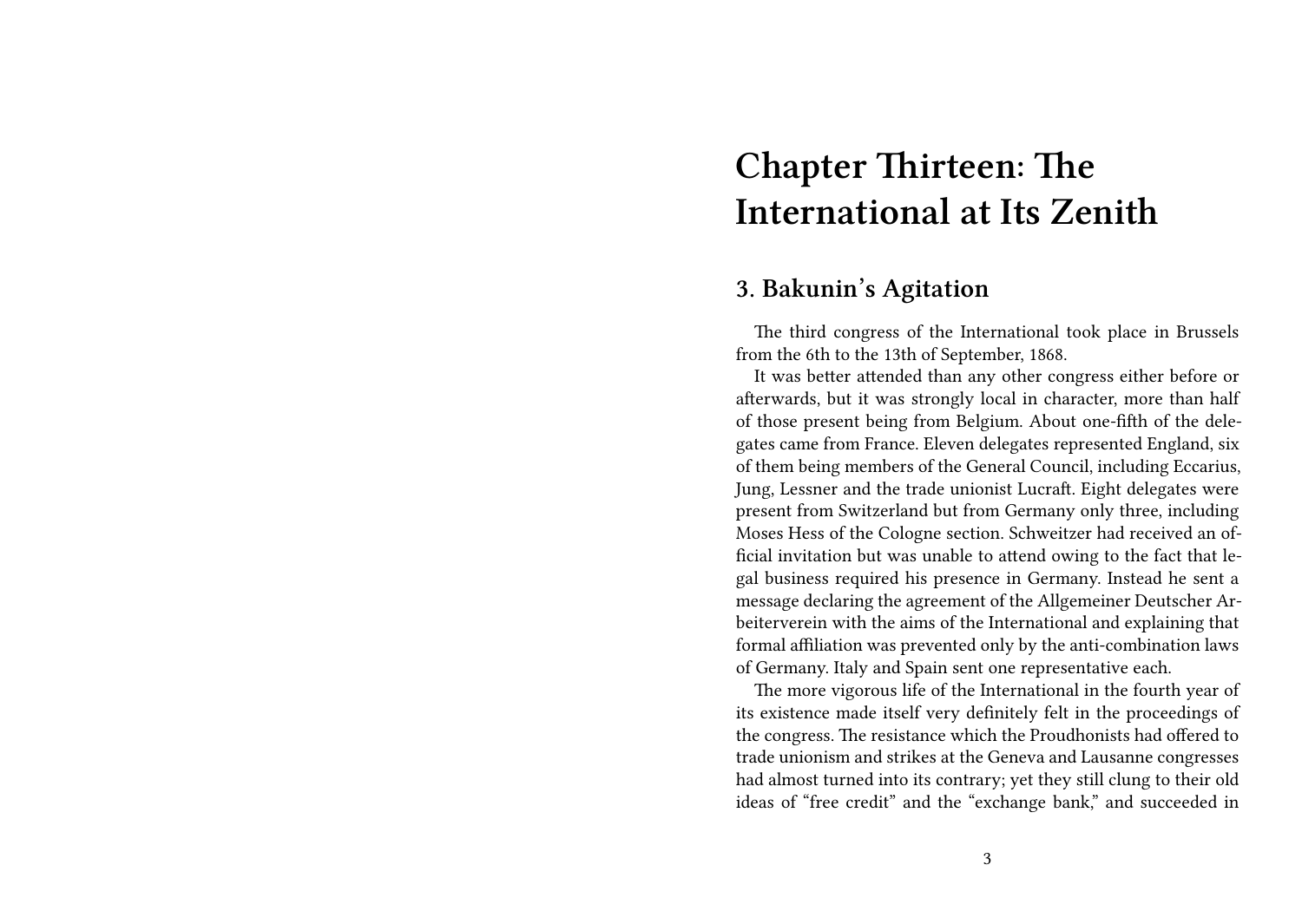securing the adoption of an academic resolution in their favour although Eccarius demonstrated the practical impossibility of these Proudhonist remedies on the basis of English experience, whilst Hess demonstrated their theoretical untenableness on the basis of Marx's reply to Proudhon twenty years earlier.

In the "property question" the French delegates suffered complete eclipse. At the proposal of de Paepe a long resolution on the subject was adopted demanding that a well-organized system of society should take over and administer the mines and the railways in the interests of the whole of society, i.e., a new State based on canons of justice, and that until that time they should be run by companies of workers affording the necessary guarantees to society as a whole. The land and the forests were also to be taken over by the State and entrusted to similar companies of workers offering the same guarantees. And finally, all canals, roads, telegraphs, and in short all the means of transport and communication were to become the common property of society as a whole. The French delegates protested violently against this "primitive communism," but all they could secure 6 was an agreement that the next congress, which it was decided should take place in Basle, should discuss the question anew.

We have Marx's word that he had no part in drawing up the resolutions of the Brussels congress, but he was not dissatisfied with the proceedings. First of all the congress followed the example of the Hamburg and Nuremberg congresses and thanked him in the name of the international proletariat for his scientific work on its behalf, a fact which afforded him both personal and political satisfaction, and secondly the attack launched by the French section in London against the General Council was repulsed. However, a resolution proposed by the Geneva section and adopted by the congress to the effect that threatening wars should be warded off by general strikes, by a general strike of the peoples, he described as "nonsense," but he approved of a decision to break off relations with the League for Peace and Freedom, which held its second congress a little while

which the workers must carry on a terrible struggle. In this letter also he explained his retirement from the struggle by declaring that his age and sickness would make his efforts more of a hindrance than a help to the workers, and he justified his retirement with the fact that the two congresses in Geneva had demonstrated the victory of his cause and the defeat of that of his enemies.

Naturally, the reasons of health advanced by Bakunin for his retirement were mocked at as excuses, but the few years which he still lived in bitter poverty and great suffering showed that his strength had really been broken. The confidential letters to his intimate friends show that he had "perhaps" lost confidence in the speedy victory of the revolution. He died on the 1st of July, 1876 in Berne. He deserved a happier death and a better obituary than he received in numerous working-class circles, though not in all, for he fought bravely and suffered much for the cause of the working class.

With all his mistakes and weaknesses, history will give him a place of honour amongst the pioneers of the international proletariat, though that place may be contested so long as there are Philistines in the world, whether they conceal their long ears under the nightcap of petty-bourgeois respectability or don the lion's skin of a Marx to cloak their trembling limbs.

**Source**; www.marxists.org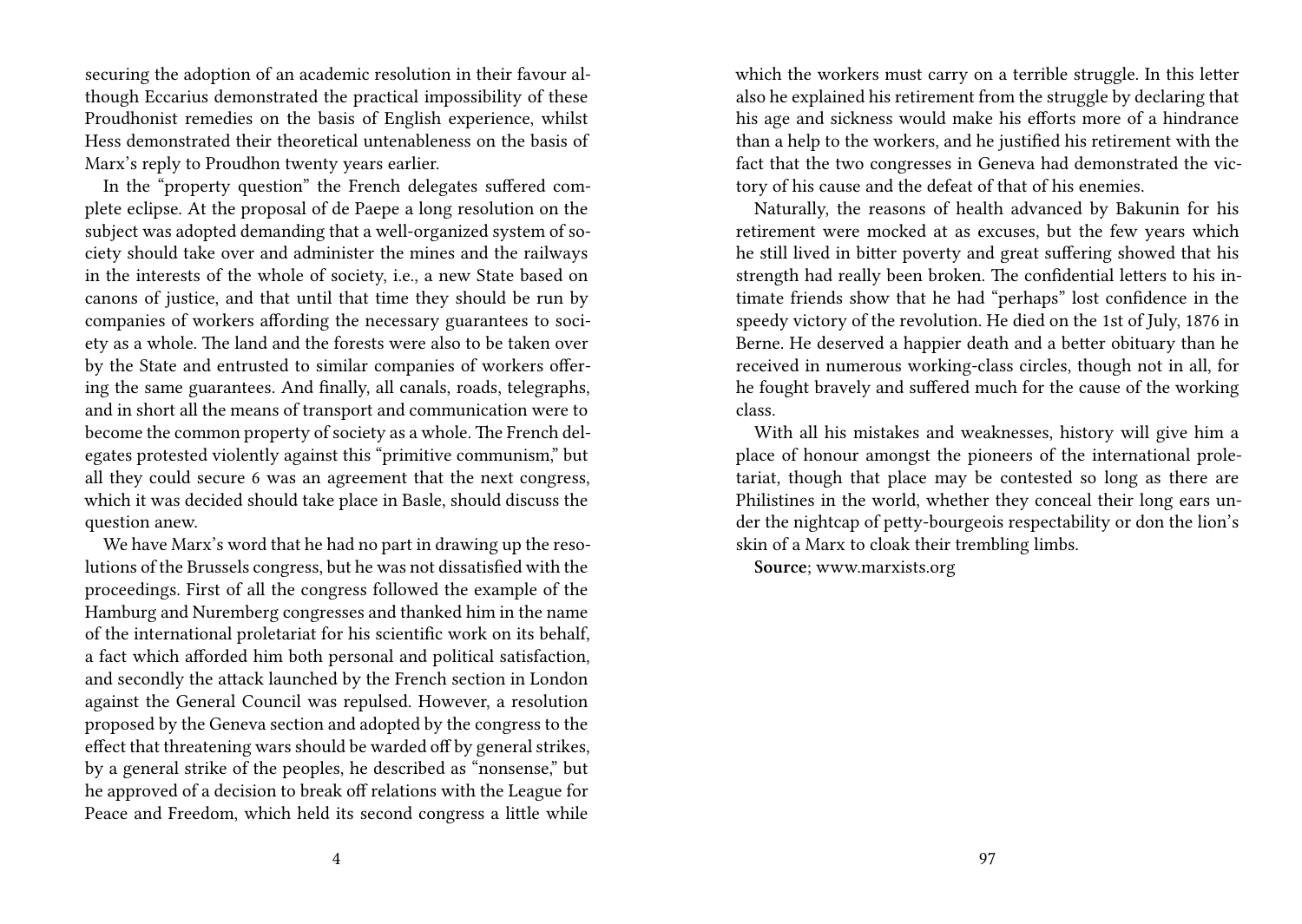ceeded to throw himself penitently at the feet of the Little Father, as a result of which he increased his income from the spirits trade by war-profiteering.

It is the Russian section in which the Alliance pamphlet culminates which did most to destroy its political effects. Even those Russian revolutionaries whose relations to Bakunin were strained were repulsed by the pamphlet. Whilst Bakunin's influence on the Russian movement in the seventies remained unimpaired, Marx lost much of the sympathy which he had won in Russia. The one success which the pamphlet achieved proved to be a blow in the air, for although it caused Bakunin to withdraw from the struggle it did not touch the movement which bore his name.

Bakunin answered the Alliance pamphlet first of all in a declaration sent to Le Journal de Geneve. It revealed the deep bitterness which the attacks of the pamphlet had caused in him, and he demonstrated their baselessness by pointing out that two police spies had been members of the Hague committee which had drawn up the charges. In reality only one member had been a police spy. He then pointed out that he was already sixty years old and that heart disease was making it more and more difficult for him to take part in public life: "Let the younger ones go forward. As far as I am concerned I have no longer the strength, and perhaps no longer the necessary confidence, to continue rolling the stone of Sisyphus against the everywhere triumphant reaction. I am therefore withdrawing from the conflict, and from my worthy contemporaries I demand only one thing: oblivion. From now on I shall disturb no one; let no one disturb me." Whilst he accused Marx of having turned the International into the instrument of his personal revenge, he nevertheless still gave him credit for having been one of the founders of "a great and fine association."

In a letter of farewell which he addressed to the workers of the Jura, Bakunin spoke more severely against Marx, but more objectively. He declared that the socialism of Marx no less than the diplomacy of Bismarck represented the centre of the reaction against

later in Berne. The League proposed an alliance to the International, but it received the terse answer from Brussels that there seemed no obvious reason for its continued existence and that the best thing it could do would be to liquidate itself and advise its members to join the various sections of the International.

The idea of this alliance was supported chiefly by Michael Bakunin, who had been present at the first congress of the League for Peace and Freedom in Geneva and had joined the International a few months before the Brussels congress. When the International rejected his proposal for an alliance between the two organizations he did his best to persuade the Berne congress of the League for Peace and Freedom to advocate the destruction of all States and the establishment on the ruins of a federation of free productive cooperatives of all countries. However, he was in the minority at the congress of the League also, together with Johann Philipp Becker and others, and with this minority he then founded the International Alliance of Socialist Democracy. This body was to join the International without reservation in order to work within it to further the study of all political and philosophic questions on the basis of the great principle of the general and moral equality of all human beings throughout the world.

The coming of the Alliance was announced by Becker in the September number of Der Vorbote and its aim was declared to be the formation of sections of the International in France, Italy and Spain and wherever it had influence, but it was three months later, on the 15th of December, 1868, that Becker formally requested the General Council to accept the Alliance into the International, and in the meantime this request had been made to and rejected by the French and Belgian Federal Councils. A week later, on the 22nd of December, Bakunin wrote to Marx from Geneva: "My dear friend, I understand more clearly than ever now how right you were to follow the great path of economic revolution, inviting us to go with you and condemning those of us who frittered away our energies in the by-paths of partly national and occasionally wholly political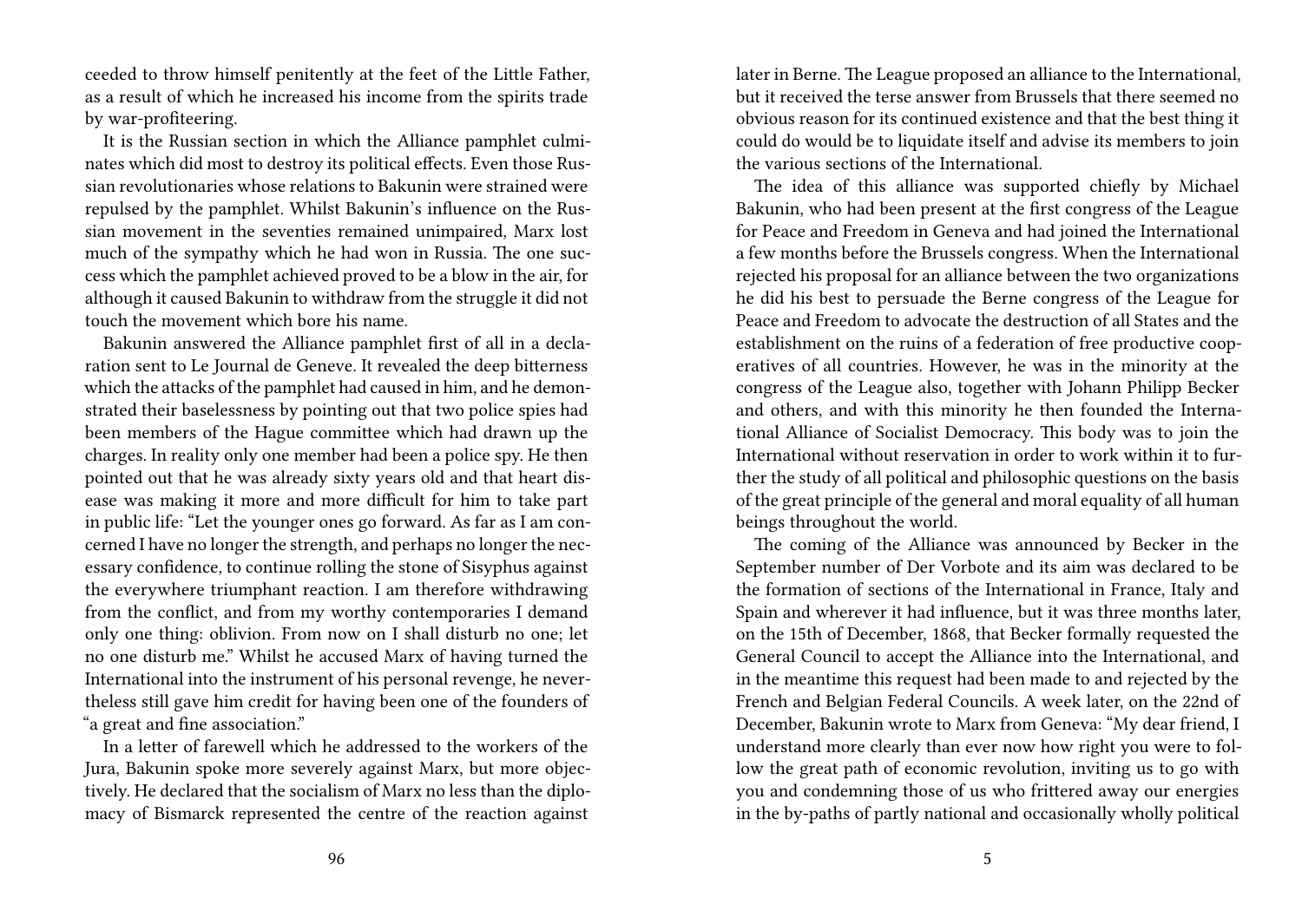ventures. I am now doing what you have been doing for the last twenty years. Since my solemn and public breach with the bourgeoisie at the Berne congress I know no other society and no other environment than the world of the workers. My Fatherland is now the International, to whose prominent founders you belong. Yell see therefore, my dear friend, that I am your pupil, and I am proud of it. So much for my attitude and my personal opinions." There is no reason to doubt the honesty of these assurances.

A rapid and fundamental grasp of the relations between the two men can be gained from a comparison between Marx and Proudhon made several years later by Bakunin at a time when he was already in violent opposition to Marx: "Marx is a serious and profound economic thinker and he has the tremendous advantage over Proudhon of really being a materialist. Despite all his efforts to free himself from the traditions of classical idealism, Proudhon remained an incorrigible idealist all his life, swayed at one moment by the Bible and the next by Roman law (as I told him two months before he died) and always a metaphysician to his fingertips. His great misfortune was that he had never studied natural science and never adopted its methods. He possessed sound instincts and they fleetingly showed him the correct path, but, misled by the bad or idealist habits of his intellect, he fell back again and again into his old errors. Thus Proudhon became a permanent contradiction, a powerful genius and a revolutionary thinker who fought ceaselessly against the illusions of idealism but never succeeded in defeating them for good." Thus Bakunin on Proudhon.

He then proceeded to describe the character of Marx as it appeared to him: "As a thinker Marx is on the right path. He has set up the principle that all religious, political and legal developments in history are not the cause but the effects of economic developments. That is a great and fruitful idea, but not all the credit for it is due to him. Many others before him had an inkling of it and even expressed it in part, but in the last resort credit is due to him for having developed the idea scientifically and having made it the bato the Tsarist government, the banished Bakunin had become a sort of "secret regent" and misused his power, in consideration for "moderate bribes," to favour capitalist undertakings. This greed for money, however, had occasionally been curbed by Bakunin's "hatred of science," as for instance when he prevented Siberian merchants from founding a university in their country, for which purpose they needed the permission of the Tsar.

Utin embroidered and embellished the story of Bakunin's attempt to borrow money from Katkoff with particular artistry. This was the same story with which Borkheim had tried to influence Marx and Engels years before without success. According to Borkheim Bakunin had written from Siberia to Katkoff in order to borrow a few thousand roubles for his flight. According to Utin, however, Bakunin had tried to borrow this money only after his safe arrival in London, his intention being to salve his troubled conscience by paying back the bribes he had received during the Siberian banishment from a manufacturer of spirits there. In the last resort, of course, that was a feeling of remorse, but to Utin's horror Bakunin could give expression to this, so-to-speak, human emotion only by borrowing from a man whom he knew to be "an informer and literary bushranger in the pay of the Russian government." This was the dizzy height to which Utin's fantasy rose, but it was by no means exhausted thereby.

At the end of October, 1873, he went to London to report "still more astonishing things" about Bakunin, and on the 25th of November Engels wrote to Sorge: "The fellow (Bakunin) has made good practical use of his precious Catechism. For years he and his Alliance have been living exclusively from blackmail, relying on the fact that nothing can be published without compromising people who are entitled to consideration. You have no idea what a despicable pack of scoundrels they are." Fortunately by the time Utin arrived in London the Alliance pamphlet had already seen the light of day for several weeks so that the "still more astonishing things" were kept locked up in his truth-loving bosom and he then pro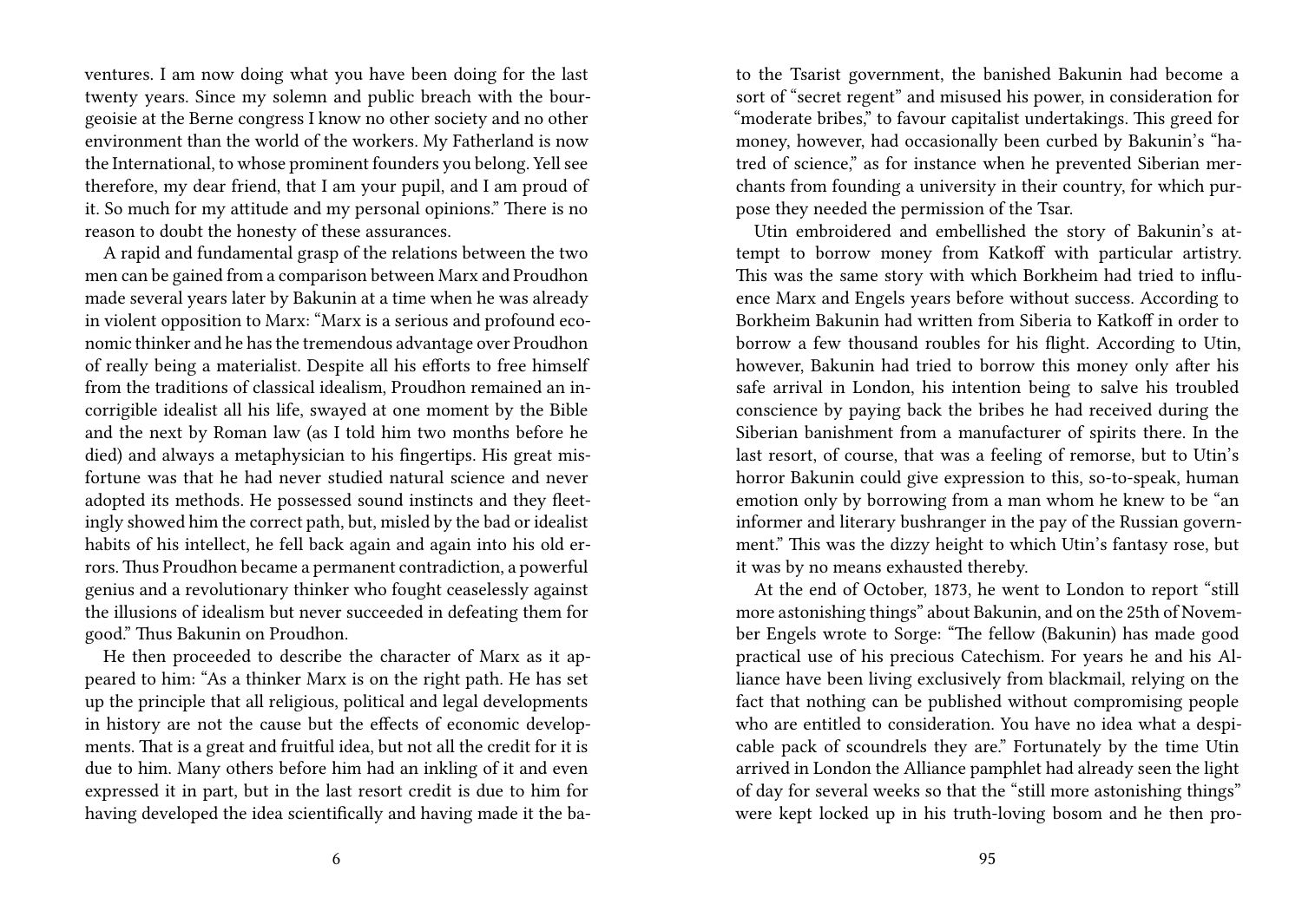It does not deal at all with the internal causes responsible for the decline of the International, but merely continues the line adopted in the Confidential Communication and in the circular of the General Council on the alleged disruption in the International: Bakunin and his secret Alliance had destroyed the International by their intrigues and machinations. The Alliance pamphlet is not a historical document, but a one-sided indictment whose tendentious character is apparent on every page of it. However, the German translator thought it necessary to go one better and, in the best traditions of the Attorney General, he entitled his effort: A Complot against the International Workingmen's Association.

The decline of the International was caused by quite different matters than the existence of a secret Alliance within its ranks, but even so, the Alliance pamphlet does not even offer proof of the very existence of such an Alliance. Even the committee of inquiry set up by the Hague congress had to content itself with possibilities and probabilities in this connection. No matter how strongly one may condemn a man in Bakunin's position for intoxicating himself with fantastic statutes and blood and thunder proclamations, one must, in the absence of any tangible evidence to the contrary, assume that it was his lively imagination which played the,chief role in the whole affair. However, the Alliance pamphlet made up for the lack of evidence by filling its second section with revelations provided by the worthy Utin on the Netchayeff process and on Bakunin's Siberian exile, during which the latter was declared to have made his first efforts as a common blackmailer and footpad. No evidence at all was offered in support of these accusations, and for the rest the evidence was limited to putting down without any further examination everything Netchayeff had said and done to Bakunin's account.

The Siberian chapter in particular is sheer cheap sensationalism. The Governor of Siberia at the time when Bakunin was living there in banishment was said to be a relative of the latter, and thanks to this connection and to the other services which he had rendered

sis of his whole economic teachings. On the other hand, Proudhon understood and appreciated the idea of freedom better than Marx. When not engaged in inventing doctrines and fantasies, Proudhon possessed the authentic instinct of the revolutionary; he respected Satan and proclaimed anarchy. It is quite possible that Marx will develop an even more reasonable system of freedom than did Proudhon, but he lacks Proudhon's instinct. As a German and a Jew, he is authoritarian from head to heels." So much for Bakunin on Marx.

The conclusion which he drew for himself from this comparison was that he incorporated the higher unity of both these systems. He thought he had developed the anarchist system of Proudhon, freed it from all doctrinaire, idealist and metaphysical dress, and given it a basis of materialism in science and of social economics in history, but he was sadly deceiving himself. He developed far beyond Proudhon, possessing a far wider European education and understanding Marx far better, but unlike Marx he had neither gone through the school of German philosophy thoroughly, nor closely studied the class struggles of the Western European peoples. And above all, his ignorance of economics was even more damaging to him than ignorance of natural science had been to Proudhon. This deficiency in Bakunin's education was due to the fact that his revolutionary activities had caused him to spend many of the best years of his life in Saxon, Austrian and Russian prisons and in the icy wastes of Siberia, but as honourable as this explanation is, it did not make the deficiency any the less serious.

The "Inner Satan" was at once his strength and weakness, and what he meant with this favourite expression of his has been explained aptly and in noble words by the famous Russian critic Bielinsky: "Michael is often guilty and sinful, but there is something in him which outweighs all his deficiencies – that is the eternally active principle which lives deep within his spirit." Bakunin was a thoroughly revolutionary character and like Marx and Lassalle he possessed the gift which caused men to listen to his voice. It was no mean achievement for a penniless fugitive with nothing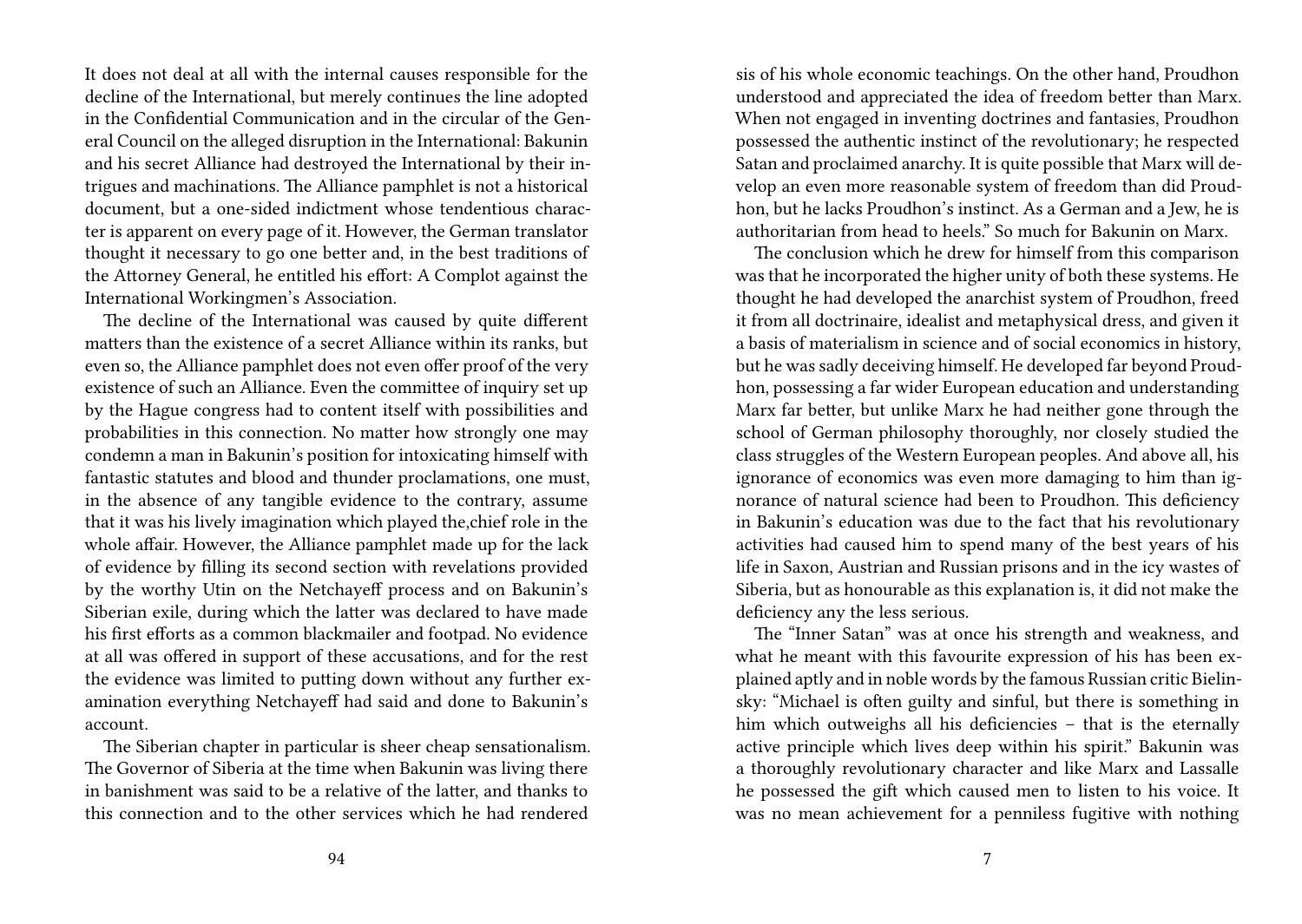but his indomitable will to have laid the basis of the international working-class movement in a number of European countries, in Spain, Italy and Russia. However, it is only necessary to mention these countries in order to realize the difference between him and Marx. Both men observed the approaching revolution, but whereas Marx realized that the industrial proletariat, which he had studied in Germany, France and England, was the backbone of the revolution, Bakunin thought to snatch the victory with the masses of the declassed youth, the peasantry and even the slum proletariat. Although he recognized Marx's superiority as a scientific thinker, in his own actions he fell back again and again into errors which were typical of "the revolutionaries of past generations." He accepted his fate and consoled himself with the reflection that although science might be the compass of life, it was not life itself and only life could create real things and beings.

It would be folly and at the same time an injustice both to Marx and Bakunin to judge their relations solely on the basis of the irreconcilable quarrel in which these ended. It is of far more value politically, and particularly psychologically, to trace how they were drawn to each other again and again only to fall asunder throughout the course of thirty years. Both began their revolutionary careers as Young Hegelians and Bakunin was also one of the founders of the Deutsch-Franzosische Jahrbücher. When the breach took place between Marx and Ruge, Bakunin supported Marx against his old patron, but later on when he was able to see at first hand in Brussels what Marx meant by communist propaganda he was horrified, and a few months later he enthusiastically supported Herwegh's adventurous volunteer crusade into Germany only to realize the folly of the venture and acknowledge his error openly.

Soon afterwards, in the summer of 1848, the Neue Rheinische Zeitung accused him of being a tool of the Russian government, but its subsequent reparation for an error into which it had been led by two independent sources was magnanimous enough to satisfy Bakunin completely. Marx and Bakunin met again in Berlin

It was the cleverest and most dignified decision which it was possible to take under the circumstances, but unfortunately its effects were tarnished by the final blow which Marx and Engels felt it necessary to deliver at Bakunin. The Hague congress had instructed the committee of five which had proposed the expulsion of Bakunin to publish the result of its inquiries, but the committee did not do so. Whether the real reason was that "the separation of its members over various countries" prevented it, or whether it felt that its authority was not strong enough on account of the fact that one of its members had declared Bakunin not guilty whilst another had in the meantime been exposed as a police spy, can no longer be settled. The protocol commission of the Hague congress, consisting of Dupont, Engels, Frankel, le Moussu, Marx and Seraillier, therefore took over the task and a few weeks before the Geneva congress it issued a memorandum entitled: The Alliance of Socialist Democracy and the International Workingmen's Association. This memorandum was drawn up by Engels and Lafargue whilst Marx's share in the work was no more than the editing of one or two of the concluding pages, though naturally he is no less responsible for the whole than its actual authors.

Any critical examination of the Alliance pamphlet, as it came to be called for the sake of brevity, with a view to determining the correctness or otherwise of its detailed charges would demand at least as much space as the original document. However, very little is lost by the fact that this is impossible for reasons of space. In such disputes hard blows and knocks are delivered by both sides, and the quality of the Bakuninist attacks on the Marxists was not such as to entitle them to complain all too bitterly when they themselves were attacked severely and occasionally unjustly.

It is quite another consideration which places this pamphlet below anything else Marx and Engels ever published. The positive side of the new knowledge, released by negative criticism, is what gives their other polemical writings their own peculiar attraction and lasting value, but the Alliance pamphlet shows nothing of this.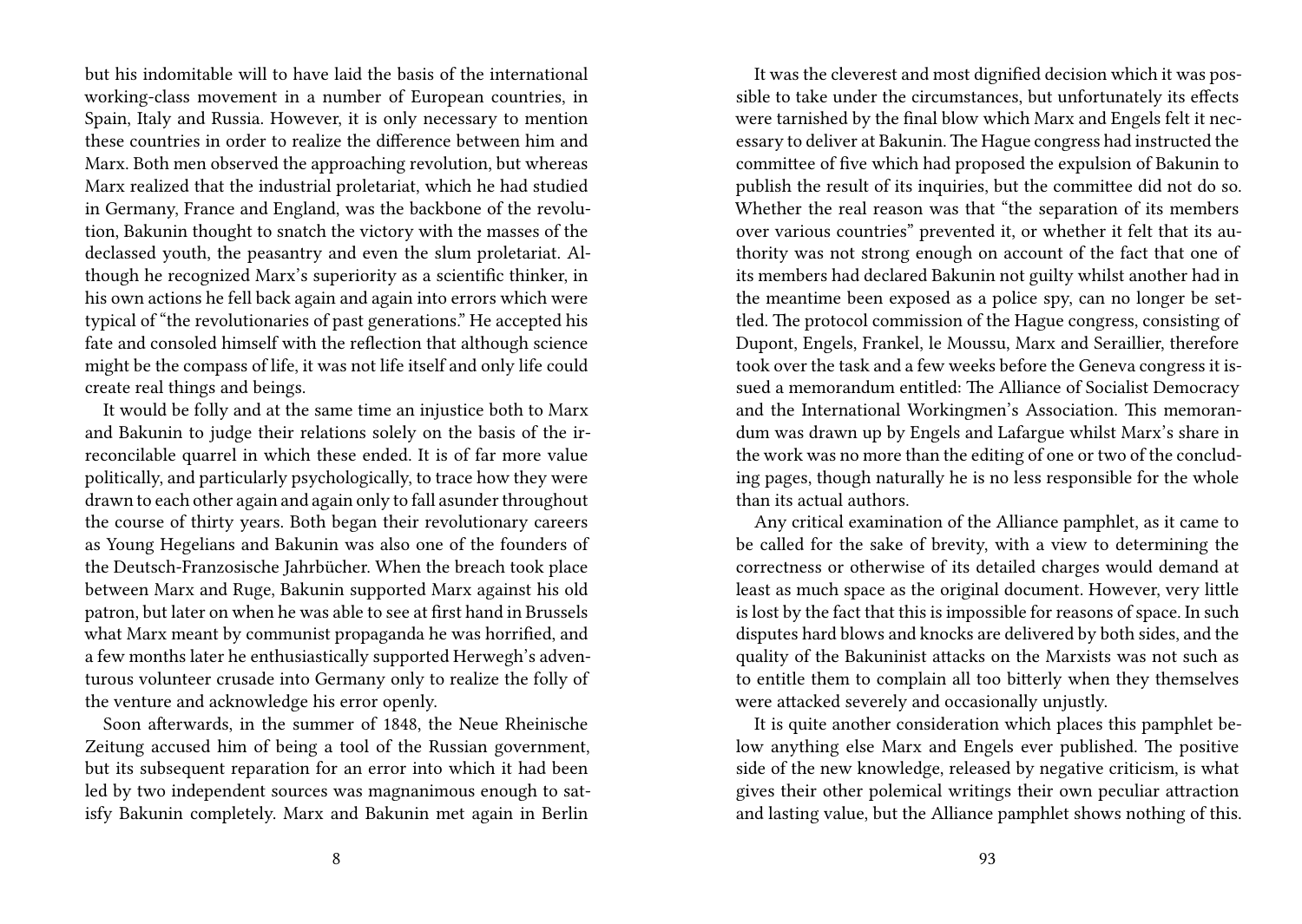tively supported by Jung and Eccarius. The congress unanimously condemned the Hague decisions and refused to recognize the new General Council in New York. It also declared itself in favour of a new international congress whenever a majority of the federations should declare in favour of it. Thus the split in the British Federation was complete and both remnants proved themselves powerless to take any really effective part in the general elections of 1874 which overthrew the Gladstone Ministry. Their impotence was enhanced by the intervention of the trade unions which put forward a number of candidates and succeeded for the first time in securing the election of two of them.

The sixth congress of the International which the General Council in New York called for the 8th of September in Geneva drew up, so to speak, the death certificate of the International.The Bakuninist counter-congress which took place in Geneva on the 1st of September was attended by two English delegates (Hales and Eccarius), five delegates each from Belgium, France and Spain, four delegates from Italy, one delegate from Holland and six delegates from the Jura, whilst the Marxist congress consisted for the most part of Swiss, and most of those lived in Geneva. Not even the General Council was able to send a delegate and there were no English, French, Spaniards, Belgians or Italians and only one German and one Austrian present. Becker boasted that he had produced thirteen of the not quite thirty delegates more or less by magic in order to increase the prestige of the congress by larger numbers and to ensure that the majority should be secure. Marx was naturally not to be had for such self-deception and he frankly admitted that the congress had been "a fiasco" and advised the General Council not to stress the formal organizational side of the International for the moment, but to retain control of the centre point in New York if possible in order that it should not fall into the hands of idiots and adventurers who might compromise the cause. Events themselves and the inevitable development and complexity of things would assure the resurrection of the International in an improved form.

and renewed their old friendship, and when Bakunin was expelled from Prussia the Neue Rheinische Zeitung championed his cause energetically. His subsequent Pan-Slav agitation came in for severe criticism, but an introductory remark declared, "Bakunin is our friend," pointed out that he was acting from democratic motives and granted that his self-deception in the Slav question was very understandable. And for the rest, Engels, who was the author of this article, was wrong in his chief objection to Bakunin's propaganda, for the Slav peoples then under Austrian domination have since proved that they did in fact possess the historical future which Engels denied them. Bakunin's revolutionary participation in the Dresden insurrection was appreciated by Marx and Engels sooner and more enthusiastically than by anyone else.

Bakunin was taken prisoner during the retreat from Dresden and twice sentenced to death, first by a Saxon and then by an Austrian court-martial. In both cases the sentence was commuted to lifelong hard labour and in the end he was extradited to Russia where he spent many terrible years in the fortress of St. Peter-Paul. During his incarceration an idiotic Urquhartite again brought forward the exploded accusation that Bakunin was an agent of the Russian government and declared in an article in The Morning Advertiser that he was in fact not in prison at all. The same paper was then compelled to publish letters of protest from Herzen, Mazzini, Ruge and Marx. An unfortunate coincidence was the fact that Bakunin's slanderer was also called Marx and this became known to a few people although he obstinately refused to abandon his public anonymity. This coincidence was later exploited by the sham revolutionary Herzen to launch a shameful intrigue. In 1857 Bakunin was sent from the St. Peter-Paul fortress to Siberia and in 1861 he succeeded in making his escape over Japan and the United States to London where Herzen persuaded him that Marx had denounced him in the English press as a Russian spy during his imprisonment. This was the beginning of that infamous scandal-mongering which caused much of the trouble between the two men.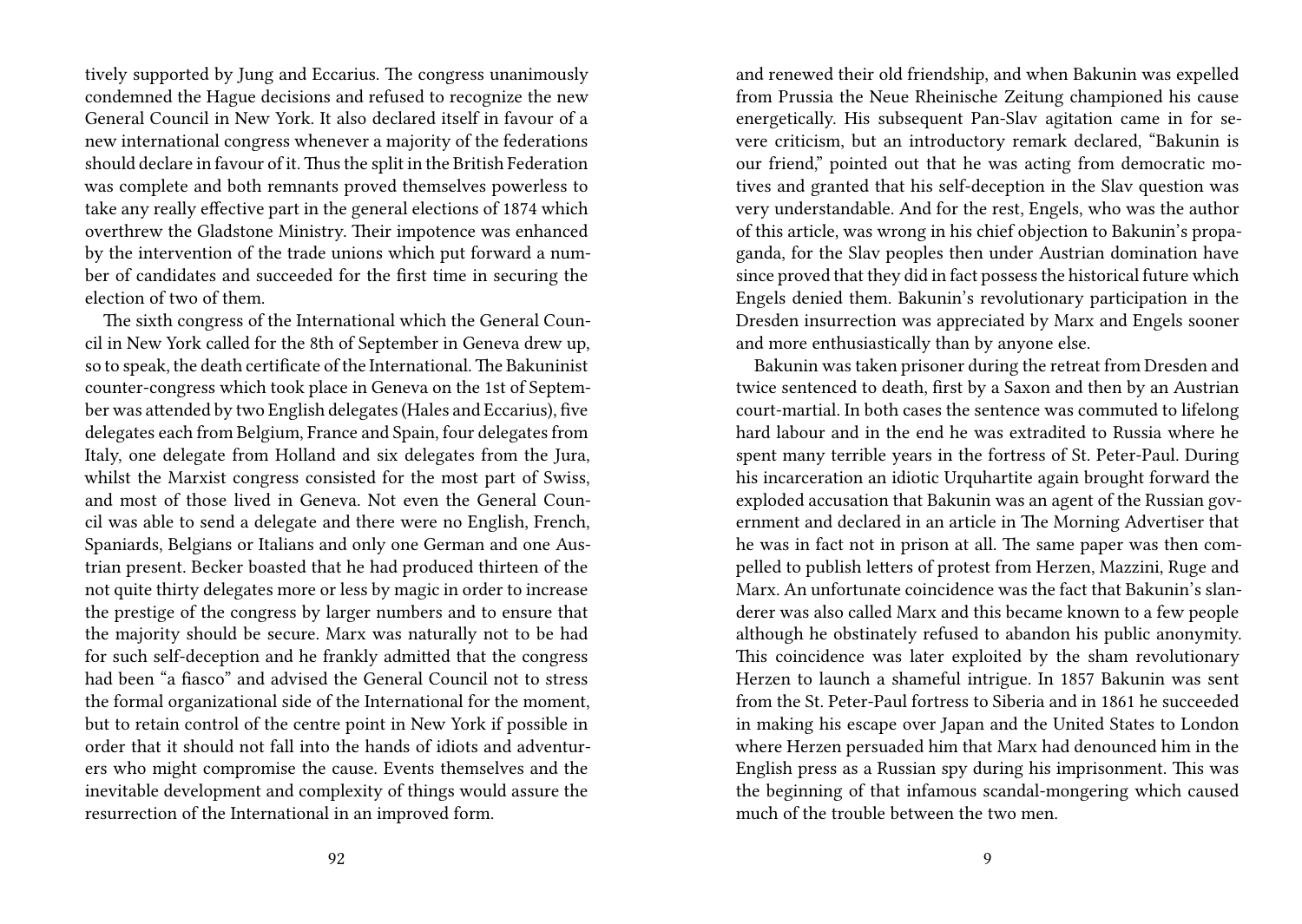Bakunin had been completely isolated from European life for over a decade and it is therefore understandable that on his arrival in London he first sought contact with Russian fugitives of the Herzen type, though fundamentally he had little in common with them. Even in his Pan-Slavism, as far as it is possible to give his aims such a name, Bakunin always remained a revolutionary, whereas Herzen was in reality playing the game of Tsarism under a mildly liberalist mask with his attacks on the "degenerate West" and his mystic cult of the Russian village community. it is nothing against Bakunin that he maintained friendly personal relations with Herzen up to the latter's death, for Herzen had been of assistance to him in his youthful troubles. The political breach between the two was brought about by Bakunin in 1866 in a letter to~Herzen reproaching him for wanting a social transformation without a political one and for being prepared to forgive the State everything provided it left the Russian village community intact, because this was the basis of Herzen's hopes for the regeneration not only of Russia and the Slav countries, but of the whole world. Bakunin subjected this fantasy to annihilating criticism.

However, after his successful flight from Siberia he stayed in Herzen's house and was thus kept from any contact with Marx. Despite this fact he translated The Communist Manifesto into Russian and secured its publication in Herzen's Kolokol. This was typical of him.

During Bakunin's second stay in London, at the time when the International was founded, Marx broke the ice and visited him. He was able to assure Bakunin truthfully that far from having been the originator of the slander, he had expressly opposed it. After this explanation the two parted as friends. Bakunin was enthusiastically in favour of the plan for an international working-class organization, and on the 4th of November Marx wrote to Engels: "Bakunin sends you his greetings. He left for Italy to-day, where he is now living (Florence). I must say that he impressed me favourably, more so than formerly … On the whole he is one of the few people I

deeply, first of all because they permitted their political judgment to be determined by personal considerations, jealousy and touchiness based on the fact that Marx paid, or appeared to pay, more attention to Engels than to them, and secondly, by the abandonment of the honourable and influential position which they had won as old members of the General Council. Unfortunately the damage they did was intensified as a result of their former position. At a number of congresses they had become known to the whole world as the most zealous and reliable interpreters of the opinions which Marx held, and when they now appealed to the toleration of the Jura Federation for these same opinions against the intolerance of the Hague decisions the dictatorial hankerings of Marx and Engels seemed to be proved beyond all doubt.

In this case also it was cold consolation to observe that the two chiefly damaged themselves. They met with vigorous resistance in the English and in particular in the Irish sections, and even in the Federal Council itself, and they then carried out a sort of coup d'etat in the English branch of the International by issuing an appeal to all sections and all members, declaring that the British Federal Council was so divided against itself that further co-operation was impossible. They also demanded the calling of a congress to deal with the validity of the Hague decisions, which the appeal interpreted as meaning, not that political action was obligatory for all sections of the International – for that, declared the appeal, was the majority opinion in any case – but that the General Council should determine the policy to be pursued by each federation in its own particular country. The minority immediately replied to these machinations in a counter-appeal which seems to have been drawn up by Engels. This appeal condemned the proposed congress as illegal, but it took place nevertheless on the 26th of January, 1873. The majority of the sections decided in favour of it and they alone were represented at it.

Hales opened this congress by delivering violent attacks on the old General Council and on the Hague Congress, and he was ac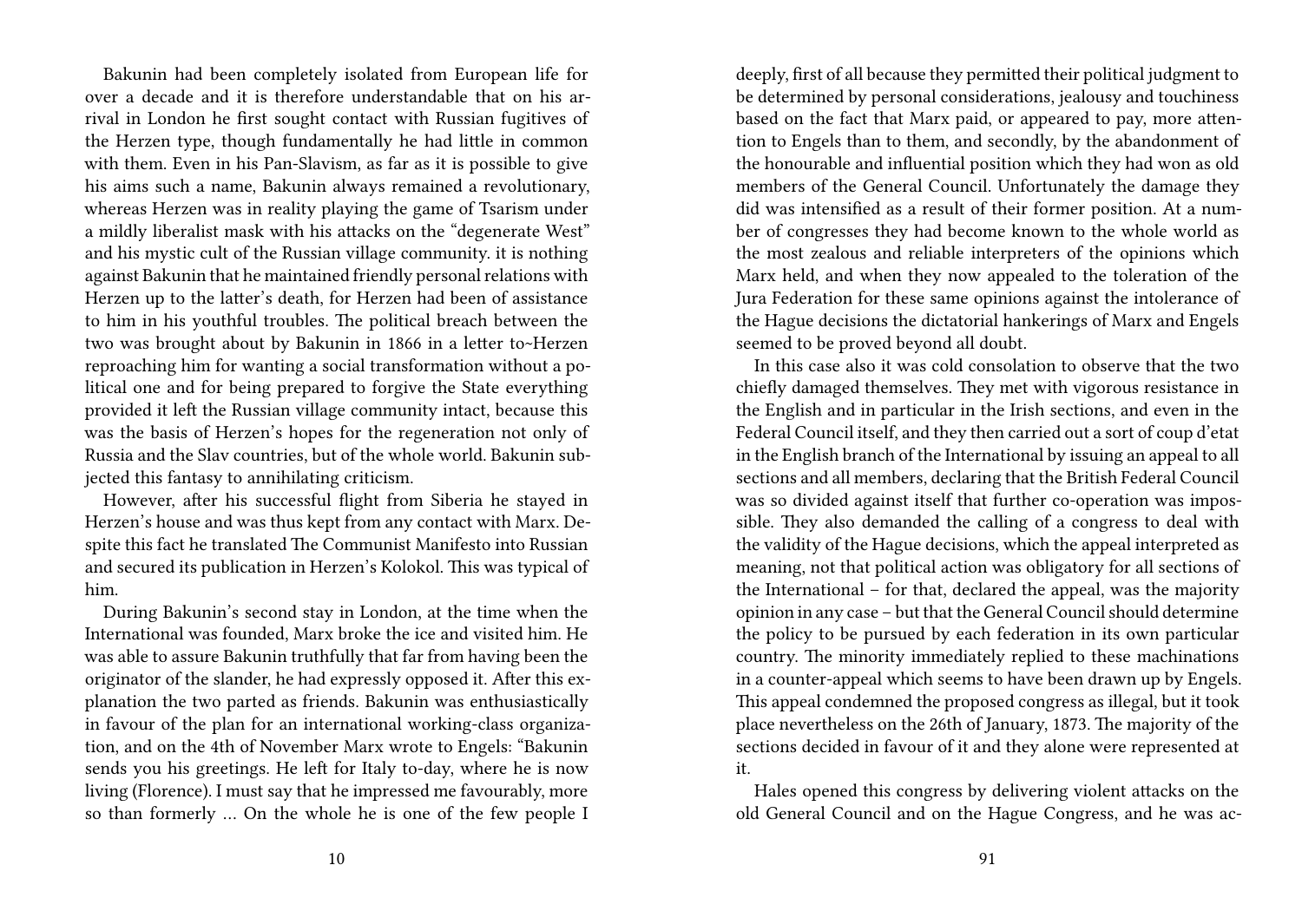igrants after they had parted company with the International. Writing to Serge on the 12th of September, 1874, Engels declared: "The French emigrants are completely at sixes and sevens. They have quarrelled amongst themselves and with everyone else for purely personal reasons, mostly in connection with money, and we shall soon be completely rid of them … The irregular life during the war, the Commune and in exile has demoralized them frightfully, and only hard times can save a demoralized Frenchman." But that was very small consolation.

The removal of the General Council to New York exercised the worst effect on the movement in England. On the 18th of September Hales moved a vote of censure against Marx in the British Federal Council on account of his statement concerning the venality of the English working-class leaders. The vote of censure was adopted, whilst an amendment to the effect that Marx had not believed the accusation himself but had made it merely to serve his own ends, was rejected, the vote being tied. Hales also gave notice that he intended to present a resolution for the expulsion of Marx from the International, whilst another member gave notice for a resolution rejecting the decisions of the Hague congress. Hales then openly continued the relations with the Jura Federation which he had secretly established at the Hague. Writing in the name of the Federal Council on the 6th of November he declared that the hypocrisy of the old General Council had now been exposed. It had attempted to organize a secret society within the International on the pretext of destroying another secret society which it had invented to suit its aims. At the same time, however, he pointed out that the English were not in agreement with the Jura Federation politically. They were convinced of the usefulness of political action, but were naturally prepared to grant complete autonomy to all other federations as demanded by the differing conditions in the various countries.

Hales won zealous allies in Eccarius and Jung, particularly in Jung, who, after some hesitation, finally became one of the most violent opponents of Marx and Engels. Both Eccarius and Jung sinned

have met during the past sixteen years who have progressed and not retrogressed."

The enthusiasm which Bakunin felt for the cause of the International did not last very long and his stay in Italy soon awakened "the revolutionary of a past generation" in him. He had chosen Italy to live in on account of its agreeable climate and its cheapness, but also for political reasons and because both France and Germany were closed to him. He regarded the Italians as the natural allies of the Slavs in the struggle against Austrian oppression, and whilst he was still in Siberia the exploits of Garibaldi had stirred his imagination. His first conclusion from these exploits was that the revolutionary movement was once again resurgent. In Italy he found numerous political secret societies, a declassed intelligentsia prepared to plunge at a moment's notice into all sorts of conspiratorial adventures, a mass of peasants always on the verge of starvation, and finally an eternally seething slum proletariat. This latter was particularly strongly represented by the Lazzaroni of Naples, where Bakunin went to live after a short stay in Florence. These classes appeared to him as the real driving forces of the revolution and he regarded Italy as the country in which the social revolution was probably nearest, though he was soon compelled to recognize his error. Mazzini's propaganda was still the dominant factor in Italy and Mazzini was an opponent of socialism.The sole aim of his vague religious battle-cries and of his strictly centralized movement was to secure a united bourgeois republic.

During the years he spent in Italy Bakunin's revolutionary agitation took on a more definite form. Owing to his lack of theoretical knowledge, his surplus of intellectual agility and his impetuous desire for action, he was always very strongly under the influence of his environment. The politico-religious dogmatism of Mazzini drove Bakunin to stress his own atheism and anarchism and his denial of all State authority. And on the other hand, the revolutionary traditions of those classes which he regarded as the pioneers of the general transformation of society greatly influenced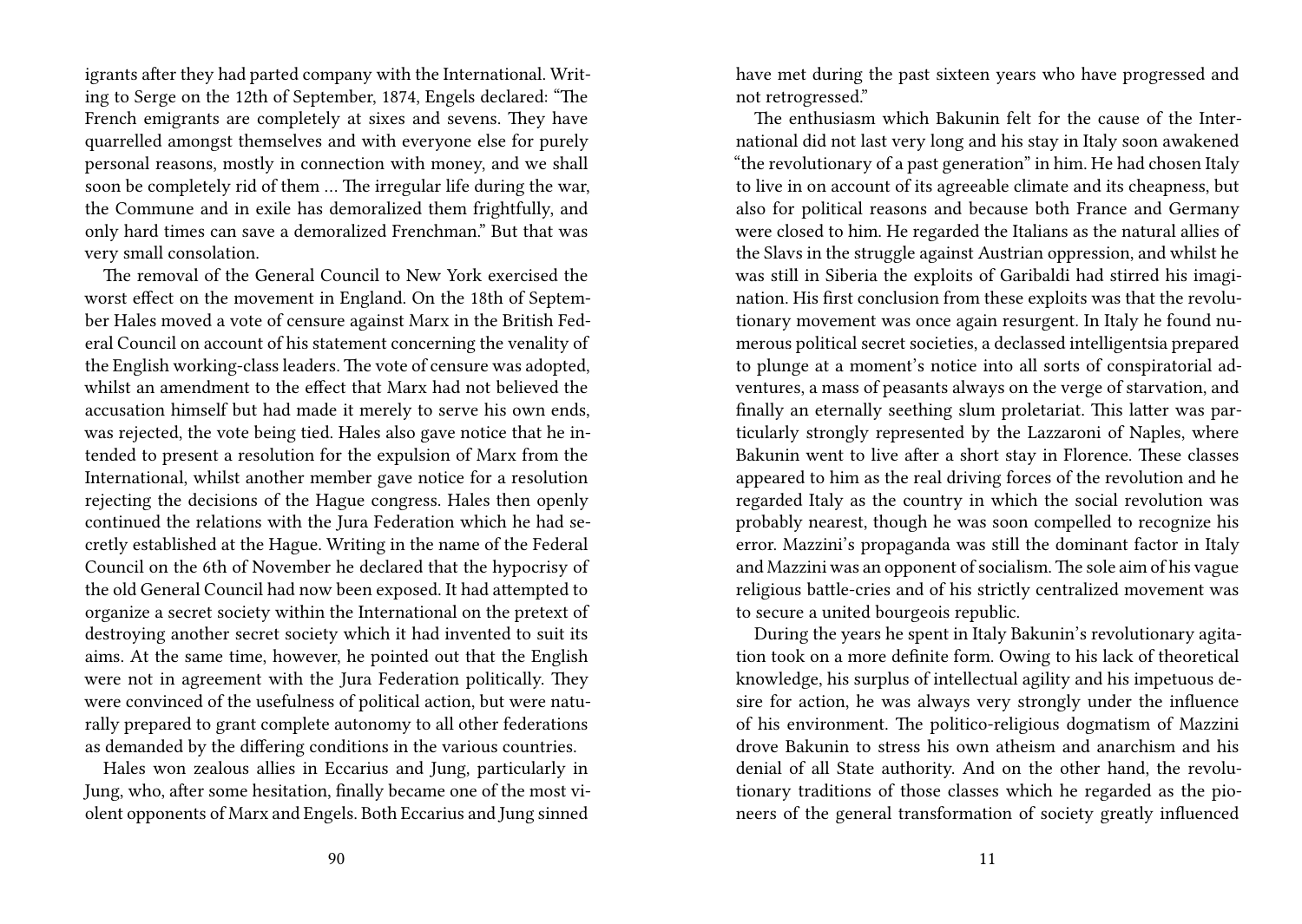his own inclination to indulge in secret conspiracies and local insurrections. Bakunin therefore founded a revolutionary socialist secret society which was composed chiefly of Italians in the beginning and aimed at combating "the disgusting bourgeois rhetoric of Mazzini and Garibaldi," but which soon extended its influence internationally.

In the autumn of 1867 he moved to Geneva, where he first tried to influence the League for Peace and Freedom in favour of his secret society, and when he failed to do so he did his best to secure the acceptance of its affiliation to the International, an organization about which he had not bothered his head for four years.

### **4. The Alliance of Socialist Democracy**

Marx continued to harbour feelings of friendship for the old revolutionary Bakunin and he opposed various attacks which were made or planned against Bakunin amongst his, Marx's, immediate circle.

The originator of these attacks was Sigismund Borkheim, an honest democrat to whom Marx was indebted in connection with the Vogt affair and other matters. Borkheim had two weaknesses: first of all he thought himself a brilliant writer, which he was not, and secondly he suffered from an eccentric hatred of the Russians, a hatred which was no less intense than Herzen's equally eccentric hatred of the Germans.

Herzen was Borkheim's pet aversion whom he belaboured thoroughly in a series of articles which appeared at the beginning of 1868 in the Demokratisches Wochenblatt shortly after its appearance. Although at that time Bakunin had already broken with Herzen politically, he was attacked by Borkheim as one of Herzen's "cossacks" and pilloried with him as an "indestructible negation." Borkheim had read in one of Herzen's articles that years before Bakunin had made "the peculiar observation" that "active negation

that their proposal to move the General Council from London to New York would meet with vigorous resistance from the German, French and English workers, and they had concealed their intentions as long as possible in order not to add to the already numerous points of contention. However, the fact that they were successful in surprising the Hague congress nevertheless had evil consequences. The resistance they had feared was not diminished thereby, but rather intensified and embittered.

The Germans offered, comparatively speaking, the least violent resistance. Liebknecht was against the moving of the General Council and he always declared it to have been a mistake, but at the time he was in prison with Bebel in the Hubertusburg. His interest in the International had greatly diminished and this was still more the case with regard to the majority of the Eisenach faction. And the impression brought back from the Hague congress by the delegates of this faction rather increased the general lack of interest. Writing on the 8th of May, 1873, to Sorge, Engels declared: "Although the Germans have their own squabbles with the Lassalleans, they were very disappointed with the Hague congress where they expected to find perfect harmony and fraternity in contrast to their own wranglings, and they have become very disinterested." This is probably the rather unsatisfactory reason why the German members of the International did not offer any very energetic resistance to the moving of the General Council.

Much more serious was the secession of the Blanquists, upon whom, next to and with the Germans, Marx and Engels reckoned in the decisive questions at issue, in particular for support against the Proudhonists, the other French faction, whose whole attitude made them tend towards the Bakuninists. The bitterness of the Blanquists was intensified by their realization that the decision to move the General Council to New York had been taken in order to prevent them obtaining control of it in support of their putsch tactics. However, they cut off their noses to spite their faces, for since France was closed to their agitation they soon fell victim to the usual fate of em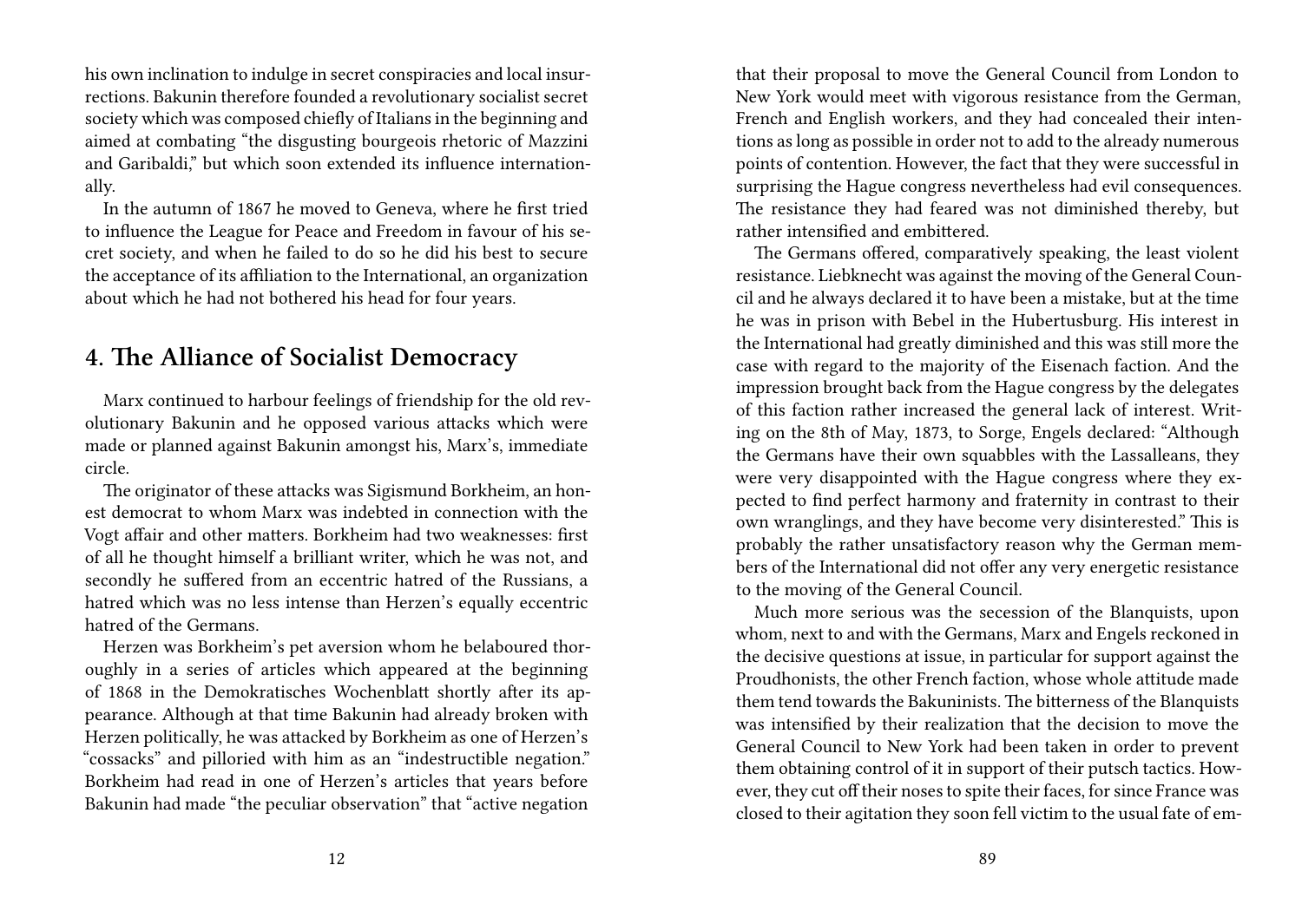in fact the truth, but merely on the basis of this letter, whose addressee himself considered it not sufficiently incriminating as far as Bakunin was concerned, the latter was accused by the Hague congress of a contemptible piece of roguery.

Although Bakunin repeatedly recognized his obligation in connection with the advance and promised to pay it back in one way or the other, it would appear that his constant financial troubles never permitted him to do so. In the whole dismal affair nothing was heard from the only injured party, namely the publisher, who appears to have accepted his fate with philosophic resignation as one which is only too common in his profession. How many authors, including many of the most famous, have not at some time or other found themselves in the position of having spent their advance and unable to perform the promised work? That is certainly far from praiseworthy, but for all that it is an exaggeration to demand the culprit's head on a charger.

### **9. Valedictory Twinges**

Despite the efforts of Marx and Engels to keep it alive, the history of the First International closed with the Hague congress. They did their utmost to facilitate the task of the new General Council in New York, but it failed to secure a firm footing on American territory. Numerous dissensions between the various sections existed in America also and the movement lacked experience and connections, intellectual forces and material means. The life and soul of the new General Council was Sorge, who was well acquainted with American conditions and had opposed the removal of the Council to New York. After first refusing he had then accepted his election as General Secretary, for he was much too conscientious and loyal to fail the International when his services were required.

It is always a disagreeable matter to use diplomatic methods in proletarian affairs. Marx and Engels had feared with good reason is a creative power," and in his moral indignation Borkheim asked rhetorically whether such an idea had ever occurred to anyone on the European side of the Russian frontier, adding that it would be laughed out of court by thousands of German schoolboys. The worthy Borkheim was unaware that Bakunin's often quoted declaration, "the lust for destruction is a creative lust" came from an article in the Deutsche Jahrbücher published at a time when Bakunin moved in Young Hegelian circles and co-operated with Marx and Ruge in founding the Deutsch-Französische Jahrbücher.

It is easy to realize that Marx regarded this and similar efforts with secret horror, and that he opposed Borkheim tooth and nail when the latter proposed to use Engels' articles against Bakunin in the Neue Rheinische Zeitung as the basis for his own gibberish because he felt that they "suited his own book so splendidly." Marx insisted that if the articles were used at all they must not be used insultingly, because Engels was an old personal friend of Bakunin, and when Engels supported Marx, Borkheim abandoned his plan. Johann Philipp Becker also wrote to Borkheim asking him not to attack Bakunin, but he received a petulant reply in which Borkheim declared, "with his usual delicacy," as Marx wrote to Engels, that he was prepared to continue his friendship for Becker and also his financial support (not very considerable, by the way) but that in the future politics must be avoided in their correspondence. With all his friendship for Borkheim Marx found that the former's "Russophobia" had taken on dangerous dimensions.

Marx's feelings of friendship for Bakunin were not affected by the fact that the latter took part in the congresses of the League for Peace and Freedom. The first congress of the League had already taken place in Geneva when Marx sent a copy of the first volume of his Capital to Bakunin with a personal dedication. Receiving no word of thanks, he made inquiries of a Russian emigrant in Geneva, to whom he had written on another matter, concerning his "old friend Bakunin," although he already harboured a faint doubt as to whether Bakunin was still his friend or not. The answer to this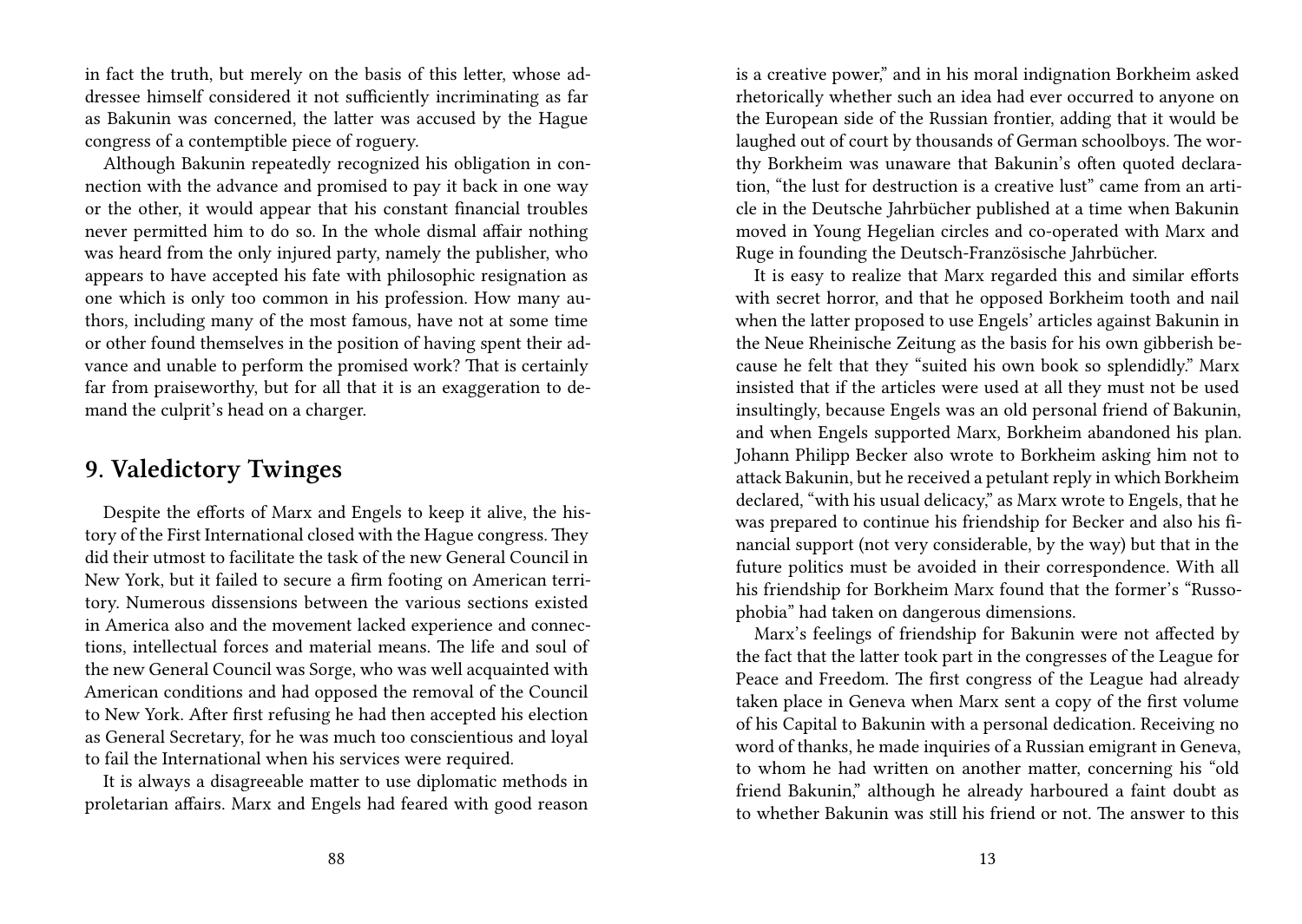indirect inquiry was Bakunin's letter of the 22nd of December in which he promised to follow along the path which Marx had been pursuing for twenty years.

On the day Bakunin wrote this letter the General Council had already decided to reject the request of the Alliance of Socialist Democracy, forwarded through Becker, for permission to affiliate to the International. Marx was the prime mover in this rejection. He had known of the existence of the Alliance, which had been announced in Der Vorbote, but he had regarded it up to then as a still-born local growth and not of any importance. He knew Becker as an otherwise reliable comrade, but inclined to indulge in organizational dabblings. Becker forwarded the program and the statutes of the Alliance and declared in an accompanying letter to the General Council that the Alliance was anxious to make good the lack of "idealism" in the International.

This unfortunate observation caused "great wrath" amongst the members of the General Council "and particularly amongst the French," as Marx wrote to Engels, and the rejection of the application of the Alliance was decided on immediately. Marx was instructed by the General Council to write the letter conveying its decision in the matter. The letter which he wrote to Engels "after midnight" on the 18th of December to obtain the latter's advice indicates that he himself was somewhat indignant about the affair. "Borkheim was right this time," he added. He was exercised not so much by the program of the Alliance as by its statutes. The program declared above all that the Alliance was atheist. It demanded the abolition of all religions, the replacement of belief by science, and of divine justice by human justice. It then demanded political, economic and social equality for all classes and all individuals of both sexes, and a beginning was to be made with the abolition of the right of inheritance. It further demanded that all children of both sexes should receive equal opportunities for development from birth on, that is to say, material care and education on all fields of science, industry and the arts. And finally the program condemned all forms of International the signatories declared themselves willing to maintain all administrative relations with the General Council, whilst rejecting any interference on its part in the internal affairs of the Federations, providing such interference did not refer to violations of the general Statutes of the International. In the meantime the signatories appealed to all federations and to all sections to prepare themselves for the next congress in order to carry the principle of free association (autonomie fédérative) to victory. The congress was not prepared to negotiate on the point, but expelled Bakunin immediately with 27 against 7 votes, 8 votes being withheld, and then Guillaume with 25 against 9 votes, 9 votes being withheld. The further expulsion proposals of the committee were rejected, but it was instructed to publish its material on the Alliance.

This concluding scene of the Hague congress was certainly unworthy of it. Naturally, the congress could not know that the decisions of the majority of the committee were invalid because one member was a police spy. It would at least have been understandable if Bakunin had been expelled for political reasons, as a result of the moral conviction that he was an incorrigible mischief-maker and without being able to prove all his machinations in black and white; but that the congress attempted to rob him of his good name in questions of meum et tuum was inexcusable and, unfortunately, Marx was responsible for this.

Marx had obtained the alleged decision of an alleged "revolutionary committee" threatening Liubavin with death should he insist on the re-payment of the advance of 300 roubles paid through his good offices to Bakunin by a Russian publisher for the translation of the first volume of Capital. The actual text of this precious document has never become known, but when Liubavin, now himself a bitter enemy of Bakunin, sent it to Marx he wrote: "At the time it seemed to me that Bakunin's share in the despatch of the letter was undeniable, but to-day, on cooler consideration of the whole affair, I realize that the letter proves nothing against Bakunin, for it might have been written by Netchayeff without his knowledge." This was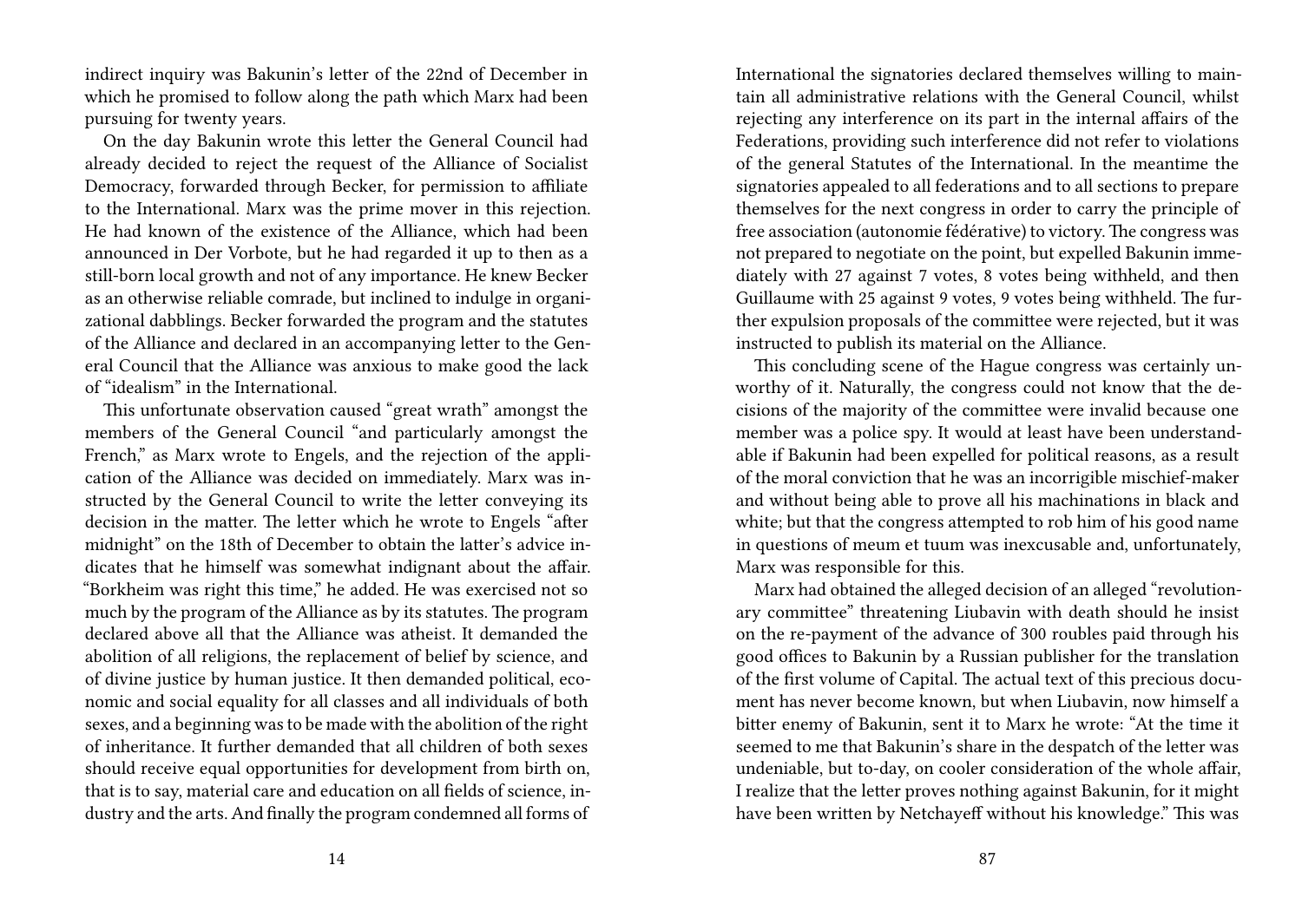but most of them had left written declarations that they were in favour of the resolution.

The last hours of the last day of the congress were taken up with the report of the committee of five on Bakunin and the Alliance. It declared with four votes against one (that of the Belgian member) that it considered it as proved that a secret Alliance had existed with statutes directly contrary to the statutes of the International, but that there was not sufficient evidence to prove that the Alliance still existed. Secondly, it was proved by a draft of the statutes and by letters of Bakunin that he had attempted to form, and had perhaps succeeded in forming, a secret society within the International with statutes differing fundamentally from the statutes of the International both politically and socially. Thirdly, Bakunin had adopted fraudulent practices in order to obtain possession of the property of others, and in order to release himself from his just obligations, either he or his agents had used intimidation. Upon these grounds the majority of the committee then demanded the expulsion of Bakunin, Guillaume and a number of their supporters from the International. Cuno, who gave the report on behalf of the committee, did not put forward any material evidence, but declared instead that the majority of the committee had reached the moral certainty that their conclusions were correct, and asked for a vote of confidence from the congress.

Called upon by the chairman to defend himself, Guillaume, who had already refused to appear before the committee, declared that he would make no attempt to defend himself as he was unwilling to take part in a farce. The attack, he declared, was not directed against a number of individuals, but against the federalist tendencies as a whole. The representatives of those tendencies, as far as they were still present at the congress, had been prepared for this and had already drawn up an agreement of solidarity. This agreement was then read to the congress by a Dutch delegate. It was signed by five Belgian, four Spanish and two Jura delegates and by an American and a Dutch delegate. In order to avoid any split in the

political activity which did not aim directly at securing the victory of labour over capital.

Marx's verdict on this program was not a flattering one. A little while afterwards he referred to it as "an olla podrida of worn-out platitudes, an empty rigmarole, a rosary of pretentious notions to make the flesh creep, a banal improvisation aiming at nothing more than a temporary effect." In theoretical matters the International was prepared to tolerate much, for its historical task was to develop a joint program for the international proletariat out of its practical activity. For this very reason its organization was of paramount importance as the preliminary condition for all successful practical activity, and the statutes of the Alliance made dangerous encroachments precisely on this field.

The Alliance declared itself a branch of the International and accepted all its general statutes, but it wanted to remain a separate organization. Its founders set themselves up in Geneva as a provisional central committee. National offices were to be opened in each country and to form groups everywhere, which should then be affiliated to the International. At the annual congresses of the International the representatives of the Alliance, as a branch of the International, proposed to hold their own public sessions in a special room.

Engels decided immediately. Acceptance was impossible. The result would be two General Councils and two congresses. At the first opportunity the practical General Council in London would find itself at loggerheads with the "idealist" General Council in Geneva. For the rest, he advised coolness in dealing with the matter. Any violent rejection would excite the very numerous Philistines amongst the workers (particularly in Switzerland) and do the International harm. One should reject the application of the Alliance calmly and firmly, and point out that it had chosen a special field for its activities and that the International would wait and see what success it had. In the meantime there was no reason why the members of the one association should not also be members of the other if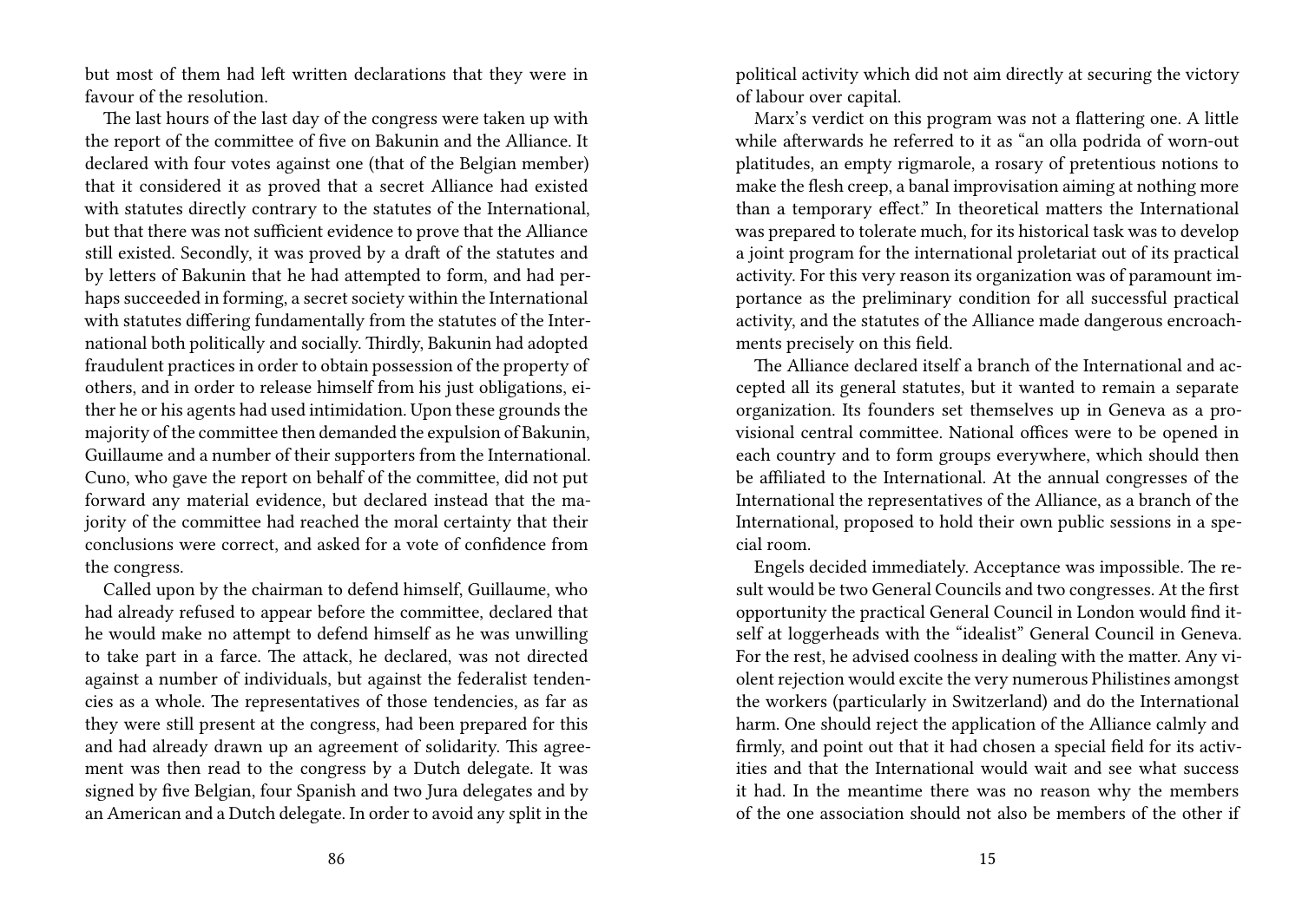they wanted to. His verdict on the program of the Alliance was very much like Marx's. He had never read anything so miserable in his life. Bakunin must have become a "perfect donkey," an observation which indicated no particular resentment against Bakunin, or at least no more than when Marx referred to his old and loyal friend Becker as "an old confusionist." In their private correspondence the two friends made generous use of such hearty invective.

In the meantime Marx had calmed down and he drew up the decision of the General Council refusing permission for the Alliance to affiliate to the International in a form to which no objection could be taken. An indirect sally at Becker was contained in the statement that actually a number of the founders of the Alliance had already settled the question by their co-operation as members of the International in the adoption of the decision of the Brussels congress not to amalgamate with the League for Peace and Freedom. The main reason given for the negative decision of the General Council was that to accept the affiliation of a second international body existing both inside and outside the International would be the best means of destroying the organization.

It is very unlikely that Becker fell into a great rage when he received the decision of the General Council. More credible is the statement of Bakunin that he was opposed from the beginning to the formation of the Alliance, but was out-voted by the members of his secret society. He had wished to maintain this secret society, whose members were to work within the International for the aims of the society, and he had wished for the immediate affiliation of the organization to the International in order to prevent all rivalries. In any case the central committee of the Alliance in Geneva answered the refusal of the General Council with an offer to turn the sections of the Alliance into sections of the International, if the General Council would recognize the theoretical program of the Alliance.

In the meantime Marx had received Bakunin's friendly letter of the 22nd of December, but by this time his suspicions had been so the seat of the General Council should be moved at all, and secondly whether it should be moved to New York. The motion that the seat of the General Council should be moved was carried with a small majority; 26 against 23 votes with g abstentions, whilst 30 votes then decided on New York. Twelve members of the new General Council were then elected and given the right to co-opt seven other members.

The discussion on political action was opened in the same session. Vaillant brought in a resolution in the spirit of the decision of the London conference, declaring that the working class must constitute itself its own political party independent of and hostile to all bourgeois political parties. Vaillant, and after him Longuet, appealed to the lessons of the Paris Commune, which had collapsed for want of a political program. A German delegate who supported the resolution was far less convincing when he declared that owing to his abstention from the political struggle Schweitzer had become a spy, the same Schweitzer who three years previously at the Basle congress had been denounced by the German delegates as a spy precisely on account of his "parliamentarism." Guillaume, on the other hand, pointed to the happenings in Switzerland, where at the elections the workers had concluded election alliances with Tom, Dick and Harry, sometimes with the radicals and sometimes with the reactionaries. The Jura sections wanted to have nothing to do with such trickery. They also were politicians, but negative politicians. They wanted to destroy political power, not to conquer it.

The discussion lasted until the next day, the sixth and last day of the congress, which began with a surprise. Ranvier, Vaillant and the other Blanquists had already left the congress on account of the decision to remove the General Council to New York, and in a leaflet which they issued shortly afterwards they declared: "Called upon to do its duty, the International collapsed. It fled from the revolution over the Atlantic Ocean." Serge took the chair in place of Ranvier. Vaillant's proposal was then adopted with 35 against 6 votes, 8 votes being withheld. A section of the delegates had already left for home,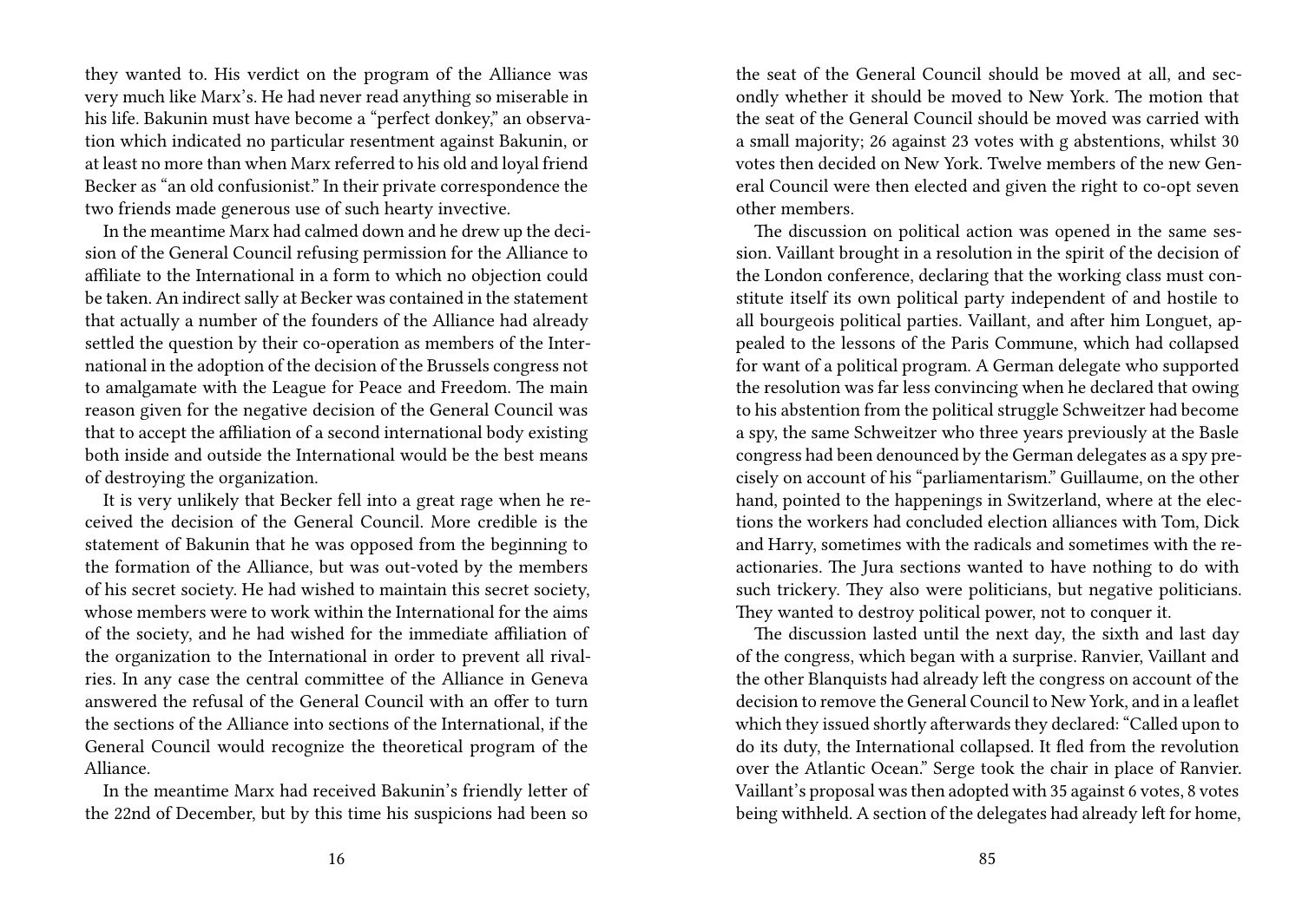The discussion on the General Council then began. Lafargue and Serge justified its existence on the basis of the class struggle: the daily struggle of the working class against capitalism could not be conducted effectively without a central body. If no General Council existed it would be necessary to create one.The chief speaker for the opposition was Guillaume, who denied the necessity for a General Council except as a central office for correspondence and statistics and without any authority. The International was not the invention of a clever man in possession of an infallible political and social theory, but in the opinion of the Jura representatives it had grown out of the conditions of working-class existence and these conditions offered sufficient guarantee of the unity of working-class efforts.

The discussion ended on the fifth day of the congress behind closed doors just as the discussion on the mandates had, by the way, also taken place behind closed doors. In a long speech Marx demanded not only that the previous powers of the General Council should be maintained, but even increased. The General Council should be given the right to suspend, under certain conditions, not only individual sections, but whole federations pending the decisions of the next congress. It had neither police nor soldiers at its disposal, but it could not permit its moral power to decay. Rather than degrade it to a letter-box it would be better to abolish the General Council altogether. Marx's viewpoint was carried with 36 votes against 6, 15 votes being withheld.

Engels then proposed that the General Council should be moved from London to New York. He pointed out that the removal of the council from London to Brussels had been considered on several occasions, but that Brussels had always refused, whilst the prevailing circumstances made it urgently necessary that London should be replaced by New York. The decision must be taken to move the General Council from London to New York for at least a year. The proposal caused general and for the most part unpleasant surprise. The French delegates protested against it with particular vigour, and they succeeded in securing a separate vote first on whether

aroused that he disregarded this "sentimental entree." The new proposal of the Alliance also aroused his mistrust; nevertheless he did not permit himself to answer it in any but a thoroughly objective fashion. At his proposal the General Council decided on the 9th of March, 1869, that it was not within its province to examine the theoretical programs of the various workers' organizations affiliated to the International. The working class in various countries was at various stages of development and in consequence their practical activity found theoretical expression in varying forms. Joint action, which was the aim of the international, the exchange of ideas between the various sections of the International and finally the direct discussions at the annual congresses, would gradually result in the development of a joint theoretical program for the whole of the working-class movement, but for the moment the task of the General Council was to determine only whether the general tendency of the various programs was in accordance with the general tendency of the International, that is to say, the struggle for the complete emancipation of the working class.

In this connection, the decision pointed out, the program of the Alliance contained a phrase which was open to dangerous misunderstanding: political, economic and social equality for all classes when taken literally meant nothing but harmony between capital and labour such as was preached by bourgeois socialists. The real secret of the proletarian movement and the great aim of the International was rather the destruction of all classes. However, as the context indicated, the phrase concerning "the equality of the classes" was probably due to a slip of the pen, and the General Council had no doubt that the Alliance would be prepared to abandon this dangerous phrase and then there would be no obstacle to the transformation of its sections into sections of the International. When this was finally done the General Council, according to the Statutes of the International, should be informed of the place and the membership figures of all new sections.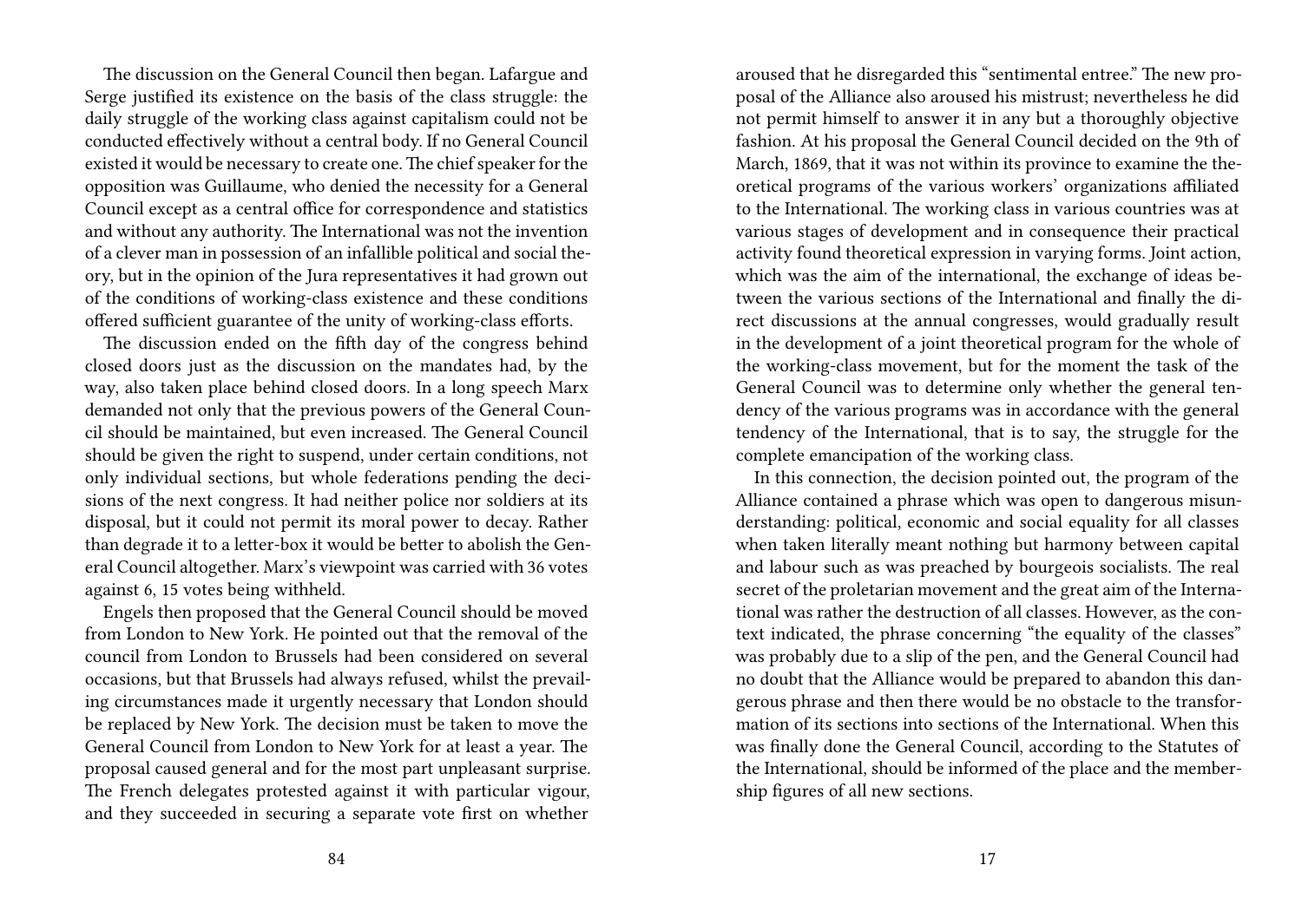The Alliance then altered the phrase objected to by the General Council and announced on the 22nd of June that it had dissolved itself and called upon its sections to transform themselves into sections of the International. The Geneva section of the Alliance, which was led by Bakunin, was accepted into the International by a unanimous vote of the General Council. Allegedly Bakunin's secret society had also dissolved itself, but it continued to exist in a more or less loose form and Bakunin himself continued to work for the program which the Alliance had set itself. From the autumn of 1867 to the autumn of 1869 he lived on the shores of the Lake of Geneva, sometimes in Geneva and at others in Vevey or Clarens, and won considerable influence amongst the Franco-Italian Swiss workers.

He was supported in his activity by the peculiar circumstances in which these workers lived. In order to understand the situation it is necessary to remember that the International was not an organization with a definite theoretical program, but one which tolerated all sorts of tendencies within its fold, as the General Council had pointed out in its letter to the Alliance. A glance through the columns of Der Vorbote will show that even such a zealous and meritorious pioneer of the International as Becker never bothered himself unduly about theoretical questions. And in fact there were two very different tendencies in the Geneva sections of the International. On the one hand there was the fabrique, as the highly-skilled and well-paid workers of the jewelry and watchmaking industries were called in the Geneva dialect. These workers were almost exclusively of local origin. And on the other hand there was the gros metiers, which consisted chiefly of building workers, almost exclusively foreign-born, mostly German, which were forced to fight one strike after another to maintain tolerably decent working conditions. The former possessed the franchise and the latter did not, but the numbers of the fabrique were not sufficient for them to hope for electoral successes on their own and in consequence they were very much inclined to make electoral compromises with the bourgeois radicals. The workers of the gros metiers were subjected to

handed over to a committee of five for preliminary sifting. Delegates were elected to this committee who had been as little concerned as possible with the dispute about the Alliance. The German Cuno was the chairman and its other members were the Frenchmen Lucain, Vichard and Waiter-Heddeghem, and the Belgian Splingard.

The actual business of the congress began only on the fourth day with the reading of the report of the General Council. It was drawn up by Marx and read to the congress by him in German, by Sexton in English, by Longuet in French and by Abeele in Flemish. The report scourged all the acts of violence which had been committed against the International since the Bonapartist plebiscite, the bloody suppression of the Paris Commune, the villainies of Thiers and Favre, the infamies of the French chamber, and the high treason trials in Germany; even the English government was taken to task on account of its terrorism against the Irish sections and on account of the inquiries it had caused to be made through its embassies concerning the branches of the association. The fierce campaign of the governments had been accompanied by an intense campaign of lies conducted with the full powers of the civilized world; the International had been bombarded with slanders, sensational telegrams and the insolent falsification of public documents, such as the masterpiece of infernal slander, the despatch which had described the great fire in Chicago as the work of the International. It was a wonder, declared the report, that the hurricane which had devastated the West Indies had not also been put down to the same account. As against this wild and reckless campaign the report of the General Council summed up the steady progress made by the International: its penetration into Holland, Denmark, Portugal, Ireland and Scotland, and its growth in the United States, Australia, New Zealand and Buenos Aires. The report was adopted with acclaim, and at the motion of a Belgian delegate the congress placed on record its admiration for and sympathy with all the victims of the proletarian struggle for emancipation.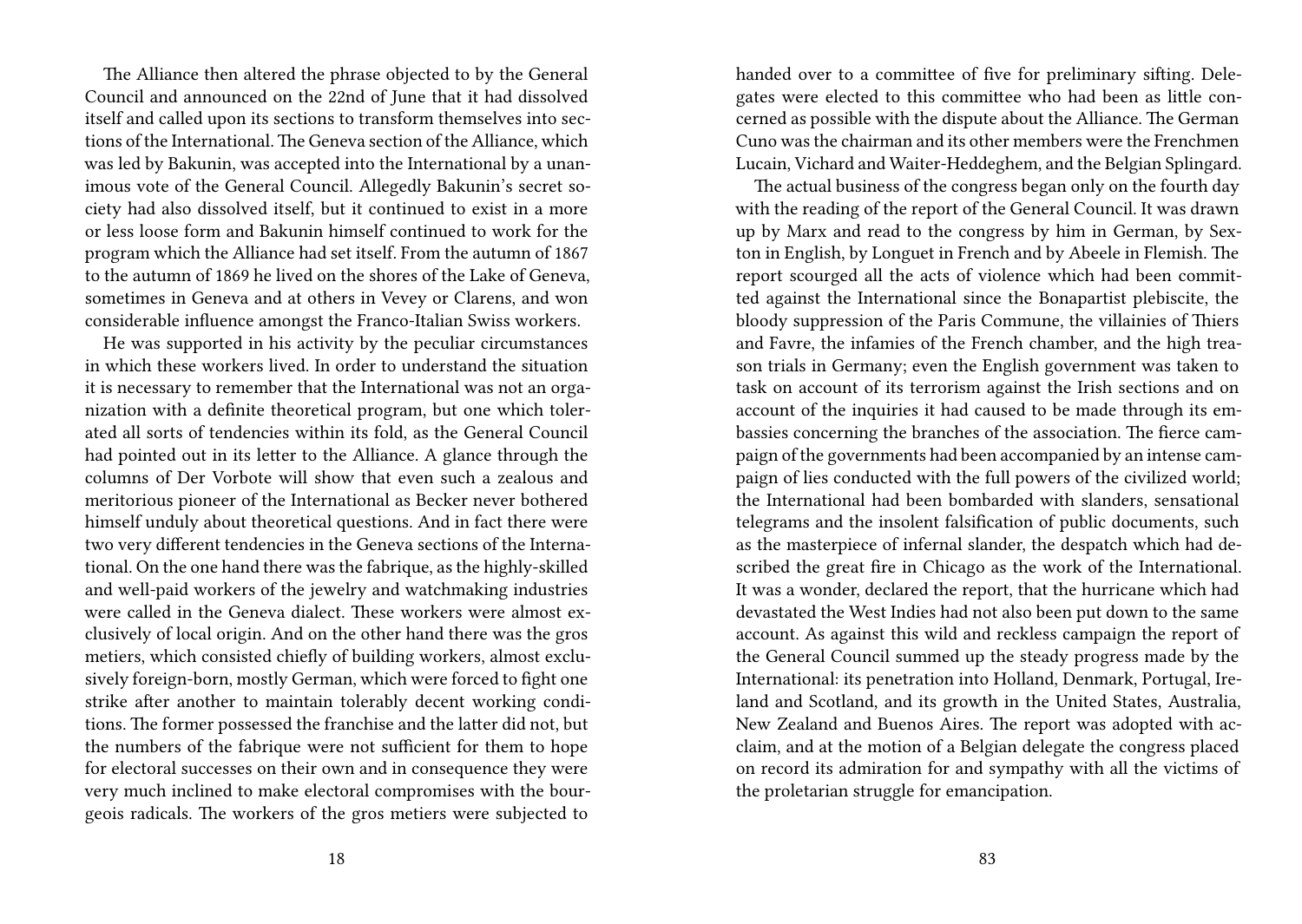of their mandates was necessarily kept more or less in the dark. The General Council was represented by two Englishmen (Roach and Sexton), a Pole (Vroblevski), three Frenchmen (Serraillier, Cournet and Dupont) and Marx himself. The Communist Workers Association in London was represented by Lessner. The British Federal Council sent four delegates, including Eccarius and Hales, who began to flirt with the Bakuninists in the Hague.

The Italian Bakuninists sent no representatives to the congress. At a conference held in Rimini in August they had broken off all relations with the General Council. The five Spanish delegates, with the exception of Lafargue, were Bakuninists, as also were the eight Belgian and the four Dutch representatives. The Jura Federation sent Guillaume and Schwitzguebel, whilst Geneva remained loyal to Becker. Four delegates came from America: Serge, like Becker, was one of the most loyal supporters of Marx, Dereure, a former member of the Commune, was a Blanquist, and the third delegate was a Bakuninist, whilst the fourth mandate was the only one which was refused recognition by the congress. Denmark, Austria, Hungary and Australia were each represented by one delegate.

Stormy scenes took place even during the preliminary examination of the mandates, which lasted three days. Lafargue's Spanish mandate was vigorously opposed, but finally recognized against a few abstentions. During the discussion on a mandate which one of the sections in Chicago had given to a member living in London, one of the representatives of the English Federal Council objected that the member was not a recognized leader of the workers, whereupon Marx replied that it was rather an honour than the contrary not to be an English workers' leader, for the majority of them had sold themselves to the liberals. The mandate was confirmed, but this observation created bad blood and it was zealously exploited against Marx by Hales and his friends after the congress. Marx invariable stood by his own actions and he neither regretted the observation nor did he withdraw it. After the mandates had been scrutinized a number of communications referring to Bakunin were

no such temptation and they were much more in favour of direct revolutionary action of the kind propagated by Bakunin.

Bakunin found an even more favourable recruiting field amongst the watchmakers of the Jura. These workers were not highly-skilled men engaged in the luxury trades, but chiefly domestic workers whose already miserable conditions of life were being threatened by American mass production. They were scattered in little villages all over the mountains and little suited to a mass movement with political aims. In addition they had been made shy of politics by a number of unfavourable experiences. The first man to agitate amongst them for the cause of the International was a doctor named Coullery, an honest man of humanitarian instincts, but politically hopelessly confused. He had led these workers into electoral alliances not only with the bourgeois radicals, but even with the monarchist liberals in Neuchâtel, in which the workers had invariably got the worst of the bargain. After Coullery had been completely discredited in their eyes, the workers of the Jura found a new leader in James Guillaume, a young teacher in the industrial centre of Locle, who had thoroughly assimilated their ideas, issued a little paper entitled Le Progres and preached an ideal anarchist society in which all men would be free and equal. When Bakunin went into the Jura for the first time he found the ground thoroughly prepared for his seed, but the poor devils there probably had a greater effect on him than he had on them, for from that time onward his condemnation of all forms of political activity became stronger than ever.

For the moment, however, peace reigned in the Franco-Italian Swiss sections of the International and in January. 1869, chiefly at Bakunin's instance, they formed a joint federal council and issued a fairly influential weekly newspaper entitled l'Egalite, to which Bakunin, Becker, Eccarius, Varlin and other prominent members of the International contributed. It was Bakunin who persuaded the federal council to put forward the question of the right of inheritance for discussion at the next congress of the International in Basle. He was perfectly within his rights in doing so, for it was one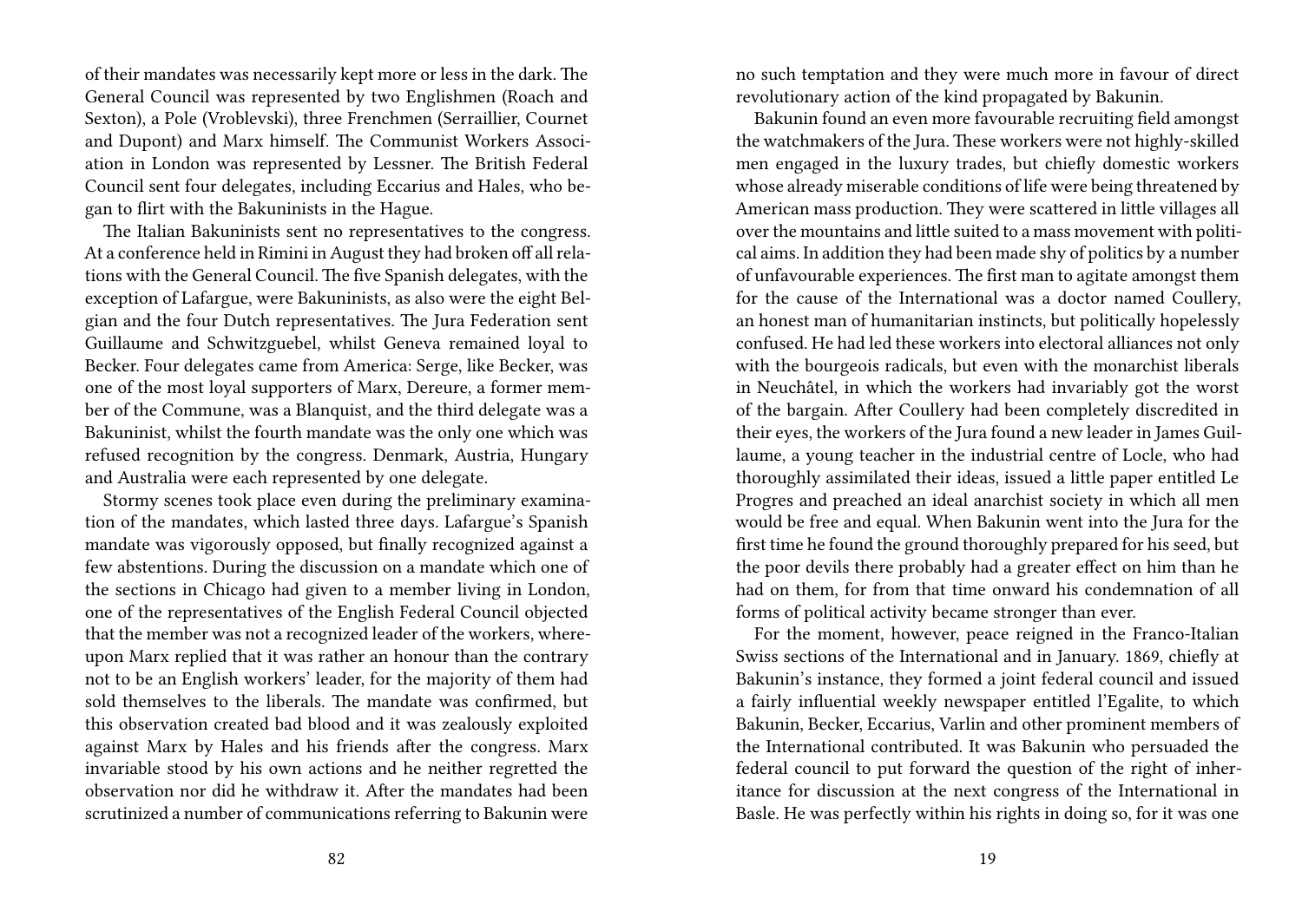of the chief tasks of the congress to discuss such questions and the General Council immediately agreed.

Marx, however, regarded the action as a challenge from Bakunin and as such he welcomed it.

### **5. The Basle Congress**

The fourth congress of the International took place on the 5th and 6th of September in Basle and the International reviewed the fifth year of its existence.

It had proved the most lively year of all and had been shaken by "the guerrilla fights between capital and labour," strikes which the ruling classes of Europe began to explain more and more not as the result of the misery of the proletariat or the despotism of capital, but as the result of the secret machinations of the International.

In consequence the brutal lust to smash the International by force of arms grew rapidly. Even in England bloody collisions took place between striking miners and the military. In the mining district of the Loire drunken soldiery staged a blood-bath near Ricamarie and twenty people were shot down, including two women and a child. Once again Belgium distinguished itself most horribly, "the model State of continental constitutionalism, the comfortable, carefullyfenced paradise of landowners, capitalists and priests," as it was called in a powerful appeal drawn up by Marx and issued by the General Council to the workers of Europe and the United States on behalf of the victims shot down in Seraing and in the Borinage by the ruthless fury of the profit-hunters. "The earth completes its annual revolution no more certainly than the Belgian government its annual slaughter of the workers," declared Marx.

The bloody seed ripened into the harvest of the International. In the autumn of 1868 the first elections took place in England on the basis of the reformed franchise, but the results confirmed the warnings which Marx had given the workers against the one-sided guaranteed, a thing which was impossible anywhere on the continent.

Thanks to the strong representation of the Germans and the French amongst the 61 delegates at the Hague congress (which sat from the 2nd to the 7th of September) Marx had a certain majority. His opponents have accused him of having manufactured this majority artificially, but this accusation is absolutely without foundation as far as the authenticity of the mandates of the delegates is concerned. Although the congress spent about half its time examining mandates, all of them were accepted with one exception. It is true, however, that in June, Marx had written to America asking for mandates to be sent for French and German members. Some of the delegates represented sections in countries other than their own. Others used false names at the congress in order not to fall into the hands of the police, or for the same reason concealed the names of the sections they represented. This explains the fairly large discrepancies in the figures given by various reports on the congress concerning the representation of the various countries.

Strictly speaking, only eight delegates were present representing German organizations: Bernhard Becker (Brunswick), Cuno (Stuttgart), Dietzgen (Dresden), Kugelmann (Celle), Milke (Berlin), Rittinghausen (Munich), Scheu (Württemberg) and Schuhmacher (Solingen). Marx, who was a representative of the General Council, also had one mandate each for New York, Leipzig and Mayence, whilst Engels had a mandate each from New York and Breslau. Hepner from Leipzig also had a mandate from New York, whilst Friedländer of Berlin had a mandate from Zurich. Two other delegates with German names, Walter and Swann, were in fact Frenchmen and their real names were Heddeghem and Dentraggues. Both of them were very doubtful characters and at the Hague congress Heddeghem was already a Bonapartist spy. Those of the French delegates who were Commune fugitives appeared at the congress under their own names. Frankel and Longuet supported Marx, although Ranvier, Vaillant and others were Blanquists, but the origin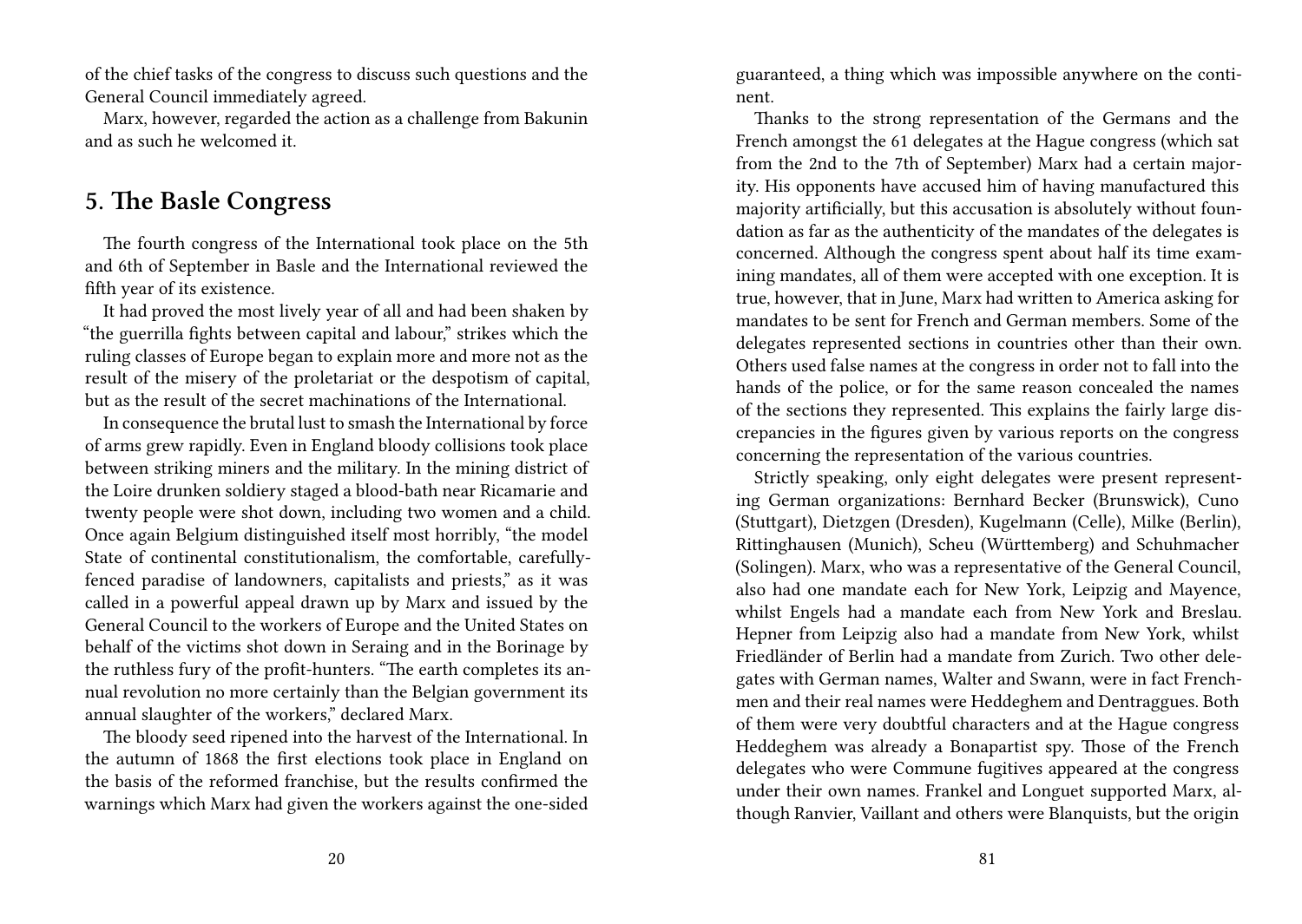turn to take the chair at the meetings of the General Council, its members were usually prepared for squalls.

When Hales was elected General Secretary, a deadly enmity arose between him and Eccarius, in which the latter enjoyed the support of a section of the English members. Marx received little support from the new General Secretary. On the contrary, when an English Federation, founded in accordance with the decisions of the London conference, held its first congress in Nottingham on the 21st and 22nd of July, Hales proposed to the 21 delegates who were present that the Federation should establish contact with the other Federations not through the General Council, but direct, and that at the coming congress of the International the new Federation should support an alteration of the Statutes of the International with a view to curtailing the authority of the General Council. All this was in accordance with the Bakuninist slogan of the "endangered autonomy of the Federations." Hales withdrew the second proposal, but the first was adopted. The congress showed no inclination towards the Bakuninist program, but it certainly did towards English radicalism. For instance, it was in favour of the common ownership of the land, but not of all the means of production, which Hales also supported. Hales intrigued quite openly against the General Council and in August it was compelled to remove him from his post.

The Blanquist tendency was dominant amongst the French members of the General Council. In the two chief questions at issue, the question of political activity and the question of strict centralization, the Blanquists were perfectly reliable, but an account of their fundamental preference for revolutionary coups they threatened to become a still greater danger in the given situation, with the European reaction only waiting for a pretext to let loose all its overwhelming power against the International. In fact, Marx's anxiety that the Blanquists might gain control of the General Council was probably the strongest motive for his proposal that the council should be moved from London to New York where its international composition would be made possible and the safety of its archives

policy of the Reform League. Not a single workers' representative was elected. The "big money-bags" were victorious and Gladstone again came to the helm, but he had no intention of bringing about a thorough settlement of the Irish question or redressing the just complaints of the trade unions, and as a result the New Unionism caught fresh wind in its sails.

At the annual congress of the trade unions which took place in Birmingham in 1869 an urgent appeal was issued to all workingclass organizations in the United Kingdom to affiliate to the International, not only because the interests of the working class were everywhere the same, but because the principles of the International were calculated to secure permanent peace amongst the peoples of the world. In the summer of 1869 war had threatened between England and the United States, and an address was drawn up by Marx to the National Labour Union in the United States declaring: "It is now your turn to prevent a war whose inevitable result would be to throw back the advancing working-class movements on both sides of the Atlantic." The address met with a lively echo in the United States.

In France also the cause of the working class was making good progress and the police persecutions had the usual result of recruiting new supporters for the International. The helpful intervention of the General Council in numerous strikes led to the formation of trade unions which could not be suppressed, no matter how obviously the spirit of the International lived in them. The workers took no part in the elections of 1869 by putting forward candidates of their own, but they supported the candidates of the extreme bourgeois left, which came forward with a very radical election program. In this way the workers contributed at least indirectly to the heavy defeat which Bonaparte suffered, particularly in the big towns, although the fruits of their efforts fell for the moment into the lap of bourgeois democracy. The Second Empire began to creak ominously and from outside it received a heavy blow as the result of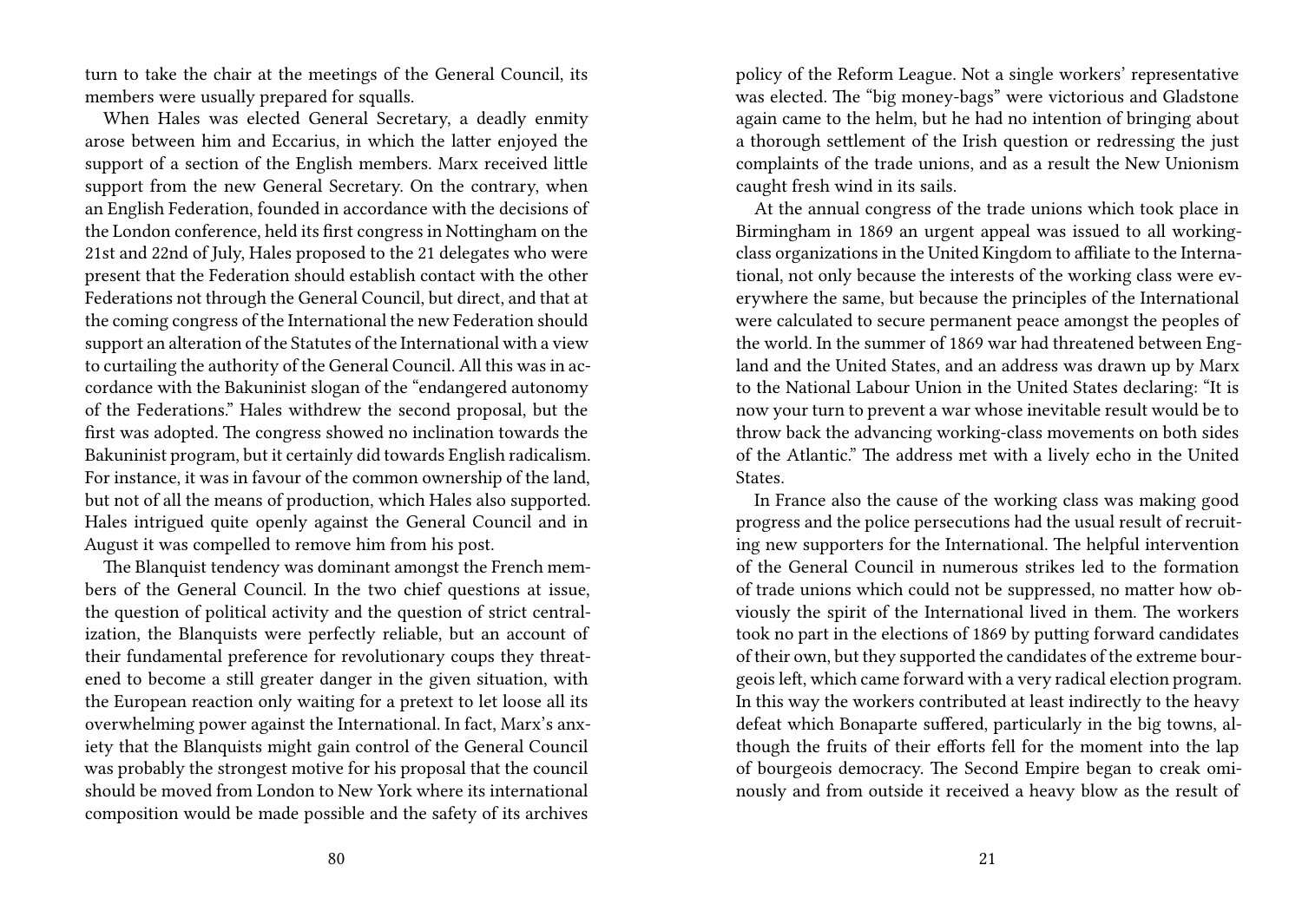the revolution which took place in Spain in the autumn of 1868 and drove Queen Isabella from the country.

The course of development in Germany was somewhat different, for there Bonapartism was still advancing and not yet on the decline. The national question split the German working class and this split represented a great obstacle to the progress of the developing trade union movement. Thanks to his wrong policy in the trade union agitation Schweitzer had slithered into a situation which he could no longer control. The baseless attacks which were continuously directed against his personal honesty caused even some of his own followers to doubt him and he was ill-advised enough to endanger his reputation, which had not been seriously damaged, by a little coup d'etat.

A minority in the Allgemeiner Deutscher Arbeiterverein therefore turned its back on the organization and amalgamated with the Nuremberg associations into a new Social Democratic Party, whose members became known as the Eisenachers, owing to the fact that their inaugural congress took place in Eisenach. In the beginning both factions fought each other violently, but they took up more or less the same attitude towards the International. They were in agreement in principle, but disagreed in form as long as the German combination laws existed. Marx and Engels were very much annoyed when Liebknecht played off the General Council of the International against Schweitzer, a thing he had no right to do. Although they welcomed "the dissolution of the Lassallean Church," they could not do much with the other group until it had separated itself definitely from the German People's Party, or, at least, maintained only a loose cartel arrangement with the latter. For the rest, they were still of the opinion that as a debater Schweitzer was superior to all his opponents.

The progress of the Austro-Hungarian working-class movement, which had begun to develop only since the defeats of 1866, was more harmonious. Lassallean tendencies found no foothold and the masses of the workers began to rally to the standard of the Internaopens on the 2nd of September) will be a matter of life or death for the International and before I withdraw I want at least to protect it from the forces of dissolution." Part of Marx's plan to protect the International from "the forces of dissolution" was the moving of the General Council from London, where it was becoming more and more involved in dissensions, to New York. The Bakuninist tendencies were not represented at all in the General Council, or at the most they were so weakly represented that no danger threatened from them, but there was such confusion amongst its German, English and French members that it had been compelled to form a special subcommittee to deal with the constant disputes.

An estrangement had even taken place between Marx and two members of the General Council who had been his most loyal and capable assistants for years, Eccarius and Jung. Indeed, in May, 1872, a definite breach occurred between Marx and Eccarius. Eccarius, living in very straitened circumstances, gave notice that he was leaving his position as General Secretary of the International, for he considered himself indispensable and wished to secure the doubling of his modest weekly salary of fifteen shillings. However, the Englishman John Hales was elected in his stead and Eccarius unjustly blamed Marx for this, although in fact Marx had always supported him against the English. On the other hand, Marx had often rebuked Eccarius for hawking information about the internal affairs of the International around the bourgeois press, and in particular information concerning the private conference of the International in London. Jung blamed Engels and the latter's autocratic manner for the estrangement between him and Marx and there may have been some truth in this, for, since Marx now had the opportunity of daily contact with Engels, it is possible that, without any bad intentions, he no longer turned to Eccarius and Jung as much as he had done formerly. On the other hand, "the General," as Engels was nicknamed in the circle, cultivated, even according to the evidence of his best friends, an abrupt military tone, and, when it was his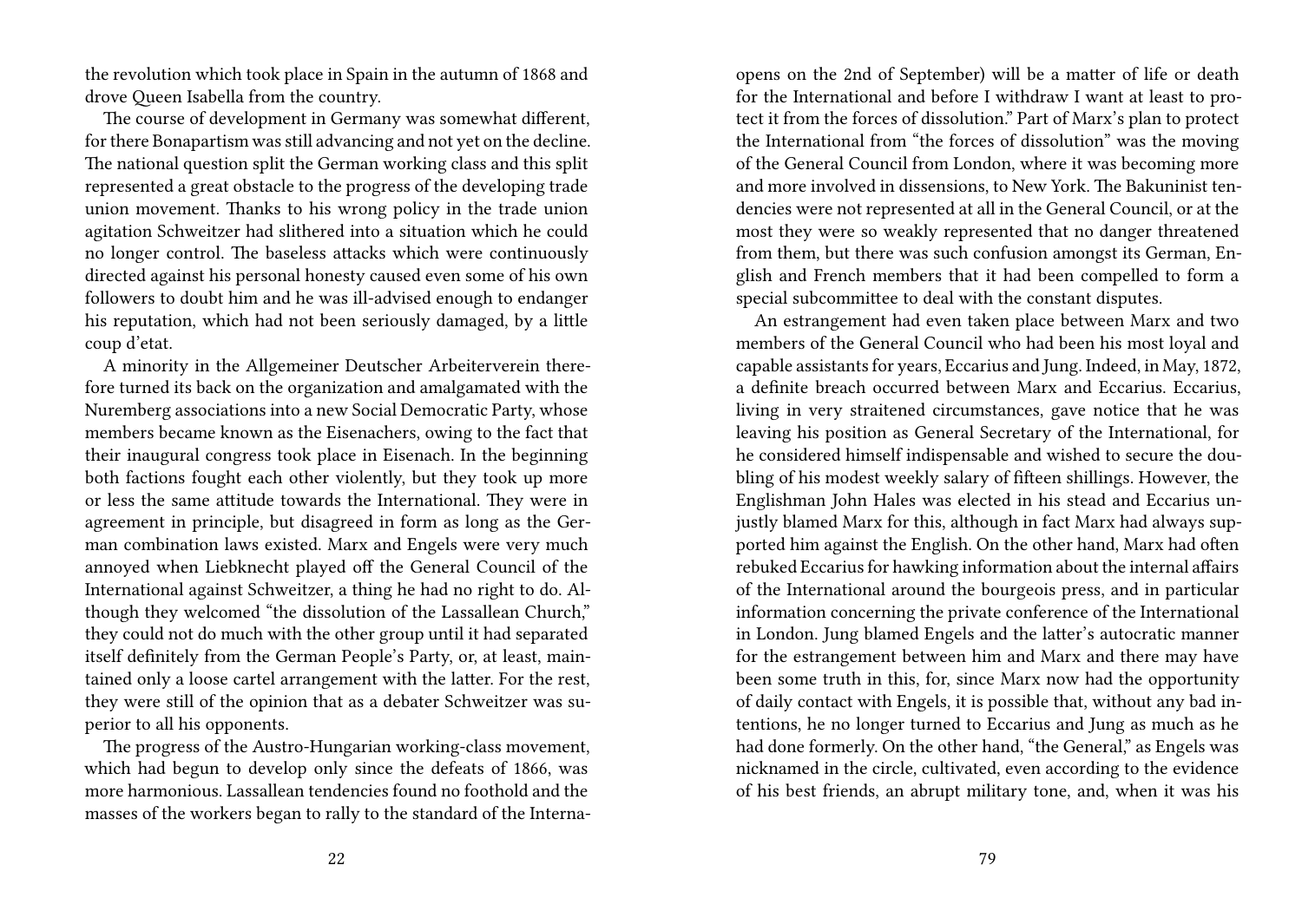## **8. The Hague Congress**

The circular of the General Council issued on the 5th of March had announced the calling of the annual congress for the beginning of September, and in the meantime Marx and Engels had decided to propose that the seat of the General Council should be moved to New York.

Many disputes have taken place around the necessity and the utility of this proposal and the reasons which caused it to be made. It has been considered as a sort of first-class funeral for the International. Marx had sought to cloak the fact that the International was hopelessly lost. However, this idea is in opposition to the fact that both Marx and Engels continued to support the International with all possible energy and did their utmost to keep it alive even after the General Council had moved to New York. It has also been said that Marx had grown tired of his activities on behalf of the International and wished to devote himself undisturbed to his scientific work, and this idea has received a certain amount of support from a letter written by Engels to Liebknecht on the 27th of May, 1872. He refers to a Belgian proposal to abolish the General Council altogether and adds: "As far as we are concerned we have no objection. Neither Marx nor myself will be members of it again in any case. As the situation is now we have no time for our work, and that must stop." However, this was no more than a passing remark made in a moment of annoyance. Even if Marx and Engels had refused to be re-elected to the General Council, that was no reason for moving it to New York, whilst Marx had repeatedly refused to neglect the International in favour of his scientific work until such time as it should be securely on the right lines. It is therefore extremely unlikely that for this reason Marx had the idea of abandoning the International to its own devices during the most serious crisis of its whole existence.

We come probably nearer the truth in a letter he wrote to Kugelmann on the 29th of July: "The international congress (Hague,

tional, as the General Council pointed out in its report to the Basle congress.

The congress thus met under favourable circumstances. Only 78 delegates were present, but the congress was much more "international" than the previous congresses had been. Nine countries were represented. The General Council was represented as usual by Eccarius and Jung, and apart from them by two of the most prominent English trade union leaders, Applegarth and Lucraft. France sent 26 delegates, Belgium 5, Germany 12, Austria 2, Switzerland 23, Italy 3, Spain 4 and the United States, one delegate. Liebknecht represented the Eisenach faction and Moses Hess the Berlin section. Bakunin had both a French and an Italian mandate and Guillaume had been delegated from Locle. The chair at the congress was again taken by Jung.

In the beginning the congress dealt with organizational questions. At the proposal of the General Council, it unanimously decided to recommend all its sections and affiliated bodies to abolish the office of President, an action which the General Council had taken on its own account several years previously, on the ground that it was not in accordance with the dignity of a working-class organization to maintain a monarchical and authoritarian principle within its ranks, for even where the presidency was only an honorary office it represented a violation of the democratic principle. On the other hand, the General Council proposed that its own executive powers should be extended and that it should have the right to suspend from membership any section acting against the spirit of the International, pending the decision of the next congress. The proposal was adopted with the amendment that where federal councils existed, they should be consulted before the General Council took any such action. Both Bakunin and Liebknecht vigorously supported the proposal. Liebknecht's support was natural, but not that of Bakunin, who thereby violated his own anarchist principle, whatever his opportunist motives for so doing may have been. It is probable that he sought to drive out the devil with Beelzebub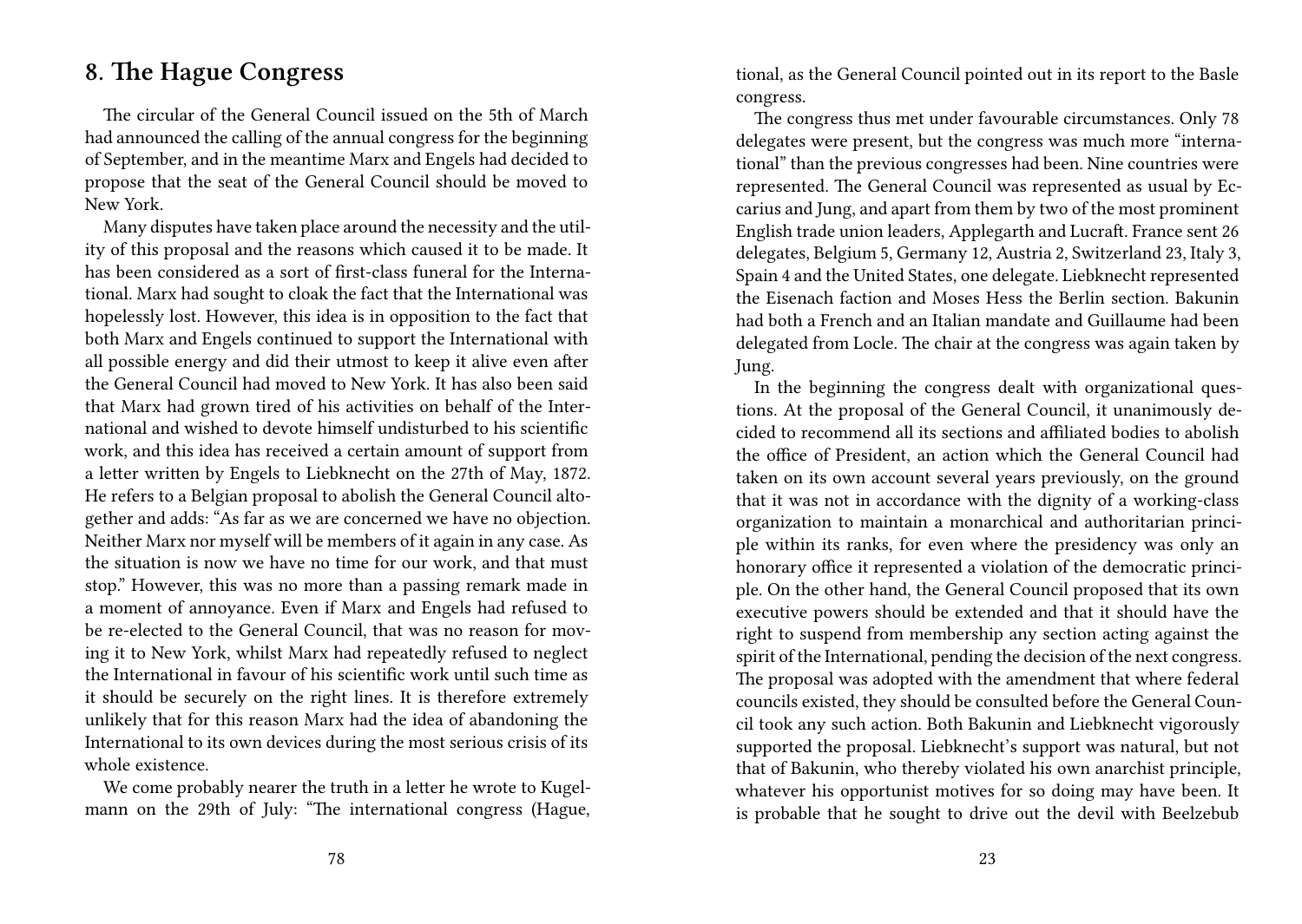and counted on the assistance of the General Council against all parliamentary-political activity, which he considered purely opportunist. Perhaps he was supported in this idea by Liebknecht's wellknown attack on the participation of Schweitzer and Bebel in the work of the North German Reichstag. However, Marx disapproved of Liebknecht's speech and Bakunin, who had reckoned without his host, was soon to learn that violations of principle always revenge themselves.

The most important theoretical problems on the agenda of the congress were the question of common ownership of the land and the question of the right of inheritance. The former question had actually already been settled at the Brussels congress, and this time it was disposed of summarily. With 54 votes the congress decided that society had the right to establish common ownership of the land, and with 53 votes that such an action was necessary in the interests of society as a whole. For the most part the minority abstained from voting. Eight delegates voted against the second decision, and four against the first. A variety of opinions resulted as to the practical measures for putting the decisions into effect and it was left to the next congress in Paris to discuss the question thoroughly.

In the question of the right of inheritance the General Council had drawn up a report which summed up the most important points in a few words in the masterly fashion typical of Marx. Like all other bourgeois legislation, the inheritance laws were not the cause, but the effect, the legal consequence of the economic organization of a society based on private property in the means of production. The right to inherit slaves had not been the cause of slavery. On the contrary, slavery had been the cause of the right to inherit slaves. If the means of production were turned into common property, then the right of inheritance would disappear as far as it was of social importance, because a man could leave to his heirs only that which he had possessed during his life. The great aim of the working class was, therefore, to abolish those institutions which gave a few people the economic power to appropriate the fruits of the labour of

Their real greatness does not consist in the fact that they never made a mistake, but in the fact that they never attempted to persist in a mistake for one moment after they had recognized it as such. In 1874, Engels admitted that the International had outlived its time. "A general defeat of the working-class movement such as was suffered in the period from 1849 to 1864 will be necessary before a new international, an alliance of all proletarian parties in all countries, along the lines of the old one can come into being. At present the proletarian world is too big and too diffuse." He consoled himself with the fact that for ten years the International had dominated European history in the interests of the future and that it could look back with pride on its work.

In 1878, Marx, in an English journal, attacked the contention that the International had been a failure and was now dead: "In reality the social-democratic workers' parties in Germany, Switzerland, Denmark, Portugal, Italy, Belgium, Holland and North America, organized more or less within national frontiers, represent just as many international groups. They no longer represent isolated sections, sparsely distributed over various countries and held together by a General Council on the periphery, but the working class itself in constant, active and direct connection, held together by the exchange of ideas, mutual assistance and joint aims … Thus, far from dying out, the International has developed from one stage to another and higher one in which many of its original tendencies have already been fulfilled. During the course of this constant development it will experience many changes before the final chapter in its history can be written." In these lines Marx once again demonstrated his prophetic vision. At a time when the national workingclass parties were only just developing, and more than a decade before the new International was formed, he foresaw its historical character, but he granted even this second form no final permanence, certain of one thing only, that new life would spring continually from the ashes of the old until the spirit of the age had fulfilled itself.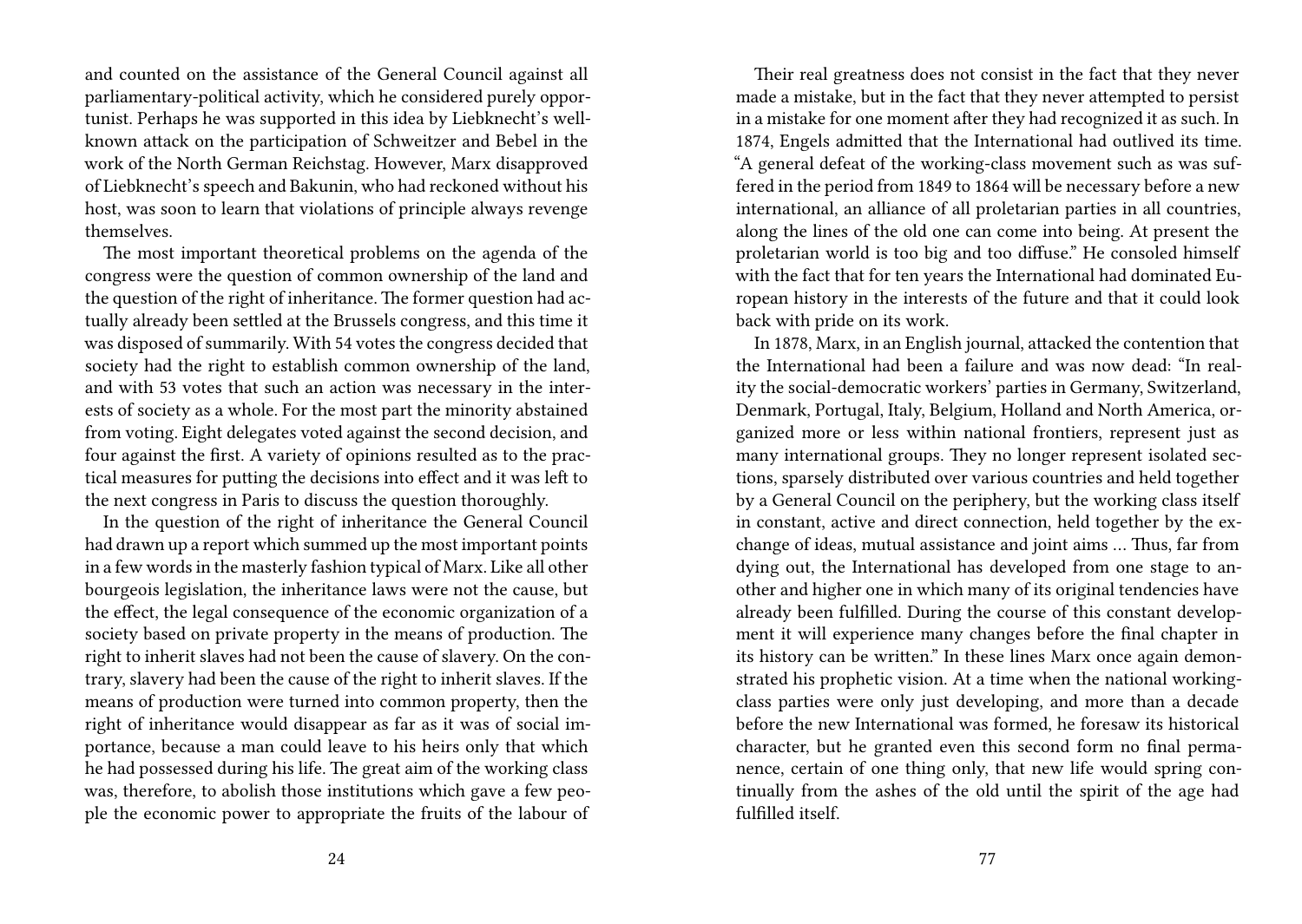However, this was not the only proof. Wherever national workers' parties formed, the International began to break up. What violent reproaches Schweitzer had to suffer from Liebknecht on account of his alleged lukewarmness towards the International! But when Liebknecht found himself at the head of the Eisenach faction he had to listen to the same reproaches from Engels, and he answered them as Schweitzer had answered, namely, by appealing to the German combination laws: "I wouldn't dream of risking the existence of our organization on this question at the moment." If the unfortunate Schweitzer had ever dared to use such insolent language – he never did – the "King of the Tailors," as he was called, who insisted on having "his own party," would have had to put up with much more. The formation of the Eisenach faction had delivered the first blow at the "German language section" in Geneva, and the final blow at this oldest and strongest organization of the International on the continent was given by the formation of a Swiss workers party in 1871. At the end of the year Becker was compelled to discontinue the publication of Der Vorbote.

In 1872, Marx and Engels had not yet recognized the real causes of the situation and they diminished their own services when they contended that the International had collapsed as the result of the machinations of one single demagogue, although in reality it could have retired from the arena in all honour after having fulfilled its share of a great historical task which had now grown beyond it. One must side with our present-day anarchists when they declare that nothing is more un-Marxist than the idea that an unusually malicious individual, a "highly-dangerous intriguer," could have destroyed a proletarian organization like the International. One cannot take the part of those orthodox believers whose skin begins to creep with horror at the suggestion that Marx and Engels might not always have dotted their i's and crossed their t's. If Marx and Engels were alive to-day they would certainly have nothing but biting contempt for the suggestion that the merciless criticism which was their sharpest weapon should never be turned against themselves.

the many. To proclaim the abolition of the laws of inheritance as the starting point of a social revolution would, therefore, be just as absurd as to proclaim the abolition of the laws of contract between buyers and sellers so long as the present system of commodity exchange prevailed. It would prove false in theory and reactionary in practice. The right of inheritance could be altered only in a period of transition when on the one hand the existing economic basis of society had not yet been altered whilst on the other hand the working class already possessed sufficient power to carry through measures preparatory to a thorough transformation of society. As such transitional measures the General Council recommended the extension of death duties and the limitation of testamentary inheritance rights, which, as distinct from the right of family inheritance, exaggerated the principles of private property in a superstitious and arbitrary fashion.

However, the commission to which the question had been delegated for discussion proposed that the abolition of the right of inheritance should be proclaimed as one of the fundamental demands of the working class, although it could produce nothing in support of its proposal apart from a few ideological phrases about "privileges," political and economic justice" and "social order." In the comparatively brief discussion which followed, Eccarius, the Belgian delegate de Paepe and the French delegate Varlin spoke in favour of the report of the General Council, whilst Bakunin spoke on behalf of the commission's proposal, whose spiritual father he was. He recommended the adoption of the proposal for reasons which were allegedly practical, but which were in reality quite illusory. It would be quite impossible to establish common property without first abolishing the right of inheritance. If one tried to take the land away from the peasants they would resist, but they would not feel themselves directly affected by the abolition of the right of inheritance, and thus private property would gradually die out. When a vote was taken, it was then that there were 32 in favour of the proposal of the commission, 23 against, 13 abstentions and 7 dele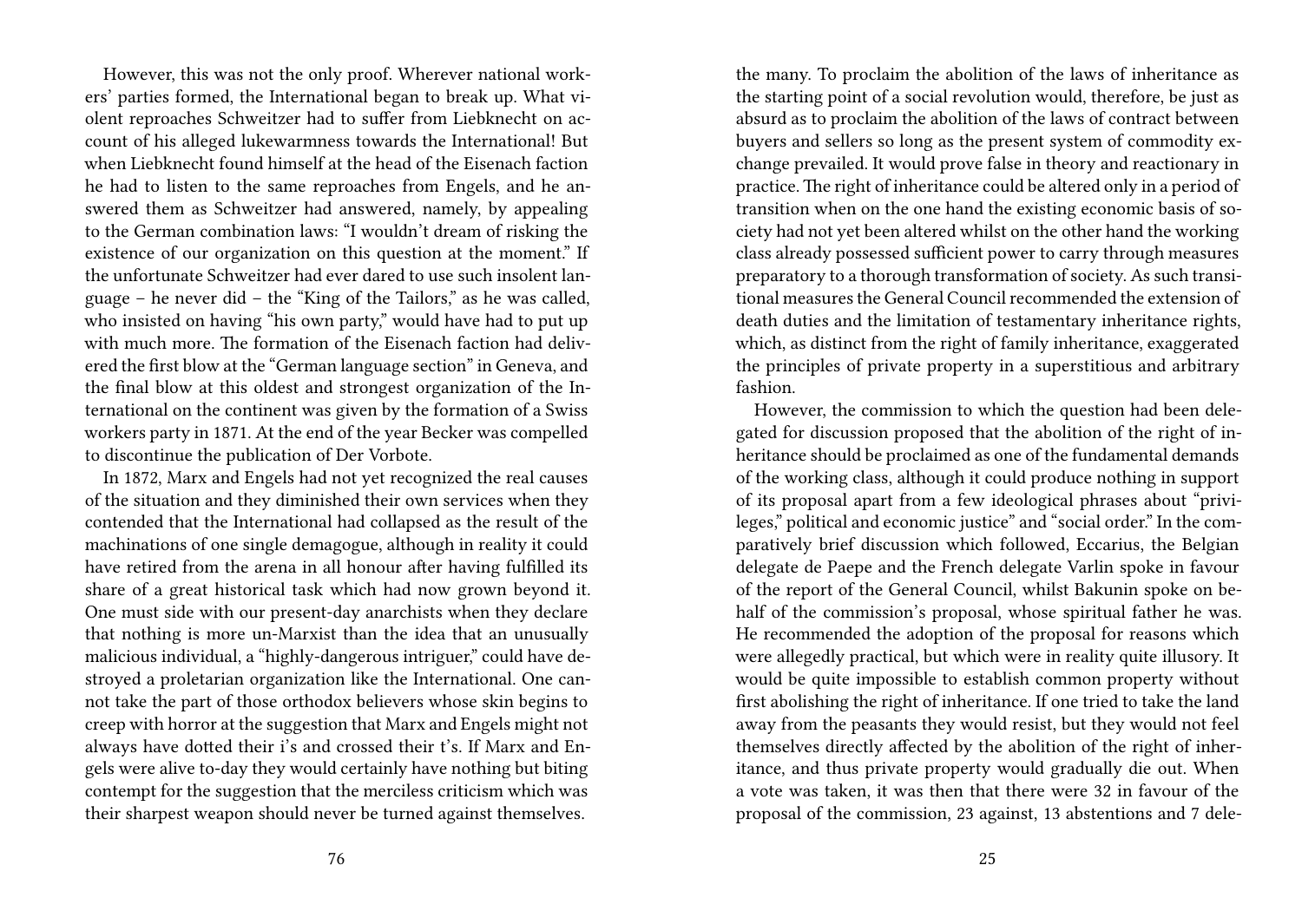gates absent. The report of the General Council received 19 votes, 37 against, 6 abstentions and 13 delegates absent. Thus neither the report of the General Council nor the proposal of the commission received a clear majority so that the discussion remained without any tangible result.

The Basle congress produced a louder echo than any of its predecessors both in the bourgeois and in the proletarian world. The most learned representatives of the bourgeoisie observed, half with horror and half with malicious satisfaction, that at last the communist character of the International had been revealed, whilst in the proletarian world the decisions in favour of the common ownership of the land were welcomed with joy. In Geneva the German-language section published a manifesto to the agricultural population which was translated into French, Italian, Spanish, Polish and Russian and widely distributed. In Barcelona and in Naples the first sections of agricultural workers arose. In London the Land and Labour League was formed at a big public meeting with the slogan, "The Land for the People!" Ten members of the General Council of the International were also members of its committee.

In Germany the worthy gentlemen of the German People's Party were furious at the decisions of the Basle congress and at first Liebknecht permitted himself to be intimidated by their fury, even issuing a declaration to the effect that the Eisenach faction was not bound by the decisions of the congress. Fortunately, however, the indignant and highly respectable leaders of the German People's Party were not content with this and demanded that the decisions of the congress should be expressly disavowed, whereupon Liebknecht finally broke off relations with them, a step to which Marx and Engels had urged him long before. However, his initial hesitation had brought grist to Schweitzer's mill, for Schweitzer had "preached" the common ownership of the land in the Allgemeiner Deutscher Arbeiterverein for years and had not just adopted it in order to ridicule his opponents, as was assumed by Marx, who found this "a piece of insolence." Engels controlled his anger over

exaggerations, from the more or less clear perception that a national working-class party must be guided first of all by the conditions of its existence within the nation of which it formed a part; that it could no more jump over these conditions than a man can jump over his own shadow; and that, in other words, it was not possible to lead the movement from abroad. Although Marx had already pointed out in the Statutes of the International that the political and social struggles of the working class were indissolubly connected, in practice he proceeded always from those social demands of the workers which were common to all countries with a capitalist mode of production, and he touched on political questions only when they resulted from such social demands such as the demand for the legal shortening of the working day. Political questions in the actual and direct sense of the word, for instance, questions relating to the constitution of the State, and therefore different in every country, he preferred to leave until such time as the proletariat had been educated to greater clarity by the International. It was in this sense that he had reproached Lassalle severely because the latter adapted his agitation to one particular country.

It has been suggested that Marx would have maintained this reserve much longer, but for the fact that the fall of the Paris Commune and the agitation of Bakunin forced the political question on him. That is easily possible and even probable, but in accordance with his character Marx took up the struggle immediately he was challenged. However, he failed to recognize that the problem with which he was faced could not be solved within the framework of the Statutes of the International, and that the more the International attempted to centralize its forces for the struggle against its external enemies, the more it would suffer dissolution internally. The fact that the leading brain of the General Council regarded the most highly-developed working-class party, the most highly developed from his own point of view, and at that in his own country, as a venal police tool offered the most striking proof that the historic knell of the International had sounded.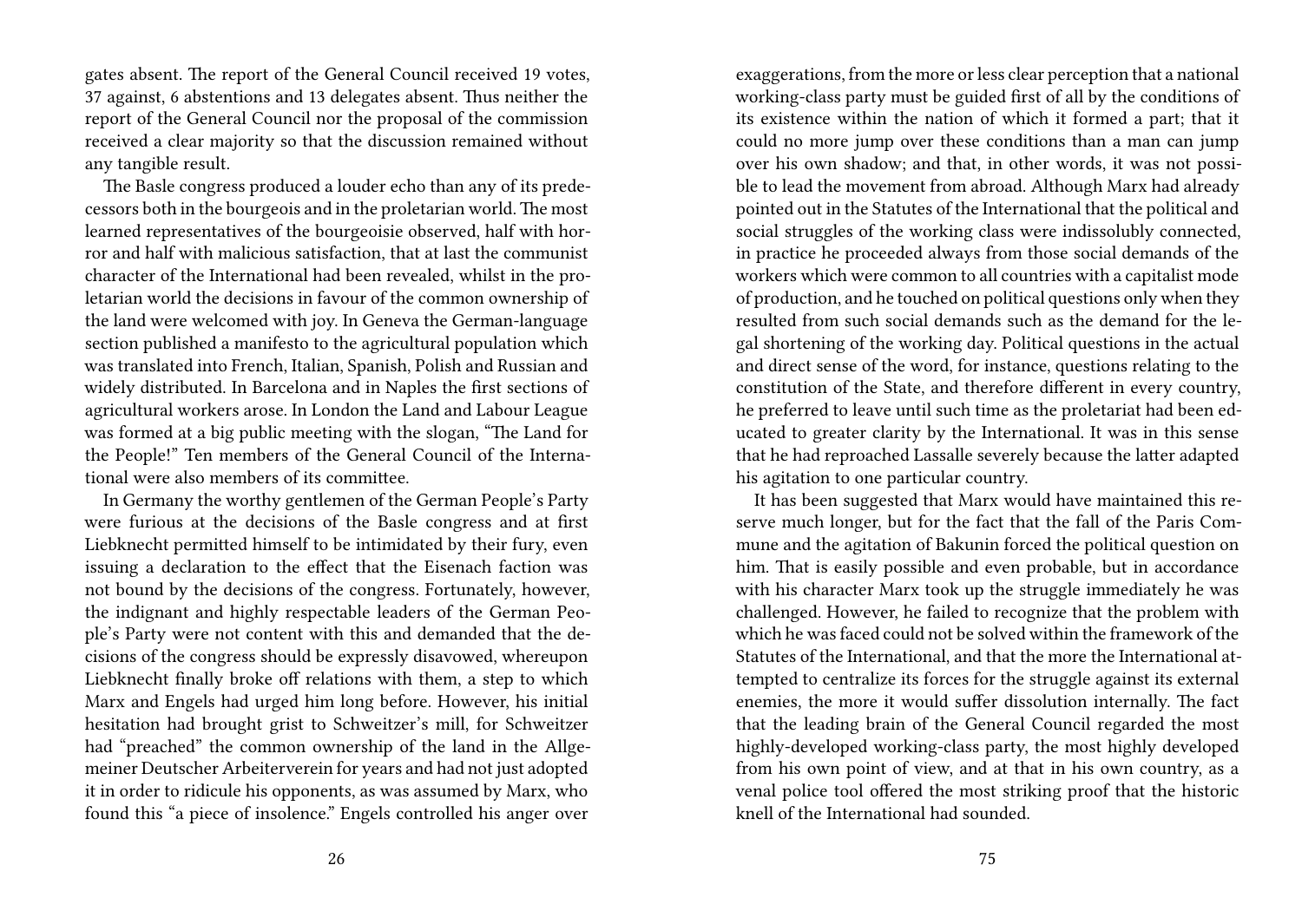on the broad basis of the proletarian class-struggle, thereby excluding any possibility of sectarianism. His successor Schweitzer was so thoroughly convinced of the indissolubility of the political and the social struggle of the proletariat that he earned the reproach of "parliamentarism" from Liebknecht. It is true that Schweitzer ignored the warnings of Marx in the trade-union question, to his own misfortune, but when the circular of the General Council was written he had been out of the movement for years whilst the Lassalleans had already begun to make good their errors in this respect, for instance, in the strikes of the building workers in Berlin. They had overcome the short interruption of their agitation caused by the war and the workers began to stream into their ranks in increasing numbers.

It is not necessary to stress particularly the attacks made by the circular on the Lassalleans, for Marx harboured an invincible dislike for Lassalle and everything Lassallean, but the connection in which these attacks were made gave them a particular significance. They threw a clear light on the real cause for the dissolution of the International, on the indissoluble contradiction which had developed in the great association after the fall of the Paris Commune. After the fall of the Commune the whole reactionary world mobilized its forces against the International, and the only way in which the latter could hope to defend itself was by centralizing its forces still more strongly. However, the fall of the Commune had proved the necessity of the political struggle, and this struggle was impossible without loosening international ties, for it could be carried on only within national frontiers.

In the last resort the demand for political abstinence, no matter how much it may have been exaggerated, arose out of a justifiable mistrust of the traps of bourgeois parliamentarism, a mistrust which was expressed in its sharpest form in Liebknecht's famous speech in 1869. In the same way the objection to the dictatorship of the General Council which developed in almost all countries after the fall of the Paris Commune arose in the last resort, apart from all

the "blackguard" sufficiently to recognize that it was "very clever" of Schweitzer always to maintain a correct theoretical attitude, well knowing that his opponents were hopelessly lost immediately any question of theory arose.

For the moment, therefore, the Lassalleans remained not only the most firmly organized, but theoretically the most advanced of all the German working-class parties.

## **6. Confusion in Geneva**

In so far as the discussion at the Basle congress on the right of inheritance had been a sort of intellectual duel between Bakunin and Marx, it had brought no final decision, but had been unfavourable rather than favourable for the latter. However, the contention that Marx was heavily hit and now prepared for a powerful counterblast against Bakunin would not be in accordance with the facts.

Marx was quite satisfied with the result of the Basle congress. At the time he was with his daughter Jenny on a journey through Germany for the benefit of his health and on the 25th of September he wrote to his daughter Laura from Hanover: "I am glad that the Basle congress is now over and that its results were comparatively good. Such open displays of the party with all its sores always worry me. None of the actors was up to the level of his principles, but the idiocy of the upper class repairs the errors of the working class. Even the obscurest sheets in the smallest German towns through which we have passed were full of the deeds of this 'terrible congress.'" Bakunin was no more disappointed with the results of the Basle congress than was Marx. It has been said that Bakunin, with his proposal concerning the right of inheritance, wished to defeat Marx and obtain the removal of the General Council from London to Geneva as the fruit of his theoretical victory, and that when he did not succeed in this he attacked the General Council with increased violence in l'Egalité. These statements have been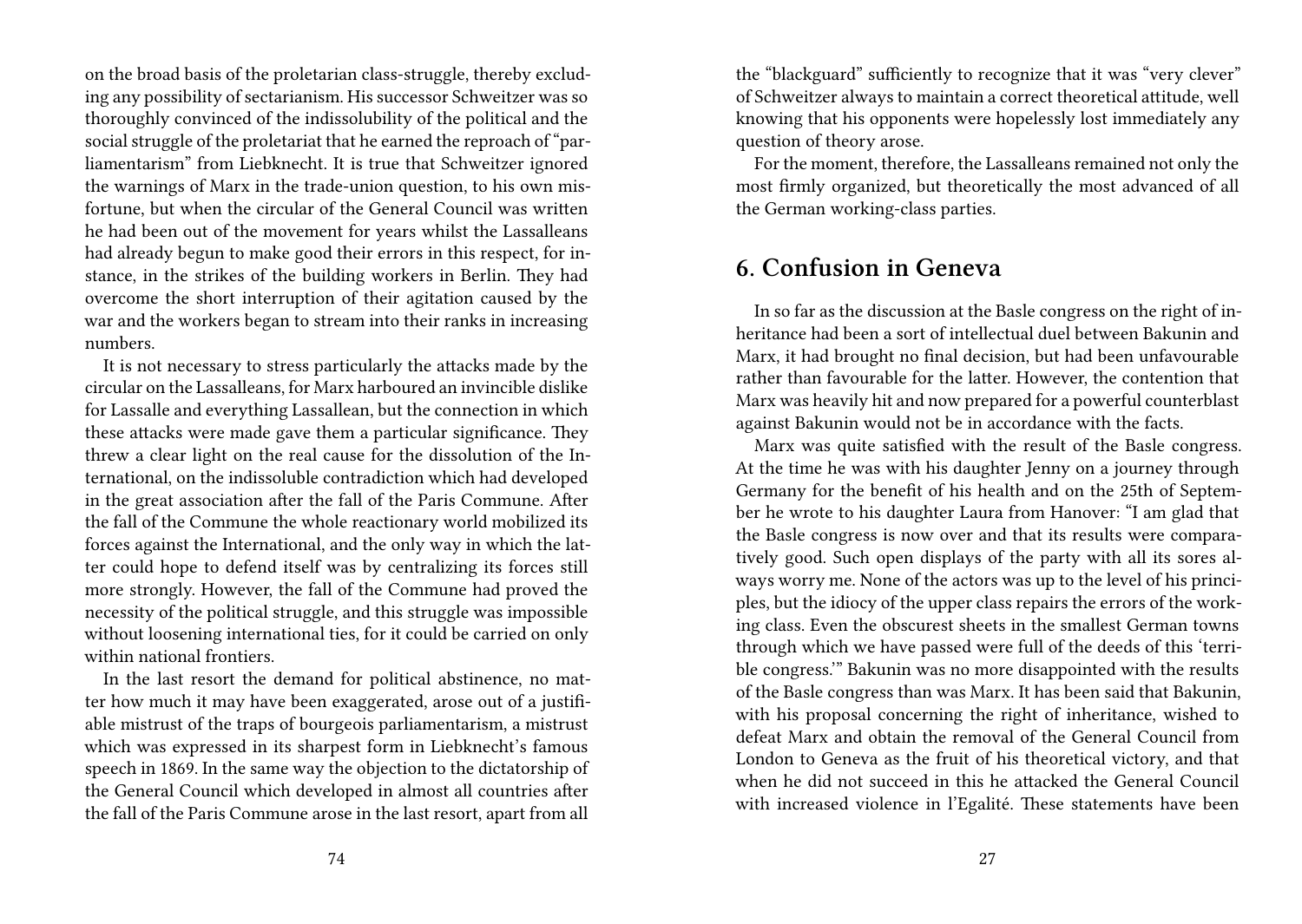made so often that they have crystallized into a sort of legend, but nevertheless there is not a word of truth in them. After the Basle congress Bakunin did not write a line for l'Egalité; before the Basle congress he was its chief editor, but one will look in vain through the long series of articles he published in it for any trace of hostility towards the General Council or towards Marx. Four articles in particular, written on The Principles of the International, were completely in the spirit in which the International was founded. It is true that in these articles he expresses misgivings concerning the disastrous influences of what Marx termed "parliamentary cretinism" on the parliamentary representatives of the workers, but first of all such misgivings have been justified again and again since, and secondly his remarks were quite harmless compared with the violent attacks which Liebknecht was then making on the participation of the working class in bourgeois parliamentarism.

Further, Bakunin's ideas on the inheritance question may have been eccentric, but it was nevertheless his right to put them forward for discussion at the congress and in fact the congresses of the International have discussed much more eccentric ideas without those who put them forward being credited with any ulterior motives. The accusation that he had planned to secure the removal of the General Council from London to Geneva was answered briefly and strikingly by Bakunin immediately it was uttered publicly: "If such a proposal had been put forward, I should have been the first to oppose it and with all possible energy, because it would have seemed to me to be fatal for the future of the International. It is true that the Geneva sections have made tremendous progress in a very short space of time, but the atmosphere of Geneva is still too specifically local for it to be a good spot for the General Council. Apart from that, it is clear that so long as the present political organization of Europe exists, London will remain the only place suitable for the seat of the General Council and one would be a fool or an enemy of the International to propose to move it anywhere else."

One can judge as contemptuously of anarchism as one likes and regard it simply as a disease of the working-class movement wherever it shows itself, but it is impossible – and certainly to-day with the experiences of half a century behind us – to imagine that this disease was communicated from outside. On the contrary, it is obvious that it is a disease to which the working class shows a natural disposition and which develops in favourable, or rather unfavourable circumstances. It is difficult to understand such an error even for 1872. Bakunin was the last man to come forward with a complete and stereotyped system, and expect the workers to accept it and put it into operation without demur. Marx himself never tired of repeating that Bakunin was a cipher in theoretical matters and only in his element when intriguing, and that his program was a hodge-podge of superficial ideas collected right and left.

The decisive characteristic of all sectarianism is its hostility to all forms of the proletarian mass movement, hostile both in the sense that sectarianism has no use for such a movement and such a movement has no use for sectarianism. Even if it were true that Bakunin wished to obtain control of the International merely in order to serve his own ends, he would still have proved that as a revolutionary he reckoned with the masses. Although his struggle against Marx developed with extraordinary bitterness, he always, practically to the end, counted it Marx's immortal service that in the International he had created the framework for a proletarian mass movement. The differences between the two referred to the tactics which this mass movement must adopt in order to achieve its aim. No matter how wrong Bakunin's views may have been, they certainly had nothing in common with sectarianism.

And then the Lassalleans! In 1872 they were certainly not up to the full level of socialist principles, but they were superior to every other contemporary working-class party in Europe both with regard to theoretical insight and organizational strength, not excepting the Eisenach faction, whose chief intellectual resources were still the popular writings of Lassalle. Lassalle built up his agitation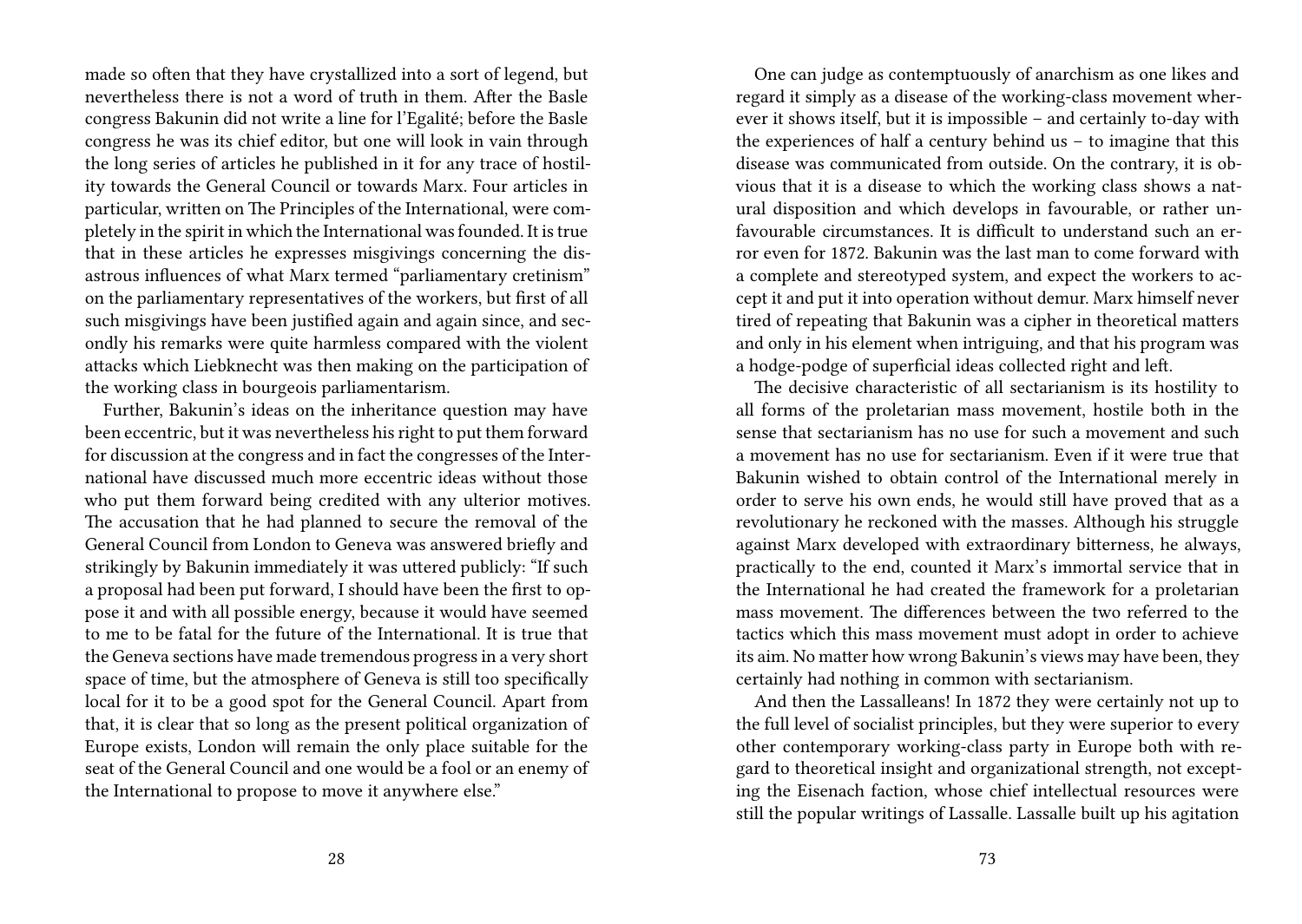interpretation the circular of the General Council placed upon this decision was highly contestable.

The circular declares: "The first stage in the struggle of the proletariat against the bourgeoisie is characterized by the development of sects. These sects have a justifiable existence at a time when the proletariat is not sufficiently developed to act as a class. Individual thinkers begin to criticize social contradictions and seek to overcome them by fantastic solutions which the masses of the workers are expected to accept, spread and carry out. It lies in the nature of the sects which form around such pioneers that they are exclusive and that they hold themselves aloof from all practical activities, from politics, strikes, trade unions, in a word from every form of mass movement. The masses of the workers remain indifferent, or even hostile to their propaganda. The workers of Paris and Lyons wanted no more to do with the St. Simonists, Fourierists and Icarians than the English Chartists and trade unionists with the Owenites. Originally one of the levers of the working-class movement, these sects become reactionary and a hindrance immediately the movement overtakes them. Examples of this are the sects in France and England, and later on the Lassalleans in Germany, who, after having hampered the organization of the proletariat for years, have finally become simply tools in the hands of the police." And in another passage the circular refers to the Lassalleans as "Bismarck socialists" who wear the white blouse of the Prusso-German Empire outside their police organ, Der Neue Sozialdemokrat.

There is no express proof that Marx drew up this circular. To judge by content and style, Engels may have had a big hand in it, but the passages on the role of sectarianism are certainly from Marx and the same ideas can be found in his contemporary correspondence with party friends, having been developed for the first time in his polemic against Proudhon. On the whole the historic significance of socialist sectarianism is aptly characterized, but Marx made a mistake when he tarred the Bakuninists, not to speak of the Lassalleans, with the same brush as the Fourierists and the Owenites.

There are people who consider that Bakunin was a liar from the very beginning and that his reply to the accusation against him was a subsequent excuse, but this theory collapses immediately in face of the fact that prior to the Basle congress Bakunin had arranged to move after the congress from Geneva to Locarno. His decision was taken for reasons over which he had no control. He was in urgent financial straits and his wife was expecting a child. He wished to settle down in Locarno and translate the first volume of Marx's Capital into Russian. A young admirer named Liubavin had persuaded a Russian publisher to pay 1,200 roubles for the translation and of this sum Bakunin received an advance of 300 roubles.

Although in the light of these facts all the intrigues which Bakunin is alleged to have set on foot before and after the Basle congress are seen to be non-existent, nevertheless the congress left a bitter taste in his mouth because, under the influence of Borkheim's incitement, Liebknecht had declared in the presence of third parties that he held proofs showing that Bakunin was an agent of the Russian government. Bakunin demanded that Liebknecht should support his accusations before a party court of honour and this he was unable to do, with the result that the court sternly reprimanded him. After the Cologne communist trial and his experiences in exile, Liebknecht was rather inclined to suspect spies everywhere, but he accepted the verdict of the court and offered Bakunin his hand as a sign of reconciliation, and the latter accepted it.

Bakunin was all the more embittered when a few weeks later, on the 2nd of October, Moses Hess revived the old slanders in the Paris Reveil. Hess, who was present at the Basle congress as a German delegate, was giving the secret history of the congress, and in this connection he dealt with Bakunin's "intrigues" with a view to undermining the fundamental basis of the International and securing the removal of the General Council from London to Geneva. He declared that Bakunin's plans had come to nothing at the congress and concluded with the baseless insinuation that he, Hess, did not want to impugn Bakunin's revolutionary honesty, but that the Rus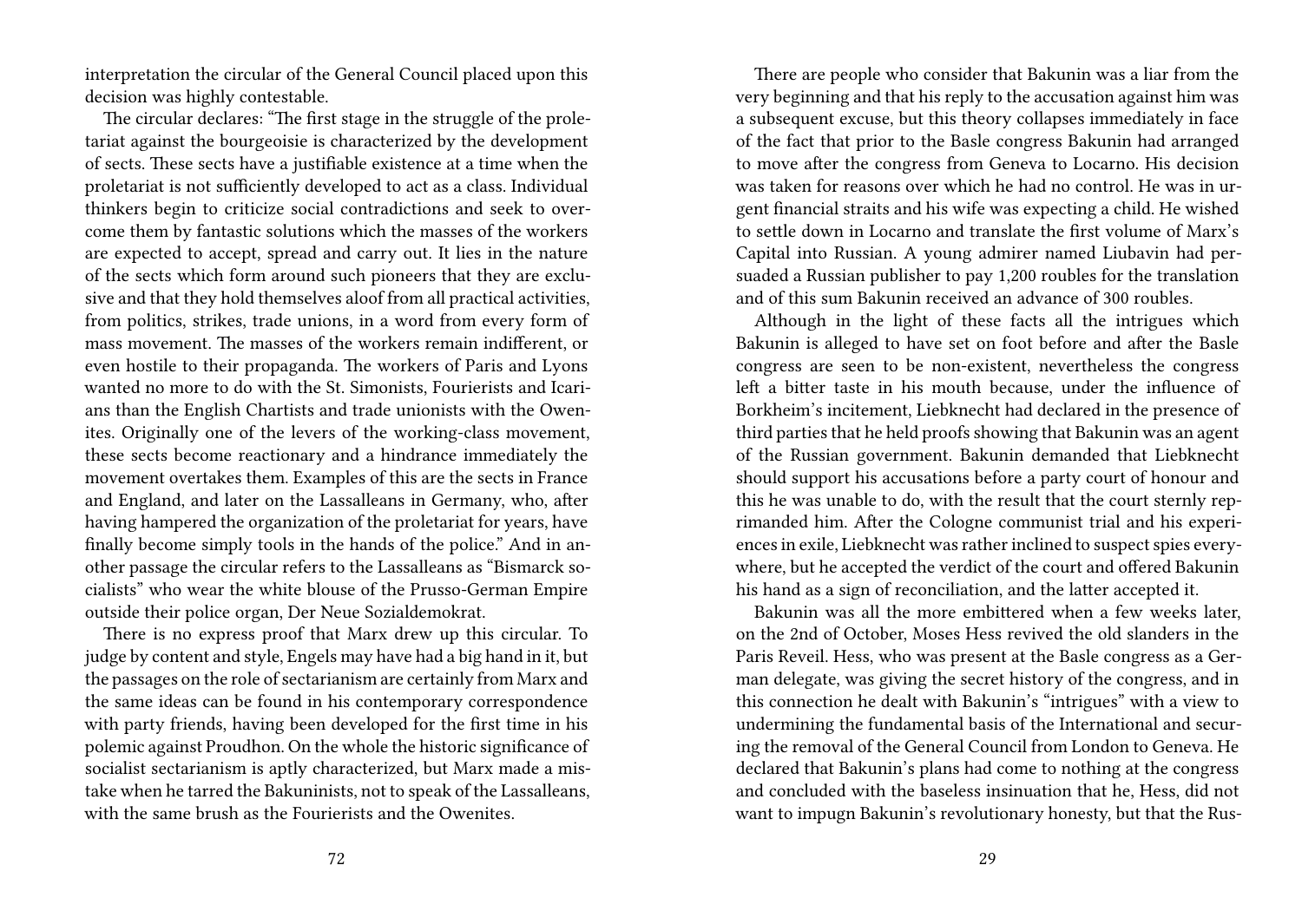sian was closely related to Schweitzer, who had been accused by the German delegates at the Basle congress of being an agent of the German government. The malicious intent of this denunciation was made all the clearer by the fact that it was quite impossible to establish any "close relation" between the agitation of Schweitzer and the agitation of Bakunin, and that personally the two men had never had anything whatever to do with each other.

It would certainly have been wiser for Bakunin to have ignored this article which was ignoble enough in all conscience, but it is easy to understand that he was provoked to anger by the repeated attacks on his political honesty, particularly when the attacks were underhanded and malicious. He therefore wrote a reply, but in his initial anger the reply grew so long that he realized himself that the Reveil could not possibly publish it. He attacked the "German Jews" with particular violence, but expressly excepted "giants" like Lassalle and Marx from the race of pygmies à la Borkheim and Hess. He then decided to use this long reply as an introduction to a book on his revolutionary beliefs and sent it to Herzen in Paris with the request that the latter should try to find a publisher, adding a shorter reply for the Reveil. However, Herzen feared that even this would not be published and he himself wrote a defence of Bakunin against Hess, and this defence was published by the Reveil together with an editorial comment which completely pacified Bakunin.

Herzen was not at all satisfied with the longer reply. He disapproved of the attacks on the "German Jews," and was surprised that Bakunin attacked little known people like Borkheim and Hess instead of challenging Marx. Bakunin answered on the 28th of October, declaring that although he considered Marx responsible for the attacks made on him he had refrained from attacking Marx for two reasons and had even called him a "giant." The first reason was one of justice. "Apart from all the nasty tricks he has played us, we, or at least I, cannot ignore his tremendous services to the cause of socialism, which he has served for almost twenty-five years with insight, energy and disinterestedness, and in which he has undoubtedly exis seeking to destroy the International it demands that the latter should replace its organization by anarchy." The more the International was attacked by its external enemies, the more frivolous appeared the attacks made on it from within, particularly when those attacks were so baseless.

However, the clarity with which the General Council realized this side of the question was set off by its failure to see clearly the other side of the question. As its title indicated, the circular was prepared to admit no more than "alleged disruption" in the International. It put down the whole conflict, as Marx had already done in his Confidential Communication, to the machinations of "certain intriguers," and in particular Bakunin. It brought forward the old accusations against him in connection with "the equalization of the classes" and in connection with the Basle congress, etc., and accused him of having been responsible together with Netchayeff for betraying innocent people to the Russian police. It also devoted a special passage to the fact that two of his supporters had turned out to be Bonapartist police spies, a fact which was certainly extremely unpleasant for Bakunin, but no more compromising for him than it was for the General Council when, a few months later, it suffered the same misfortune with two of its own supporters. The circular also accused "young Guillaume" of having denounced "the factory workers" of Geneva as hateful "bourgeois," without taking the least notice of the fact that amongst the fabrique in Geneva there was a section of highly-paid workers in the luxury trades which had concluded more or less deplorable election compromises with the bourgeois parties.

However, by far the weakest point in the circular was its defence of the General Council against the accusation of "orthodoxy." It appealed to the fact that the London conference had prohibited the adoption of sectarian names by any of the sections. That was certainly justifiable in view of the fact that the International was a highly diverse conglomeration of trade union organizations, cooperatives, and educational and propaganda associations, but the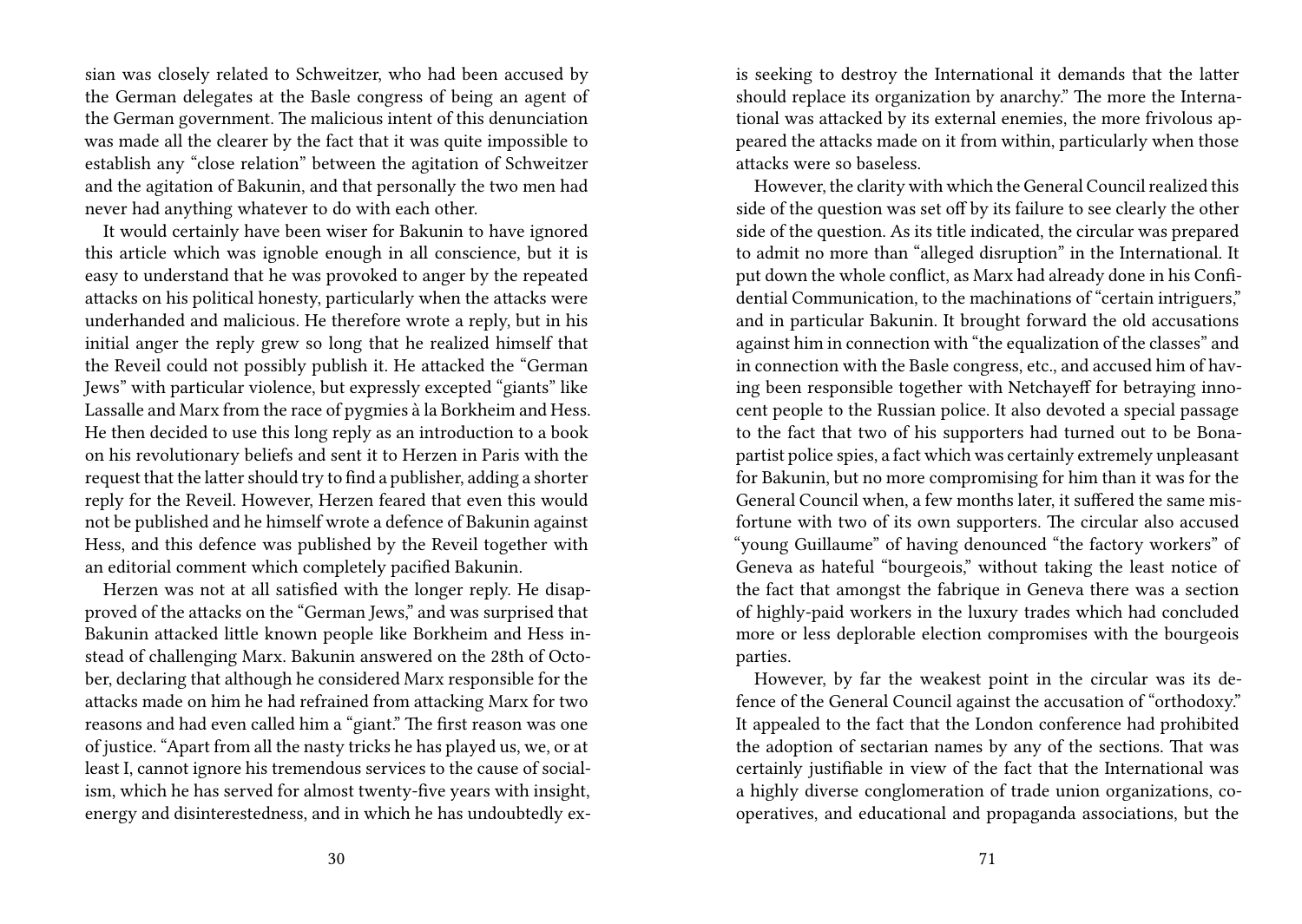## **7. The Disintegration of the International**

As far as the circular of the General Council dealt with the accusations made in Sonvillier and other places on account of alleged violations or even falsification of the Statutes, fanatical intolerance and similar accusations, it conducted a thoroughly victorious polemic and one can only regret that for the greater part it was wasted on quite unimportant matters.

To-day it is necessary to overcome a good deal of reluctance in order to bother one's head at all about such insignificant affairs. For instance, when the International was founded its Paris members had omitted a phrase from its Statutes in order to avoid trouble with the Bonapartist police. One passage of the Statutes read that all political movements of the working class must subordinate themselves as a means to securing the economic emancipation of the working class. The expression "as a means" had been left out in the French text. The situation was perfectly clear, but again and again the lie was spread to the point of surfeit that the General Council had afterwards interpolated the expression "as a means." And when the London conference acknowledged that the German workers had done their proletarian duty during the Franco-Prussian War, this was used as an excuse for the accusation of "Pan-Germanism," which was alleged to dominate the General Council.

The circular tore these ridiculous charges to pieces, and when one considers that they were brought forward in order to undermine the centralization of the International although the maintenance and consolidation of this centralization was the only possibility of saving the tottering organization from succumbing to the attacks of the reaction, it is easy to understand the bitterness of the concluding passages of the circular which accuse the Alliance of playing into the hands of the international police. "It proclaims anarchy in the ranks of the proletariat as the infallible means of breaking the powerful concentration of political and social forces in the hands of the exploiters. Under this pretext and at a moment when the old world

celled us all. He was one of the founders, the chief founder in fact, of the International and in my eyes that is a tremendous service and one which I shall always recognize no matter what he may have done against us."

And then he was guided by political and tactical considerations towards Marx, "who cannot stand me and loves no one but himself and perhaps those who are nearest to him. Marx's influence in the International is undoubtedly very useful. He has exercised a wise influence on his party down to the present day and he is the strongest support of socialism and the firmest bulwark against the invasion of bourgeois ideas and intentions. I should never forgive myself if I had ever tried to destroy or even weaken his beneficial influence merely in order to revenge myself on him. However, a situation may arise, and shortly at that, in which I shall take up the struggle against him, though certainly not in order to attack him personally, but on a question of principle, on account of the State communism which he, and the English and Germans he leads, support so enthusiastically. That would be a life and death struggle, but everything comes in its own good time and the hour of conflict has not yet arrived."

And finally Bakunin mentions a tactical reason which prevented him from attacking Marx. If he attacked Marx openly, then threequarters of the International would be against him, but on the other hand, if he attacked the ragtag and bobtail that crowded around Marx, the majority of the International would be on his side and Marx himself would find a certain amount of malicious pleasure in it. Schadenfreude is the German word which Bakunin uses in his letter to Herzen, otherwise written in French.

Immediately after writing this letter Bakunin moved to Locarno. He was so occupied with his personal affairs that during the last few weeks he spent in Geneva after the Basle congress he took no part at all in the working-class movement and did not write a line for l'Egalité. His successor on the editorial board was Robin, a Belgian teacher who had moved to Geneva about a year previously,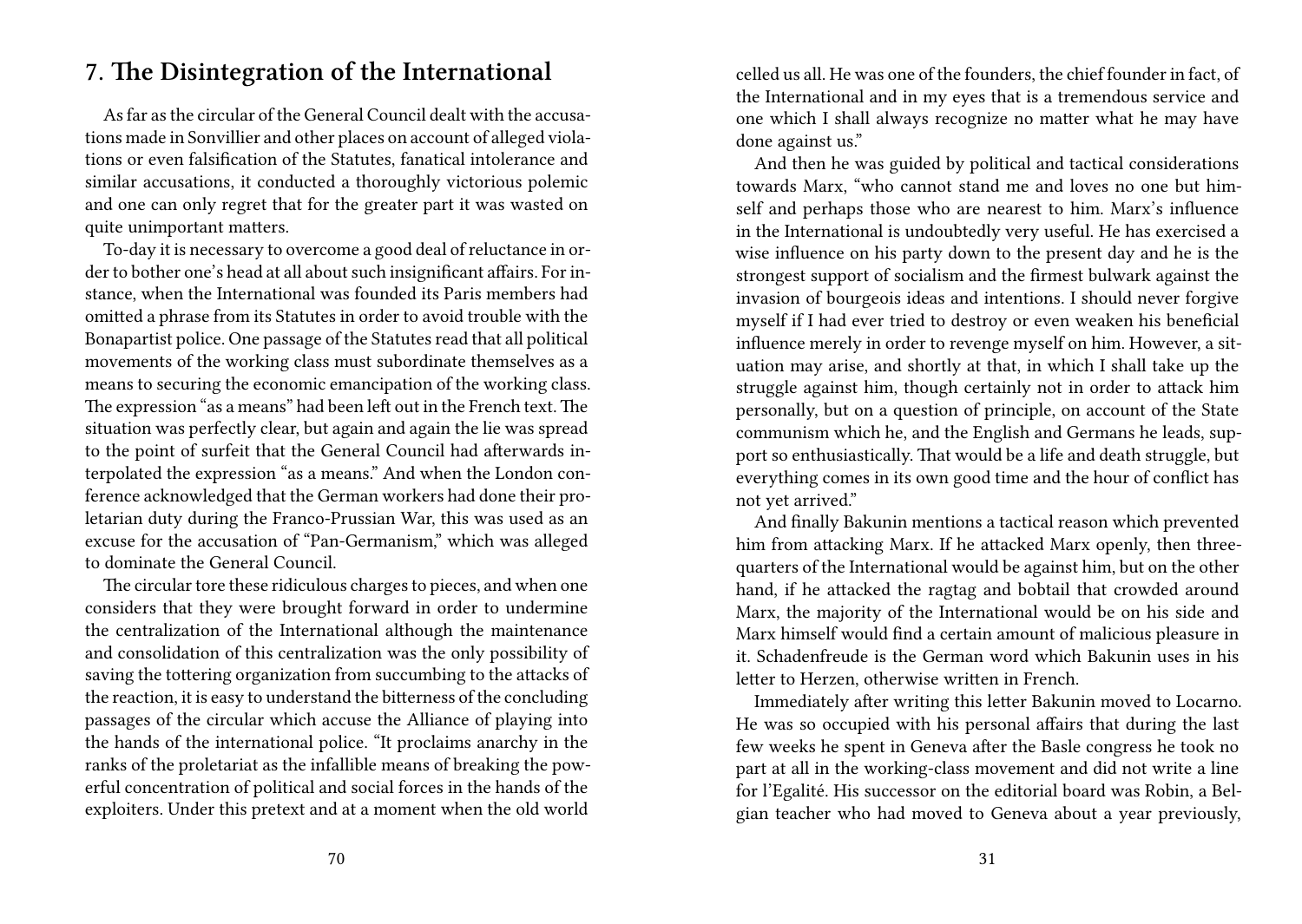and together with him Perron, the enameller who had edited the paper before Bakunin. Both were supporters of Bakunin, but they did not act on his instructions. Bakunin's aim was to enlighten the workers of the gros metiers, in whom the revolutionary proletarian spirit was much more alive than in the workers of the fabrique, and to encourage them to undertake independent action. In this he found himself in opposition to their own committees – and what he has to say about the objective dangers of such a "departmental policy," as we should call it nowadays, is well worth reading even now – not to speak of the fabrique, which had supported the workers of the gros métiers in their strikes and drew from this undeniable service the false conclusion that the workers of the gros métiers should follow faithfully every step of their colleagues of the fabrique. Bakunin had fought against these tendencies, particularly in view of the incurable leanings of the fabrique towards alliances with bourgeois radicalism. However, Robin and Perron thought that they could whitewash and patch up the differences between the gros métiers and the fabrique, differences which had not been created by Bakunin, but which had their basis in a social antagonism. As a result they slithered into a see-saw system which satisfied neither the gros métiers nor the fabrique and opened the door to all sorts of intrigues.

A master of such intrigues was a Russian fugitive named Nikolas Utin, who lived in Geneva at the time. He had taken part in the Russian student disturbances at the beginning of the sixties, and when the country grew too hot for him he fled abroad where he lived comfortably on a considerable income – from twelve to fifteen thousand francs have been mentioned – which he derived from the trade of his father in spirits. This fact won him a position which the intellectual capacities of the vain and garrulous fellow could never have obtained for him. His successes were exclusively on the field of tittle-tattle where, as Engels once said, "the man with something serious to do can never compete with those who have all day to gossip in." In the beginning Utin had made up to Bakunin, only to it was being left to the arbitrary discretion of the General Council to replace the general congresses, the great open sessions of the International, by secret conferences. Therefore it had become necessary to limit the powers of the General Council to the fulfilment of its original mission, namely that of a simple bureau for correspondence and the collection of statistics, and to obtain by the free association of independent groups that unity which the General Council wished to establish by means of dictatorship and centralization, In this respect the International must be the precursor of the future society.

Despite the gloomy colours in which it painted the situation, or perhaps just because of them, this circular of the Jura sections did not achieve its real aim. Even in Belgium, Italy and Spain its demand for the calling of a congress as quickly as possible met with no support. In Spain the sharp attacks on the General Council gave rise to the suspicion that jealousy between Marx and Bakunin was behind it all. In Italy the members felt no more inclined to let themselves be ordered about by the Jura than by London. Only in Belgium was a decision adopted for an alteration of the Statutes of the International, in the sense that the latter should declare itself expressly an association of completely independent federations and its General Council as "a Centre for Correspondence and Information."

To make up for this lack of appreciation, however, the circular of Sonvillier was welcomed enthusiastically by the bourgeois press, which pounced on it as a rare tidbit. All the lies which it had spread, particularly since the fall of the Paris Commune, about the sinister power of the General Council were now confirmed from within the ranks of the International. The Bulletin Jurassien, which in the meantime had taken the place of the short-lived Révolution Sociale, had at least the pleasure of printing enthusiastic articles of approval from the bourgeois newspapers.

The noisy echo of the Sonvillier circular caused the General Council to issue an answer to it, also in the form of a circular, entitled: Les prétendues Scissions dans l'Internationale.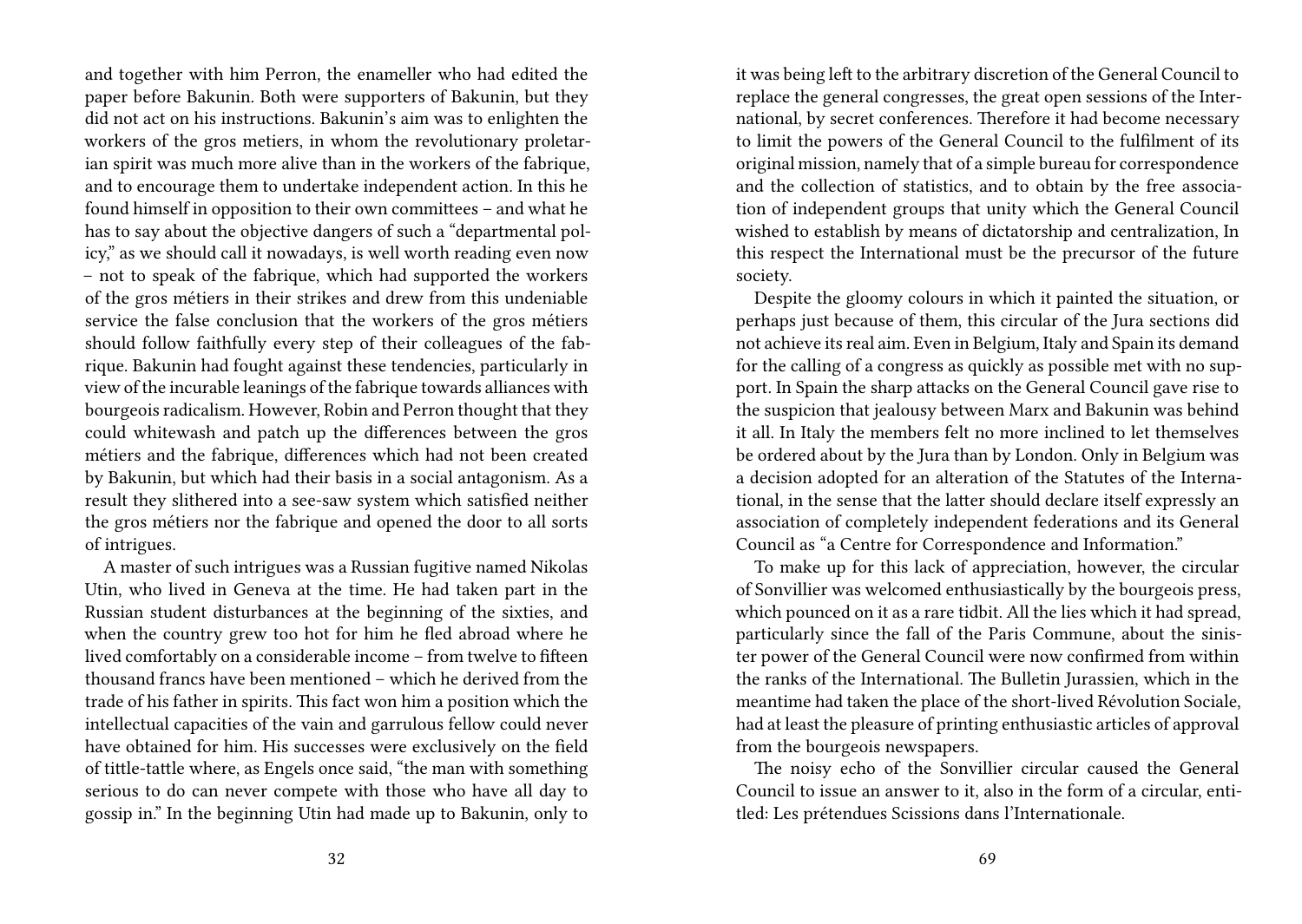ward path. Originally it had been formed as "a tremendous protest against any kind of authority," and in the Statutes each section and each group of sections had been guaranteed complete independence, whilst the General Council as an executive group had been given definitely limited powers. Gradually however, the members had come to place a blind confidence in the General Council and this had led in Basle to the abdication of the congress itself, as a result of the fact that the General Council had been given authority to accept, reject or dissolve sections, pending the decisions of the next congress. The author of the circular made no reference to the fact that this decision had been adopted after Bakunin had spoken vigorously in its favour, and with Guillaume's own approval.

The General Council, the circular continued, which had consisted of the same men and sat in the same place for five years, now regarded itself as the "legitimate head" of the International. As in its own eyes it was a sort of government, it naturally regarded its own peculiar ideas as the official theory of the International and the only one permissible. The differing opinions which arose in other groups were regarded by the General Council as heresy pure and simple. Thus an orthodoxy had gradually developed in the International with its seat in London and its representatives in the members of the General Council. It was not necessary to complain of their intentions because they were acting according to the opinions of their own particular school, but one must fight against them vigorously because their omnipotence necessarily had a corrupting effect. It was quite impossible that a man who held such power over his equals could retain a moral character.

The London conference had continued the work of the Basle Congress and taken decisions which were intended to transform the International from a free association of independent sections into an authoritarian and hierarchical organization in the hands of the General Council. And to crown it all the conference had decided that the General Council should have power to determine the time and place of the next congress, or of a conference to replace it. Thus

be thoroughly snubbed by him, and when Bakunin left Geneva, Utin seized the opportunity to revenge himself for his wounded vanity by pursuing him with underhand slander. His efforts to this edifying end were not without result and afterwards he cast himself humbly at the feet of the Tsar and begged for mercy. The Tsar proved he was not adamant and during the Russo-Turkish war of 1877, Utin became a contractor to the Tsarist army, in which capacity he no doubt worshipped Mammon even more successfully than he had done through the paternal spirits business.

People like Robin and Perron were easy game for Utin, for although their personal honesty was above reproach they were almost incredibly clumsy, and to make matters worse they began a squabble with the General Council on questions which were certainly not of any urgent interest to the France-Swiss workers. L'Egalité complained bitterly that the General Council paid far too much attention to the Irish question, that it failed to set up a Federal Council for the English sections, that it did not arbitrate in the conflict between Liebknecht and Schweitzer, etc. Bakunin had nothing to do with all this, and the wrong impression that he approved of these attacks on the General Council or even instigated them was caused exclusively by the fact that Robin and Perron were his supporters and that Guillaume's paper took up the same attitude.

The General Council replied to Robin's attacks in a private circular dated the 1st of January, 1870, and addressed, apart from Geneva, only to the French-speaking Federal Councils. Although this circular was sharp in its tone it remained well within the limits of objective argument. The reasons which the General Council gave for not forming a Federal Council in England are interesting still. It declared that although the revolutionary initiative would probably come from France, nevertheless only England could serve as the lever for any serious economic revolution. It was the only country where there were no longer any peasants and where the ownership of the land was concentrated in the hands of a few landowners. It was the only country where the capitalist mode of production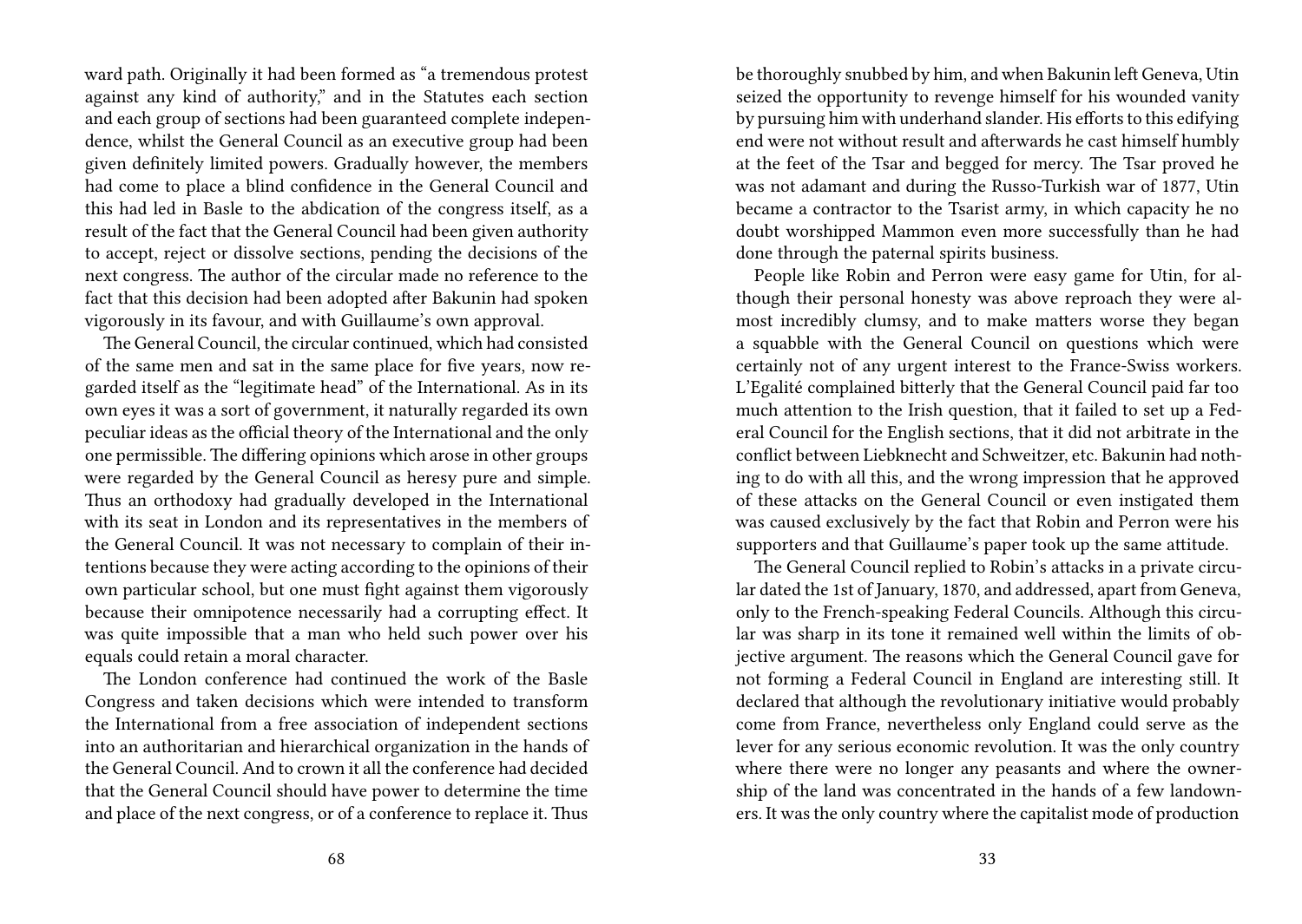had established itself in almost the whole of production and where the great mass of the population consisted of wage-workers. It was the only country where the class struggle and the organization of the workers had reached a certain degree of universality and maturity. And finally, thanks to the dominant position of England on the world market, any revolution in its economic conditions would immediately react on the whole world.

Although, therefore, all the necessary material conditions for a social revolution existed in England, nevertheless the English workers did not possess either a capacity for generalization or revolutionary ardour. The task of the General Council was to give the English workers this spirit and this ardour, and the fact that it was performing its task successfully could be seen from the complaints of the big bourgeois newspapers in London that the General Council was poisoning the English spirit of the workers and driving them towards revolutionary socialism. An English Federal Council would come between the General Council of the International and the General Council of the trade unions. It would enjoy no prestige, and the General Council of the International would lose its influence on the great lever of the proletarian revolution. It therefore refused to commit the folly of placing this lever in English hands and contenting itself with bombastic mouthings in the place of serious and unseen work.

Before this circular arrived at its destination the trouble came to a head in Geneva itself. Seven members of the editorial board of l'Egalité were supporters of Bakunin and only two were his opponents. Arising out of a subordinate and politically unimportant incident, the majority raised the question of confidence, and it was then seen that with their vacillating policy Robin and Perron had sat down between two stools. The minority was supported by the Federal Council and the seven members of the majority had to resign, including Becker who had been very friendly with Bakunin whilst the latter lived in Geneva, but who had found many things to object

which had been formed in Geneva from amongst the remnants of the Alliance and a number of fugitive communards, approached the General Council with a request for affiliation. After the General Council had consulted the Federal Council in Geneva the request was rejected, whereupon La Révolution Sociale, which had taken the place of the Solidarité, began a vigorous attack on the "German Committee led by a brain à la Bismarck," this being in the opinion of the editors of La Révolution Sociale a correct description of the General Council of the International. However, this slogan quickly found an echo so that Marx wrote to an American friend: "It refers to the unpardonable fact that I was born a German and that I do in fact exercise a decisive intellectual influence on the General Council. Nota bene: the German element in the General Council is numerically two-thirds weaker than the English and the French. The crime is, therefore, that the English and French elements are dominated (!) in matters of theory by the German element and find this dominance, i.e., German science, useful and even indispensable."

The Jura sections made their general attack at a congress which they held on the 12th of November in Sonvillier, although only 9 out of 22 sections were represented by 16 delegates, and most of this minority suffered from galloping consumption. However, to make up for this they made more noise than ever. They felt deeply insulted at the fact that the London conference had forced a name on them which they had themselves already considered, but nevertheless they decided to submit and call themselves in the future the Jura Federation, whilst revenging themselves by declaring the Latin Federation to be dissolved, a decision which of course was without any practical significance. However, the chief achievement of the congress was the drafting and despatch of a circular to all the Federations of the International attacking the validity of the London conference and appealing from its decisions to a general congress to be called as quickly as possible.

This circular, which was drawn up by Guillaume, proceeded from the assumption that the International was on a fatal and down-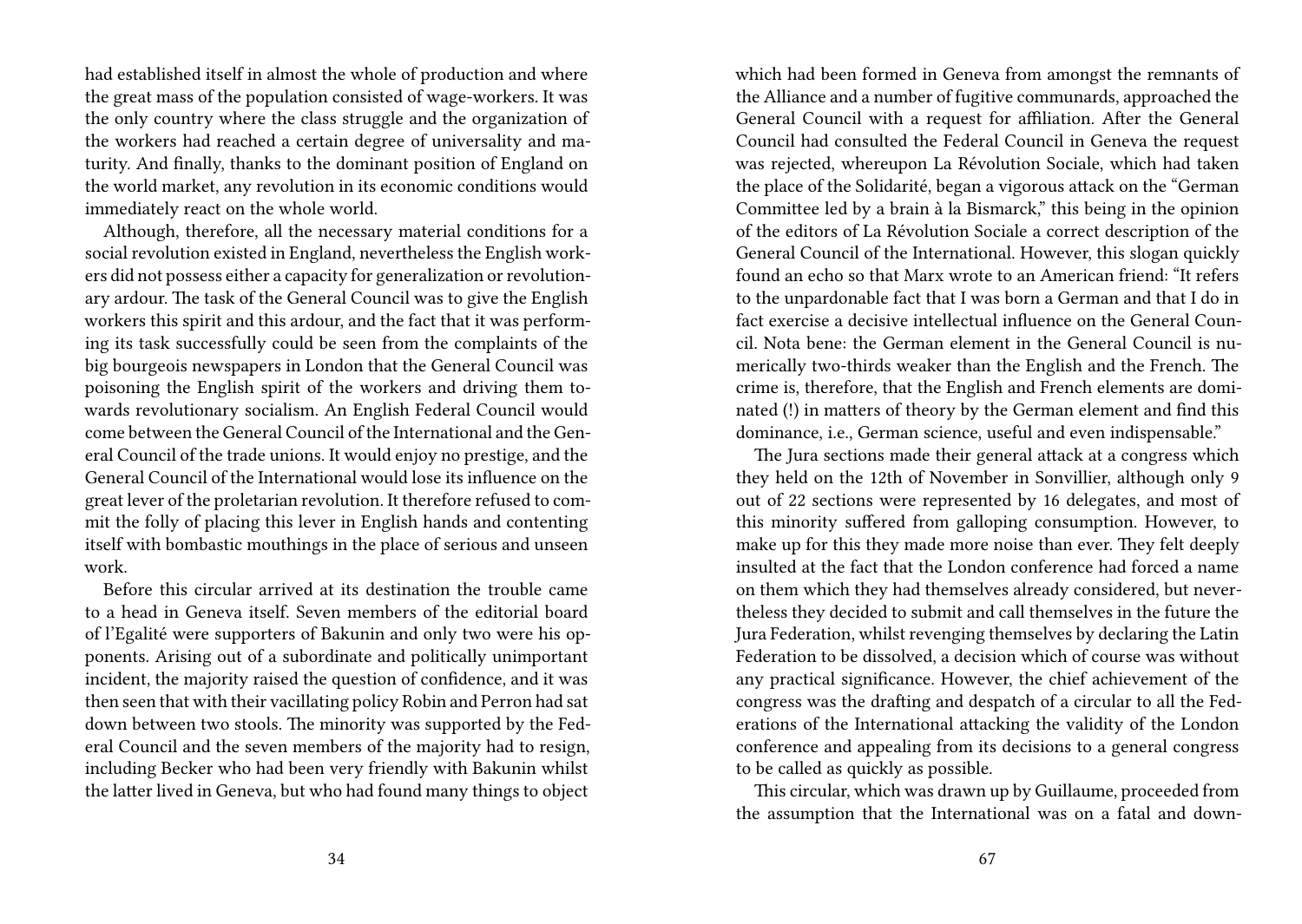Finally the conference left it to the discretion of the General Council to decide the time and place of the next congress or to replace it by a further conference.

On the whole it cannot be denied that the decisions of the conference were guided by a spirit of objective moderation. The solution it offered the Jura sections, namely to call themselves the Jura Federation, had already been considered by the sections themselves. Only the decisions with regard to the Netchayeff affair contained a personal note of hostility which could not be justified by objective considerations. Naturally, the bourgeois press exploited the revelations in the Netchayeff affair against the International, but this represented no more than the usual slanders which were flung at the International day in and day out, and there was no particular necessity to refute them. In similar cases the International had contented itself with kicking the rubbish contemptuously into the gutter, but if it wished to make an exception in the Netchayeff case it should not have chosen a hateful intriguer like Utin as its representative, a man from whom Bakunin might expect just about as much regard for truth as from the bourgeois press.

Utin began the task entrusted to him with one of his usual blood and thunder stories. In Zurich, where he intended to carry out his task and where, according to his own statement, his only enemies were a few Slav supporters of the Alliance under Bakunin's orders, eight Slavs allegedly attacked him one fine day in a quiet place near a canal. They beat him, flung him to the ground and would have finished him off completely and flung his body into the canal, but for the fact that four German students happened to come along and saved his precious life, thus making possible his future services to the Tsar.

With this one exception, the decisions of the conference undoubtedly offered the basis for an agreement, all the more so as the whole working-class movement was surrounded by enemies and internal agreement was absolutely necessary. On the 20th of October the new Section for Revolutionary Socialist Propaganda and Action, to in the policy of Robin and Perron. The control of l'Egalité then went over into the hands of Utin.

### **7. "The Confidential Communication"**

In the meantime Borkheim continued his incitement against Bakunin. On the 18th of February he complained to Marx that Die Zukunft, the organ of Johann Jacoby, had refused to publish what Marx described in a letter to Engels as, "a monster epistle on Russian affairs, an indescribable hodge-podge of minute details all tumbling one over the other." At the same time Borkheim cast suspicion on Bakunin "in connection with certain financial transactions," on the authority of Katkov, who in his youth had been a follower of Bakunin but later went over to the reaction. Marx paid little attention to this accusation and Engels remarked philosophically: "Borrowing money is too typical a Russian means of existence for one Russian to be able to reproach another about it."

After informing Engels about Borkheim's continued incitement against Bakunin, Marx declared that the General Council had been called upon to decide whether a certain Richard (who later really turned out to be a bad lot) had been expelled from the International in Lyons with justification, and added that as far as he could see the man could be accused of nothing more than a slavish support of Bakunin and an accompanying self-conceit. "It appears that our last circular made a sensation and that in France and Switzerland a regular hunt against the Bakuninists has begun. However, there must be moderation in all things and I shall see to it that no injustice is done"

A confidential communication which Marx directed a few weeks later, on the 28th of March, through the mediation of Kugelmann to the Brunswick committee of the Eisenachers was in strong contrast with the good intentions with which he had concluded his letter to Engels. The basis of this confidential communication was the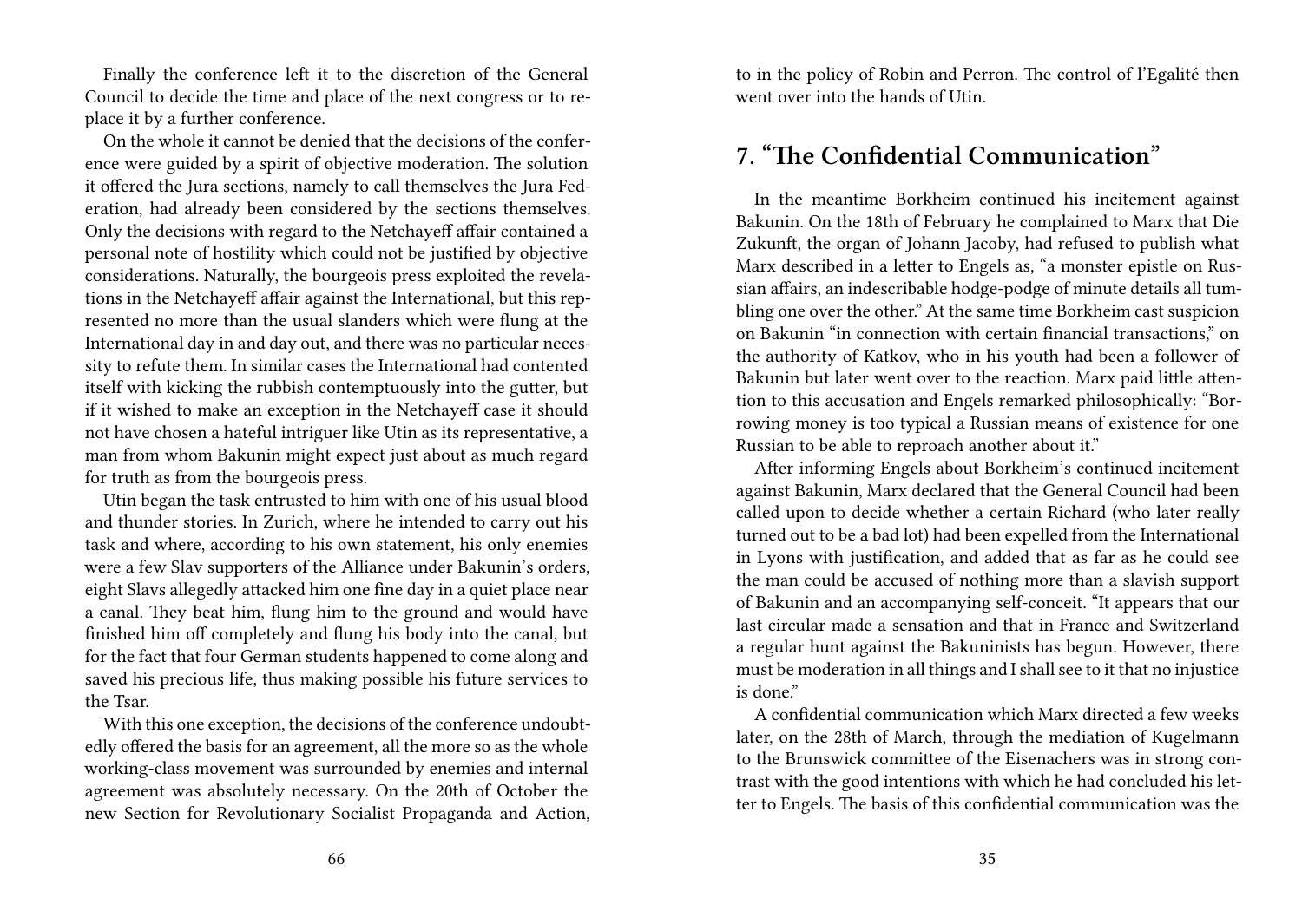circular of the General Council, intended only for Geneva and for the French-speaking Federal Councils. This had long since served its purpose and had in fact let loose the "regular hunt" against the Bakuninists of which Marx had expressed his disapproval. It is difficult to see why Marx communicated the contents of this circular to Germany in face of the unpleasant result it had already had elsewhere, particularly as Bakunin had no supporters in Germany at all.

It is still more difficult to understand why he provided the circular with an introduction and a close which were even more calculated to let loose a "regular hunt," particularly against Bakunin. The introduction began with bitter reproaches against Bakunin who had first of all attempted to smuggle himself into the League for Peace and Freedom, only to be closely observed in its executive committee as a "suspected Russian." After having failed to secure the adoption of his programmatic absurdities in the League, he had then turned his attention to the International in order to make it into his private instrument. To this end he had founded the Alliance of Socialist Democracy. After the General Council had refused to recognize the Alliance the latter had nominally been dissolved, but in fact it had continued to exist under Bakunin's leadership, who had then sought to attain his ends with other means. He had put forward the question of the right of inheritance at the Basle congress in the hope of defeating the General Council on the theoretical field and causing its removal from London to Geneva. He had organized "a downright conspiracy" in order to secure a majority of the Basle congress. However, he had not been successful and the General Council had remained in London. "Bakunin's anger at the failure of his plan – perhaps he had attached all sorts of private speculations to its success – " had then expressed itself in the attacks of l'Egalité on the General Council, attacks which had been answered in the circular of the 1st of January.

Marx then inserted the full text of the circular in his confidential communication and continued: Even before the arrival of the circuuse of any sectarian names such as Positivists, Mutualists, Collectivists and Communists. Every member of the International would continue, as previously decided, to pay one penny per year towards the support of the General Council.

For France the conference recommended vigorous agitation in the factories and the distribution of leaflets; for England, the formation of a special Federal Council to be confirmed by the General Council as soon as it had been recognized by the branches in the provinces and the trade unions. The conference declared that the German workers had fulfilled their proletarian duty during the Franco-Prussian War, and it rejected all responsibility for the socalled Netchayeff conspiracy. At the same time it instructed Utin to prepare a resumé of the Netchayeff trial from Russian sources and to publish it in l'Egalité, but to present it for the approval of the General Council before publication.

The conference declared that the question of the Alliance was settled, now that the Geneva section had voluntarily dissolved itself and the adoption of sectarian names, indicating a special mission apart from the general aims of the International, had been prohibited. With regard to the Jura sections, the conference confirmed the decision of the General Council of the 29th of June, 1870, recognizing the Federal Council in Geneva as the only representative body for the Latin Swiss members, but at the same time it appealed to the spirit of unity and solidarity which must inspire the workers more than ever, now that the International was being persecuted from all sides. It therefore advised the workers of the Jura sections to affiliate once again to the Federal Council in Geneva and suggested that if they found this impossible they should call themselves the Jura Federation. The conference also gave the General Council authority to disavow all alleged organs of the International which, like the Progres and the Solidarité in the Jura, discussed internal questions of the International before the bourgeois public.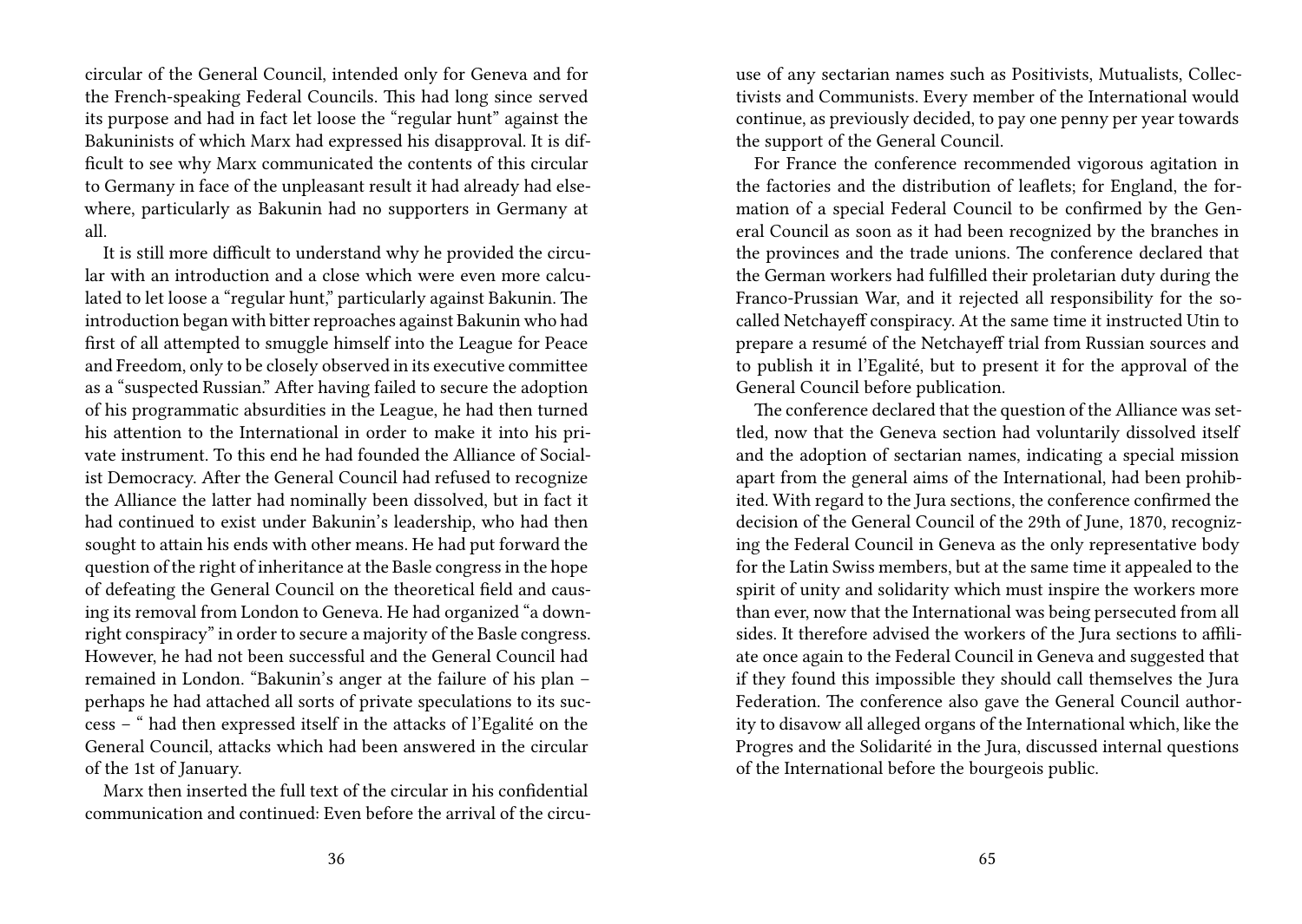of the conference were to defend the International against the furious attacks of the external enemy and to consolidate it against the elements which threatened to undermine it from within, tasks which, on the whole, coincided.

The most important decision of the conference referred to the political activity of the International. It appealed first of all to the Inaugural Address, the Statutes, the decision of the Lausanne congress and other official announcements of the International declaring the political emancipation of the working class to be indissolubly bound up with its social emancipation. Then it pointed out that the International was faced with a ruthless reaction which shamelessly suppressed every effort of the working class towards its emancipation and sought by brute force to perpetuate indefinitely the class differentiation and the rule of the possessing classes based upon it. It declared that the working class could resist this violence offered to it by the ruling classes only by acting as a class, by constituting itself into a special political party against all the old party organizations of the possessing classes; that this constitution of the working class as a special political party was indispensable for the victory of the social revolution and its final aim, the abolition of all classes; and finally, that the unification of the isolated forces which the working class had already carried out up to a point by means of its economic forces must also be used as a weapon in the struggle against the political power of the exploiters. For all these reasons the conference reminded all members of the International that the economic movement and the political movement of the fighting working class were indissolubly connected.

In organizational matters the conference requested the General Council to limit the number of members which it co-opted and at the same time not to favour one nationality more than another. The title, General Council, was to apply to it exclusively, the Federal Councils were to take their names according to the countries they represented and the local sections were to be known according to the name of their particular locality. The conference prohibited the lar the crisis had come to a head in Geneva. The Franco-Italian Swiss Federal Council had disapproved of the attacks made by l'Egalité on the General Council and decided to keep a close control over the paper for the future. Bakunin had then retired the canton of Ticino." Soon afterwards Herzen died. Bakunin, who had disavowed his old friend and patron from the moment he wished to put himself forward as the leader of the European working-class movement, then immediately began to sound a fanfare in Herzen's praise. Why? Despite his own wealth, Herzen had been in receipt of an annual sum of 25,000 francs for propaganda from the pseudo-socialist Pan-Slavist party in Russia, with which he was friendly. Thanks to his lavish praise, Bakunin succeeded in obtaining this money himself and then accepted 'Herzen's heritage' gladly much as he hated inheritance. In the meantime a colony of young Russian fugitives had established itself in Geneva, students who were really honest in their endeavours and who had made the struggle against Pan-Slavism the chief point in their program. They had asked to be admitted as a section of the International, proposing that Marx should be their provisional representative on the General Council, and both these requests had been granted. They had also declared that they were about to tear the mask from Bakunin's face publicly. In this way, the confidential communication concluded, the game of this highly dangerous intriguer would be up, at least as far as the International was concerned.

It is hardly necessary to enumerate the many errors the communication contains. Generally speaking, the more incriminating the accusations it makes against Bakunin appear to be, the more baseless they are in reality. This is true in particular of the accusation of legacy-hunting. No pseudo-socialist Pan-Slavist party in Russia ever paid Herzen 25,000 francs annually for propaganda. The unsubstantial basis of this fairy tale was that in the revolutionary years a young Russian named Batmetiev had given 25,000 francs to start a revolutionary fund and that Herzen had administered this fund. There is no reason whatever to believe that Bakunin ever showed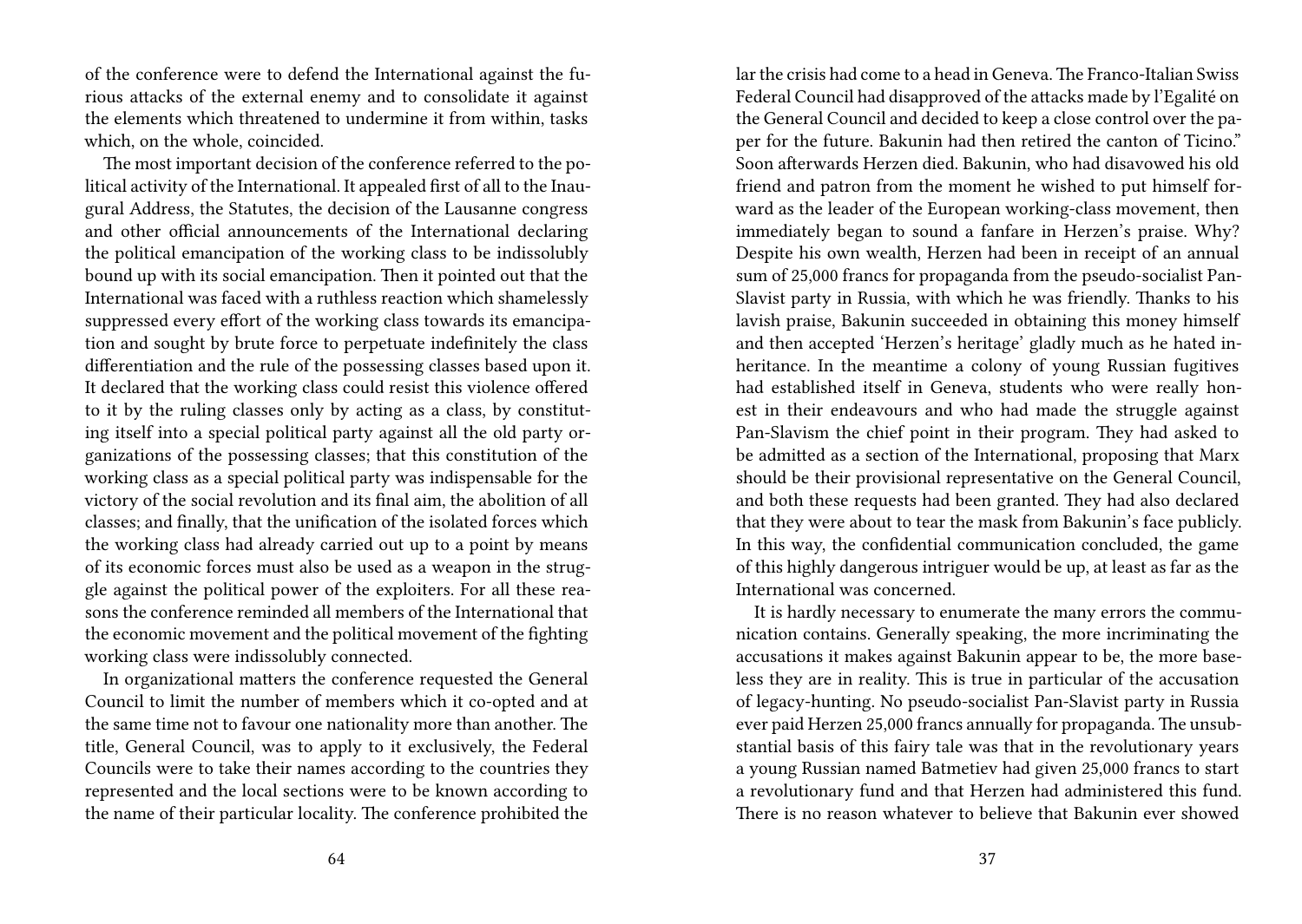any inclination to pocket this fund on his own behalf and certainly the warm obituary he wrote for Rochefort's Marseillaise on a political opponent who had been a friend of his youth cannot be quoted in support of such a statement. At the utmost the obituary might offer an opportunity for an accusation of sentimentality, just as all the errors and weaknesses of Bakunin, no matter how numerous they may have been, were due to characteristics which were, generally speaking, the opposite of those going into the make-up of a "highly dangerous intriguer.

The concluding passages of the confidential communication show how Marx came to fall into these errors concerning Bakunin. His information was obtained from the Russian fugitives' committee in Geneva, in other words, from Utin, or through him from Becker. At least, a letter from Marx to Engels seems to indicate that he obtained the most serious of the accusations, that of legacyhunting, from Becker. However, this does not rhyme with a contemporary letter from the latter to Jung, which is still extant, in which Becker complains about the confusion prevailing in Geneva, about the antagonism between the fabrique and the gros metiers, about weak-nerved illusionists like Robin and obstinate cranks like Bakunin," but ends up by praising Bakunin and declaring that he was much better and more useful than he had been. The letters of Becker and the Russian fugitives' committee in Geneva to Marx are no longer extant, and in both his official and private answers to this new section of the International, Marx apparently thought it better to say nothing about Bakunin at all. He advised the Russian section to work chiefly for Poland, that is to say, to free Europe from its own proximity, and he did not fail to see the humour of being the representative of young Russia, declaring that a man could never know in what strange company he might fall.

Although he treated the matter with a certain amount of humour, it was obviously a great satisfaction to him to observe that the International was beginning to find a foothold amongst the Russian revolutionaries, and otherwise it would be impossible to understand

to celebrate the plebiscite caused the General Council to use its authority to alter the venue of the congress, and in July 1870 it decided that the congress should be held in Mayence. At the same time the General Council proposed to the National Federations that its seat should be moved from London to some other place, but this proposal was unanimously rejected. The outbreak of the Franco-Prussian War made it impossible to hold the congress in Mayence and the Federations then instructed the General Council to convene the congress at its own discretion and in accordance with the circumstances of the moment.

The development of events made it appear undesirable to call the congress for the autumn of 1871. The pressure exerted on the members of the International in the various countries made it appear likely that they would not be able to send delegates to the congress as freely as was desirable, and that those few members who were able to attend the congress would be exposed to the visitations of their governments more than ever upon their return. The International was very unwilling to do anything which might increase the number of victims because it already had more than enough to do to assist its persecuted members, and this task made the greatest demands on its energies and its resources.

The General Council, therefore, decided that for the moment it would be better to call a closed conference in London, similar to the one which had taken place in 1865, rather than a public congress. The poor attendance at this conference completely confirmed the misgivings of the General Council. The conference took place from the 17th to the 23rd of September and only 23 delegates were present, including six from Belgium, two from Switzerland and one from Spain. Thirteen members of the General Council were also present, but six of them had only an advisory vote. Amongst the extensive and numerous decisions of the conference were a number dealing with working-class statistics, the international relations of the trade unions, and agriculture, all of which under the existing circumstances had only an academic significance. The chief tasks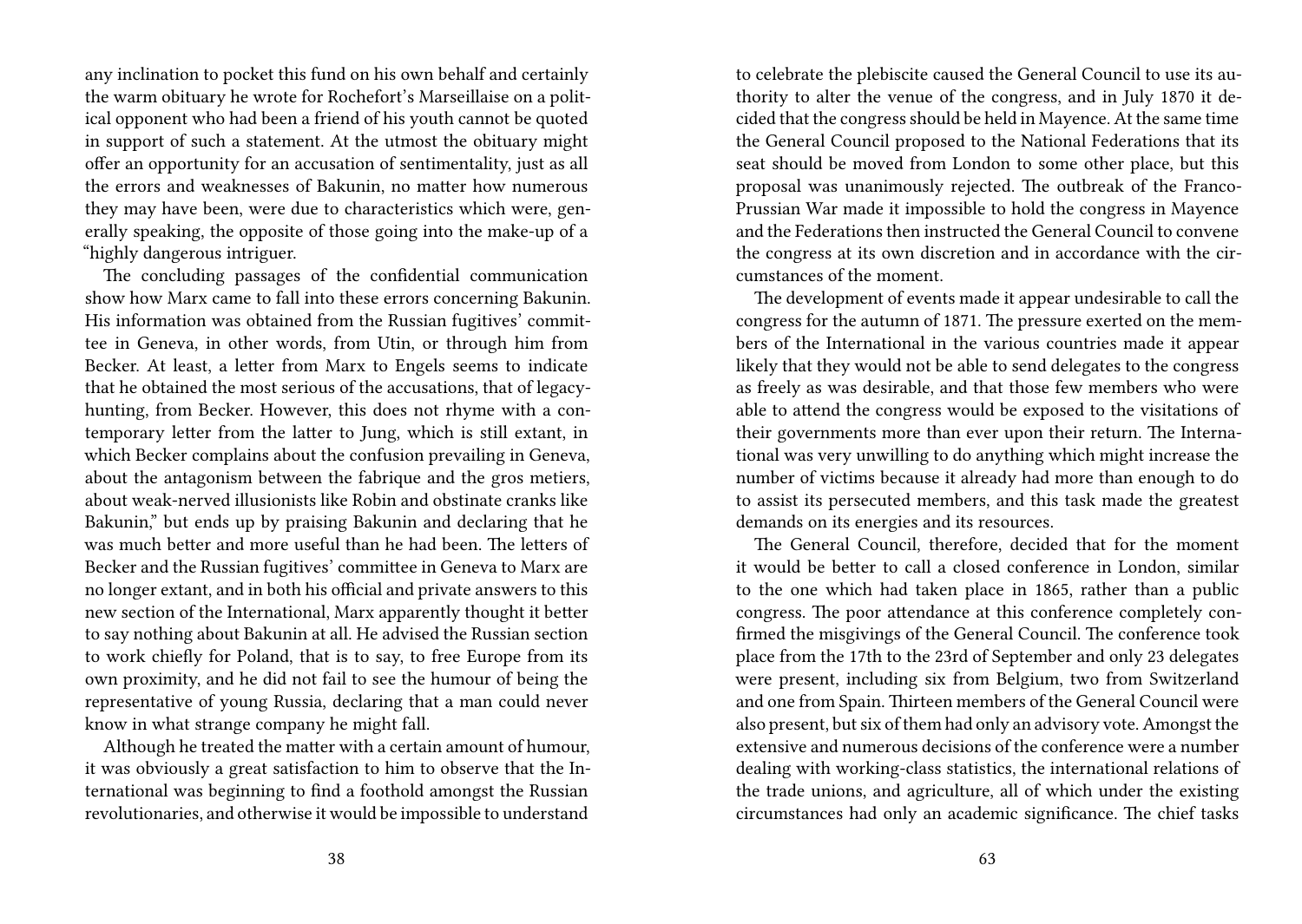hand and foot, lacking all legal rights, so that all that remained to it in its desperation was the weapon of armed insurrection. The great Spanish manufacturing town Barcelona has more barricade struggles in its history than any other town in the world. In addition, long years of civil war had disturbed the country, and all revolutionary elements had been greatly disappointed, after having driven out the Bourbon dynasty in the autumn of 1868, to find themselves under the (very shaky) dominance of a foreign king. In Spain also the sparks flung into the air from the revolutionary conflagration in Paris fell on heaped up tinder. The situation in Belgium was somewhat different from the situation in Italy and Spain because in Belgium there was already a proletarian mass movement in being, although it was limited almost exclusively to the Walloon districts. The extremely revolutionary miners of the Borinage formed the backbone of this movement, and any idea of improving their class situation by legal means had been crushed in its infancy by the bloodbaths in which their strikes were drowned year after year. Their leaders were Proudhonists and therefore inclined towards the opinions of Bakunin.

If one follows the development of the Bakuninist opposition in the International after the fall of the Paris Commune, one finds that it came forward under Bakunin's name because it hoped to solve with his ideas the social antagonisms and tensions from which it really sprang.

## **6. The Second Conference in London**

The conference which the General Council decided to call for September in London was intended to take the place of the annual congress which was about to fall due.

The congress in Basle in 1869 had decided that the next congress should take place in Paris, but the campaign of incitement which Ollivier organized against the French sections of the International

why he was prepared to believe accusations against Bakunin made by Utin, who was completely unknown to him, when he had refused to credit them from his old friend Borkheim. By a peculiar coincidence Bakunin fell victim just at that time to an error of judgment with regard to a Russian fugitive, whom he regarded as the first swallow of the coming Russian revolutionary summer, and even let himself be drawn into an adventure which was to do his reputation more harm than any other incident in his whole adventurous life.

A few days after the confidential communication had been written, on the 4th of April, the second annual congress of the Franco-Italian Swiss Federation took place in La Chaux-de-Fonds, and an open breach occurred. The Geneva section of the Alliance, which had already been accepted into the International by the General Council, demanded that it should also be accepted into the Federation and that its two delegates should be given representation at the congress. Utin opposed this and made violent attacks on Bakunin, denouncing the Geneva section as his instrument of intrigue, but he was vigorously opposed by Guillaume, a narrow-minded fanatic who in later years treated Marx as badly as Utin treated Bakunin, but a man whose education and capacity put him in a different class altogether from that of his pitiful opponent. Guillaume was victorious with a majority of 21 against 18 votes. However, the minority refused to recognize the decision of the majority and split the congress. Two congresses then met simultaneously. The majority congress decided to move the seat of the Federal Council from Geneva to La Chaux-de-Fonds and to make Solidarité, which Guillaume issued in Neuchatel, the organ of the Federal Council.

The minority justified its attitude by declaring that the majority was a purely accidental one, because only 15 sections had been represented at La Chaux-de-Fonds whilst Geneva alone had thirty sections which all or almost all opposed the acceptance of the Alliance into the Franco-Italian Swiss action. The majority, on the other hand, insisted that a section which had been admitted by the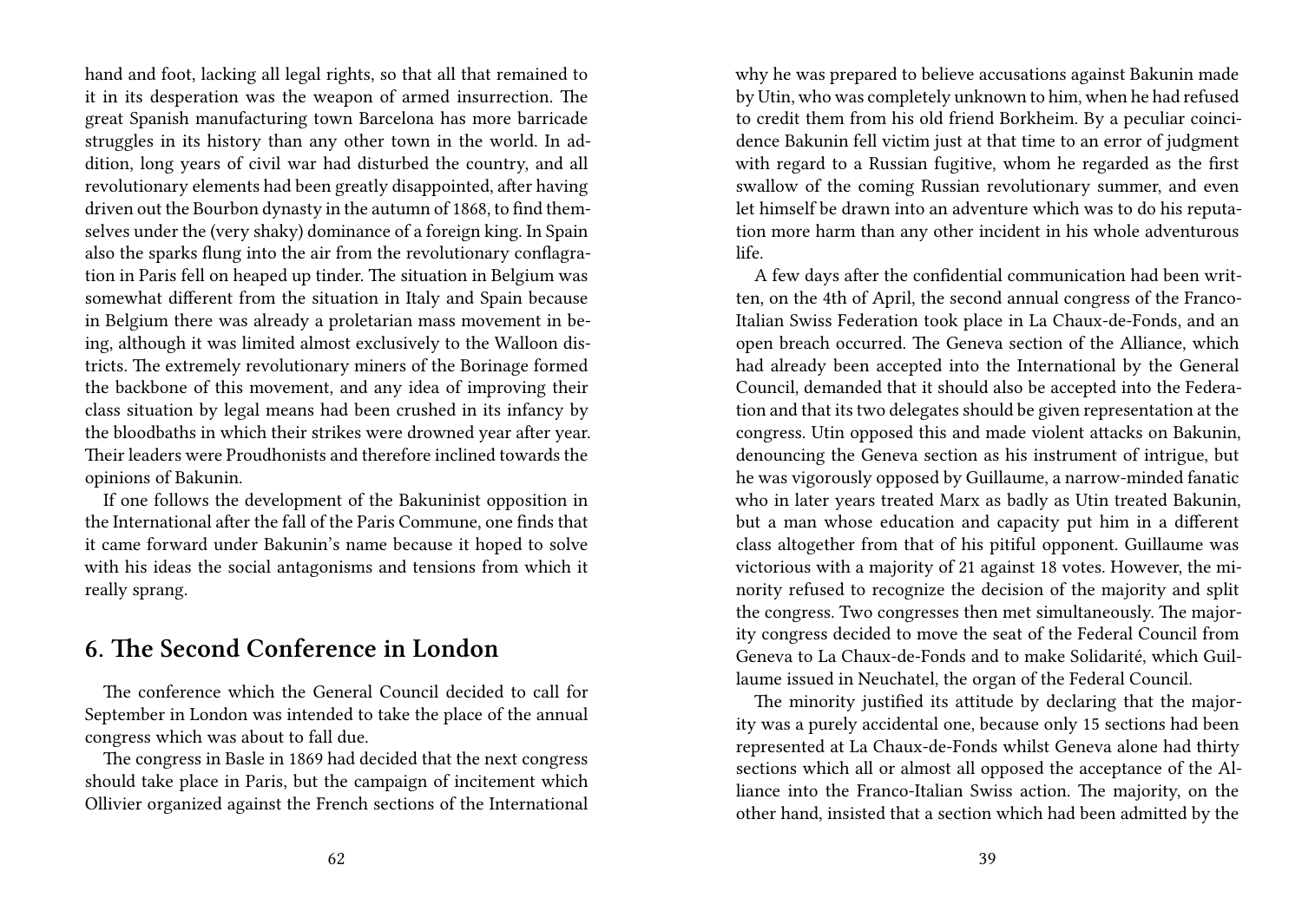General Council could not be rejected by a Federal Council. Becker declared in Der Vorbote that the whole affair was much objectionable ado about nothing and had been possible only by a lack of fraternal feelings on both sides. The section of the Alliance was chiefly interested in the propaganda of theoretical principles and could therefore not attach much importance to being accepted into a national organization, all the more so as it was regarded in Geneva as the plotting tool of Bakunin, who had long been unpopular there. On the other hand, if the Alliance really wanted to be accepted, it was narrow-minded and childish to refuse or to make its acceptance the reason for a split.

However, the situation was not quite so simple as Becker described it. The decisions which the two separate congresses adopted were similar in many respects, but they differed just in the cardinal question – the antagonism out of which the whole confusion in Geneva had developed. The majority congress completely adopted the standpoint of the gros métiers. It condemned all forms of politics which aimed merely at social changes through national reforms, declaring that every politically organized State was nothing but a means of capitalist exploitation on the basis of bourgeois law, and therefore any participation of the proletariat in bourgeois politics consolidated the existing system and paralyzed revolutionary proletarian action. The minority congress, on the other hand, adopted the standpoint of the fabrique. It condemned political abstinence as damaging to the cause of the working class, and recommended participation in the elections, not because it would be possible to secure the emancipation of the workers in this way, but because the parliamentary representation of the workers was a means of agitation and propaganda which it would not be tactical to ignore.

The newly-formed Federal Council in La Chaux-de-Fonds demanded recognition from the General Council as the leader of the Federation. However, the General Council refused to give this recognition and on the 28th of June it declared that the Federal Council in Geneva, which was supported by the majority of the

slowly and it possessed no legal weapons either of offence or defence. On the other hand the struggles of half a century for national unity had developed and maintained a revolutionary tradition amongst the bourgeois classes. Innumerable insurrections and conspiracies had aimed to win national unity until finally it had been obtained in a form which necessarily represented a great disappointment to all revolutionary elements. Under the protection first of all of French and then of German arms the most reactionary State in the country had founded an Italian monarchy. The heroic struggles of the Paris Commune roused the revolutionary youth of Italy from the depression into which it had fallen. On the edge of the grave Mazzini turned away from the new light which irritated his old hatred of socialism, but Garibaldi, who was a national hero to a far greater extent, honestly welcomed the rising sun of the future" in the International.

Bakunin knew perfectly well from what sections of the population his supporters flocked, and in April 1872 he wrote: "What Italy has lacked up to the moment was not the correct instinct, but the organization and the idea. Both are now developing so rapidly that, together with Spain, Italy is perhaps at this moment the most revolutionary country. Something exists in Italy which is lacking in other countries: an ardent, energetic youth, without hope of a career, work or a solution, a youth which despite its bourgeois origin is not morally and intellectually exhausted like the bourgeois youth in other countries. To-day it is plunging head first into revolutionary socialism with our whole program, the program of the Alliance." These lines were written by Bakunin to a Spanish supporter and were intended as encouragement to further action. However, it was no amiable illusion, but an undeniable fact when Bakunin estimated his successes in Spain, where he exercised influence only through friends and not by his presence, just as high, if not higher, than his successes in Italy.

In Spain also industrial development was still very backward and where any proletariat in the modern sense existed it was bound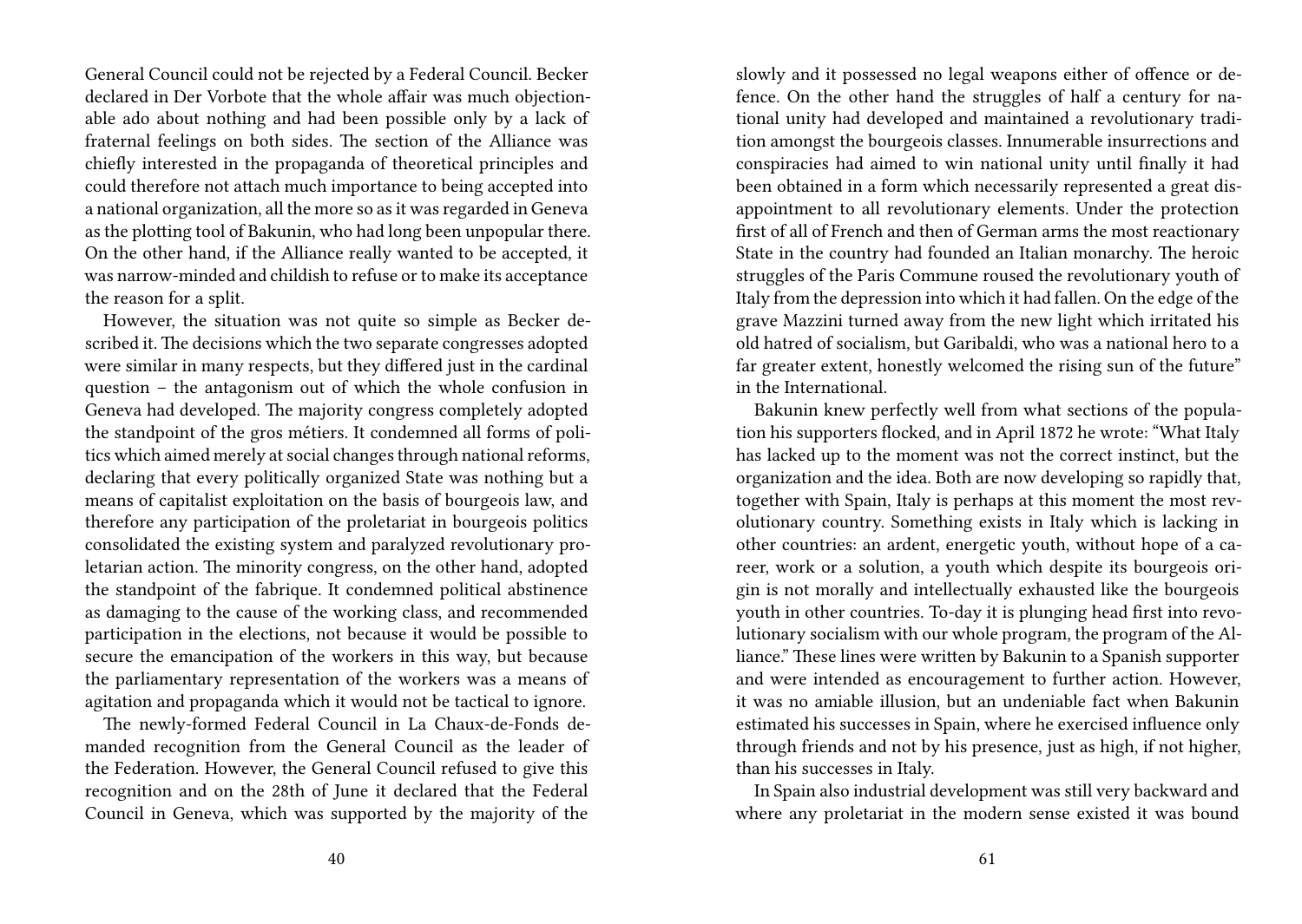Engels in particular, and also citizen Ph. Becker (our former friend and now our irreconcilable enemy), who, as far as it is given to individuals to create, are the real creators of the International. We acknowledge their services all the more readily because soon we shall be compelled to fight against them. Our respect for them is deep and wholehearted, but it does not go so far as to idolize them, and we shall never consent to play the role of their slaves. And although we do full justice to the tremendous service which they have done and are still doing the cause of the International, nevertheless we shall fight to the hilt against their false authoritarian theories, against their dictatorial presumption and against their methods of underground intrigues and vainglorious machinations, their introduction of mean personalities, their foul insults and infamous slanders, methods which characterize the political struggles of almost all Germans and which they have unfortunately introduced into the International." That was certainly frank enough, but Bakunin never let himself be provoked into denying the immortal services which Marx had rendered to the working-class movement as the founder and leader of the International.

However, Bakunin did not finish this work either. He was engaged on it when Mazzini published violent attacks on the Commune and on the International in a weekly publication which he issued in Lugano. Bakunin immediately came to grips with him in The Answer of an Internationalist to Mazzini, and when Mazzini and his supporters took up the gauntlet this was followed by other leaflets in the same tone. After all his recent failures Bakunin now enjoyed complete success: the International, which up to then had found only a very narrow foothold in Italy, began to gain ground rapidly. This success was achieved by Bakunin not as the result of his "intrigues," but as the result of the eloquent words with which he released the tension which the Paris Commune had caused amongst the Italian youth.

Large-scale industry was still undeveloped in Italy. The developing proletariat was awakening to class-consciousness only very

Geneva sections, should continue to exercise its old functions, whilst the new Federal Council should adopt a local name. Although this decision was fair enough and had been provoked by the new Federal Council, the latter refused to submit to it and protested vigorously against the dictatorial tendencies, against the "authoritarianism" of the General Council, thus giving the opposition within the International the second plank in its platform – the first being political abstinence. The General Council then severed all relations with La Chaux-de-Fonds.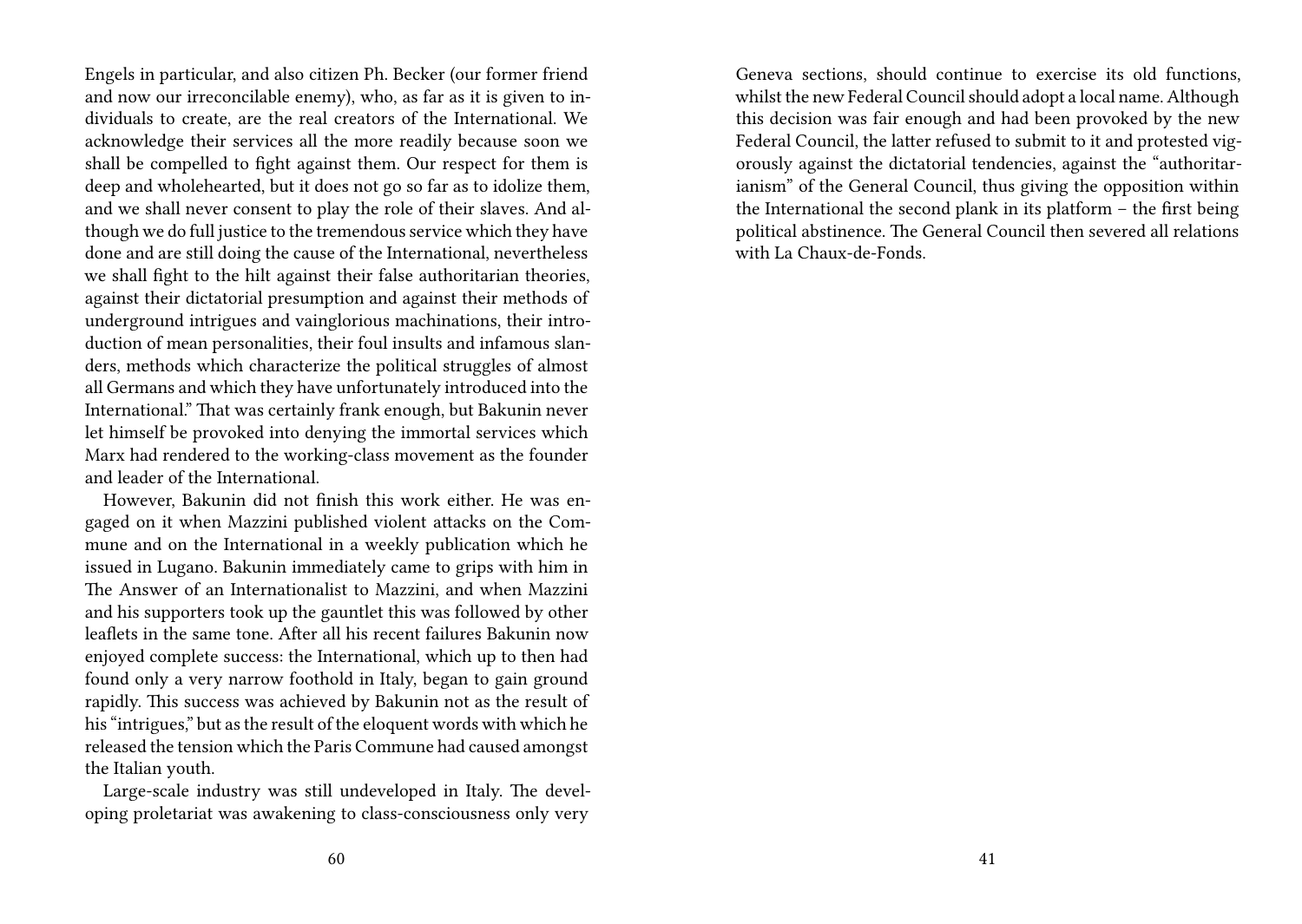# **Chapter Fourteen: The Decline of the International**

#### […]

### **4. The International and the Paris Commune**

By taking over the heritage of the Commune without previously sorting over the remains, the International faced a world of enemies.

Least important were the slanderous attacks with which it was overwhelmed by the bourgeois press of all countries. On the contrary, as a result of these attacks it won, in a certain sense and to a certain degree, a propaganda weapon because the General Council was able to reply to such attacks openly and thus at least secured a hearing in the English press.

A much greater problem for the International was that presented by the necessity of assisting the numerous fugitive communards who fled to Belgium and to Switzerland, but chiefly to London. The state of its finances grew more and more unfavourable and the collection of the necessary funds to assist the fugitives met with great difficulties and necessitated great efforts. For many months the General Council was compelled to devote its chief energies and the greater part of its time to this problem, to the detriment of its normal tasks, although the latter became more and more urgent as almost all governments now began to mobilize their forces against the International.

itself in agreement with the general principles of the International, but reserved itself the right to make full use of the freedom which the Statutes and the congresses of the International afforded.

In the beginning Bakunin had nothing to do with this at all. It is significant of his alleged omnipotence as the leader of the Alliance that its section in Geneva had not even bothered to consult him before it dissolved itself, although he was near at hand in Locarno. Yet it was not wounded sensibility, but because he felt that under the circumstances the dissolution of the section was a cowardly and underhand trick, which caused him to protest sharply: "Let us not be cowards under the pretext of saving the unity of the International." At the same time he began to work on a detailed description of the Geneva confusion in order to demonstrate the principles which in his opinion were at stake in the dispute, and this was to serve as a guide to his supporters at the London conference.

Considerable fragments of this work are still extant and they differ very favourably from the Russian leaflets drawn up by him together with Netchayeff a year before. With the exception of one or two forceful expressions they are written calmly and objectively, and no matter what attitude one may take up to Bakunin's particular ideas, they certainly do prove convincingly that the cause of the confusion in Geneva had deeper roots than the shifting sands of personal squabbles could have offered, and that as far as the latter played a role at all, the greater part of the responsibility rested on the shoulders of Utin and his friends.

Bakunin never for one moment denied the basic differences between himself and Marx on the question of the latter's "State communism," and he did not handle his opponents with kid gloves. However, Bakunin did not present Marx as a worthless fellow pursuing nothing but his own reprehensible ends. He described the development of the International from out of the masses of the people with the assistance of capable men devoted to the cause of the people and added: "We seize this opportunity of paying our respects to the famous leaders of the German Communist Party, citizens Marx and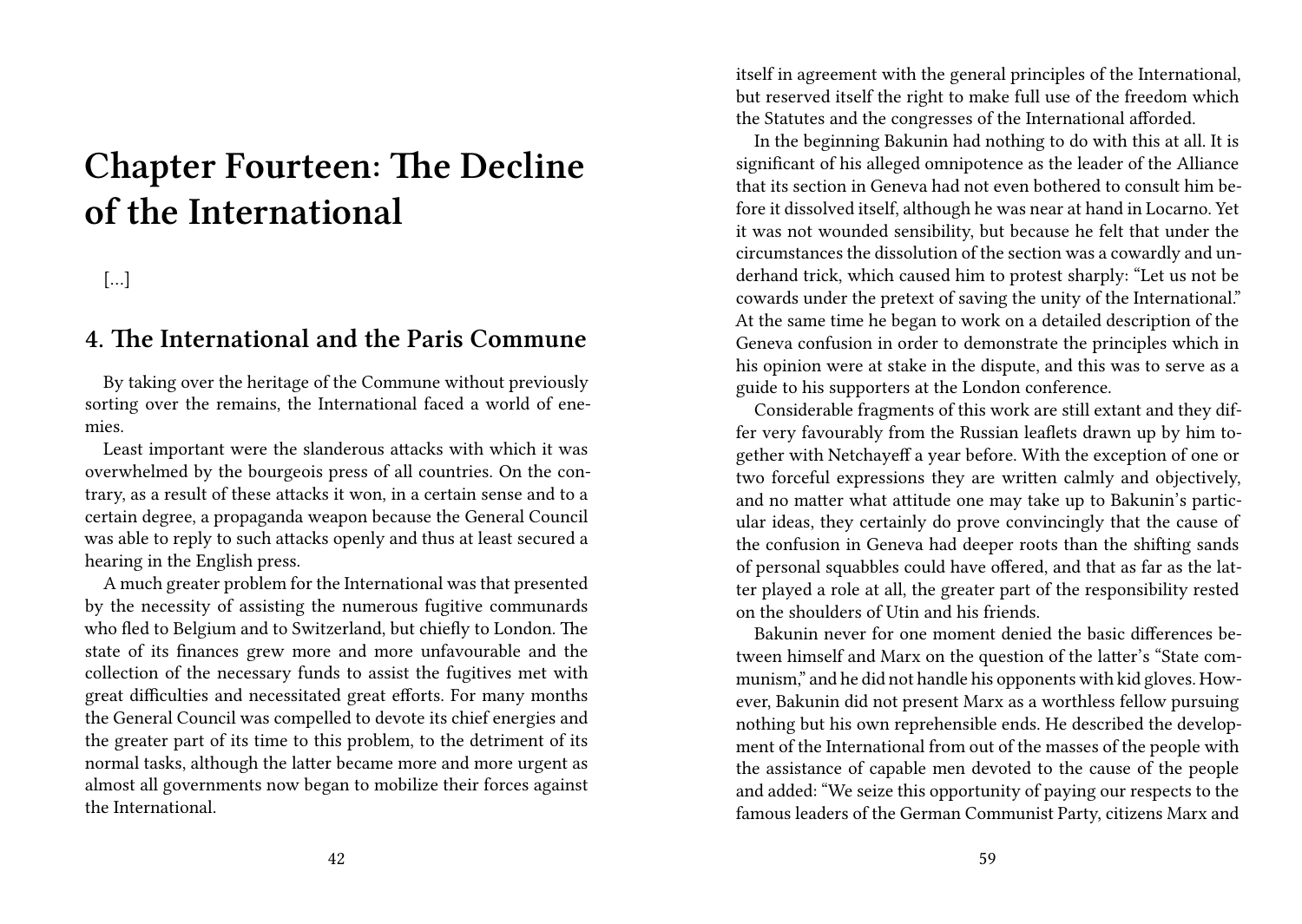and in August, 1870, he had secured the expulsion of Bakunin and a number of his friends from the central section in Geneva on the ground that they were members of the Alliance section. Utin had then spread the lie that the Alliance had in fact never been admitted into the International by the General Council, and that the documents in the possession of the Alliance bearing the signatures of Jung and Eccarius were forgeries. In the meantime, however, Robin had emigrated to London and had been made a member of the General Council despite the fact that he had attacked it so vigorously in l'Egalité. With this action the General Council gave a proof of its objectivity, for Robin had never ceased to be a sworn supporter of the Alliance. On the 14th of March, 1871, he had proposed that the International should call a private conference to settle the dispute in Geneva. On the eve of the Paris Commune the General Council had thought it desirable to reject this proposal, but on the 25th of July it decided to call a conference on the Geneva dispute for the following September. In the same session it confirmed, at the instance of Robin, the authenticity of the documents signed by Jung and Eccarius informing the Alliance of its admission to the International.

This letter had hardly arrived in Geneva when the Alliance section voluntarily dissolved on the 6th of August and informed the General Council of this step immediately. The idea was to create a good impression; after the section had been vindicated by the General Council against the lies of Utin, it sacrificed itself in the interests of peace and reconciliation. As a matter of fact, however, as Guillaume later admitted, other motives had been decisive. The Alliance section had sunk into complete unimportance and appeared, particularly to the Commune fugitives in Geneva, as nothing but the dead remnant of personal squabbles. Now Guillaume regarded these fugitives as suitable elements for the conduct of the struggle against the Federal Council in Geneva on a broader basis. Therefore the Alliance section was dissolved and its remnants united a few weeks later together with the communards in a new "Section of Revolutionary Socialist Propaganda and Action," which declared

However, even this war of the governments against the International was not its chief trouble. The campaign against the International was carried on with more or less energy in the various continental countries, but the attempts to unite all governments in a joint campaign of repression against the class-conscious proletariat failed for the moment. The first attempt of this nature was made by the French government on the 6th of June, 1871, in a circular issued by Jules Favre. But the document was so stupid and mendacious that it made little impression on the other governments, even on Bismarck, who was invariably willing to listen to any reactionary suggestion, particularly when it was directed against the working class, and who had been startled out of his megalomania by the support accorded to the Commune by the German Social Democracy, including both the Lassallean and the Eisenach fractions.

A little later the Spanish government made a second attempt to unite the governments of Europe against the International, this time also by means of a circular, issued to all governments by its Minister for Foreign Affairs. It was not sufficient, this circular declared, that individual governments should take the most severe measures against the International and its sections in their own territories. All governments should unite to exterminate the evil. This challenge might have met with greater success but for the fact that the English government immediately scotched it. Lord Granville replied that "in this country" the International had limited its operations chiefly to giving advice in strikes, and had only very limited funds with which to support such actions, whilst the revolutionary plans which formed a part of its program represented rather the opinions of its foreign members than those of the British workers, whose attention was directed chiefly to wage questions. However, foreigners in England enjoyed the protection of the laws of the country in the same way as British subjects. If they violated these laws by conducting warlike operations against any country with which Great Britain maintained friendly relations they would be punished, but for the present there was no reason for taking any special measures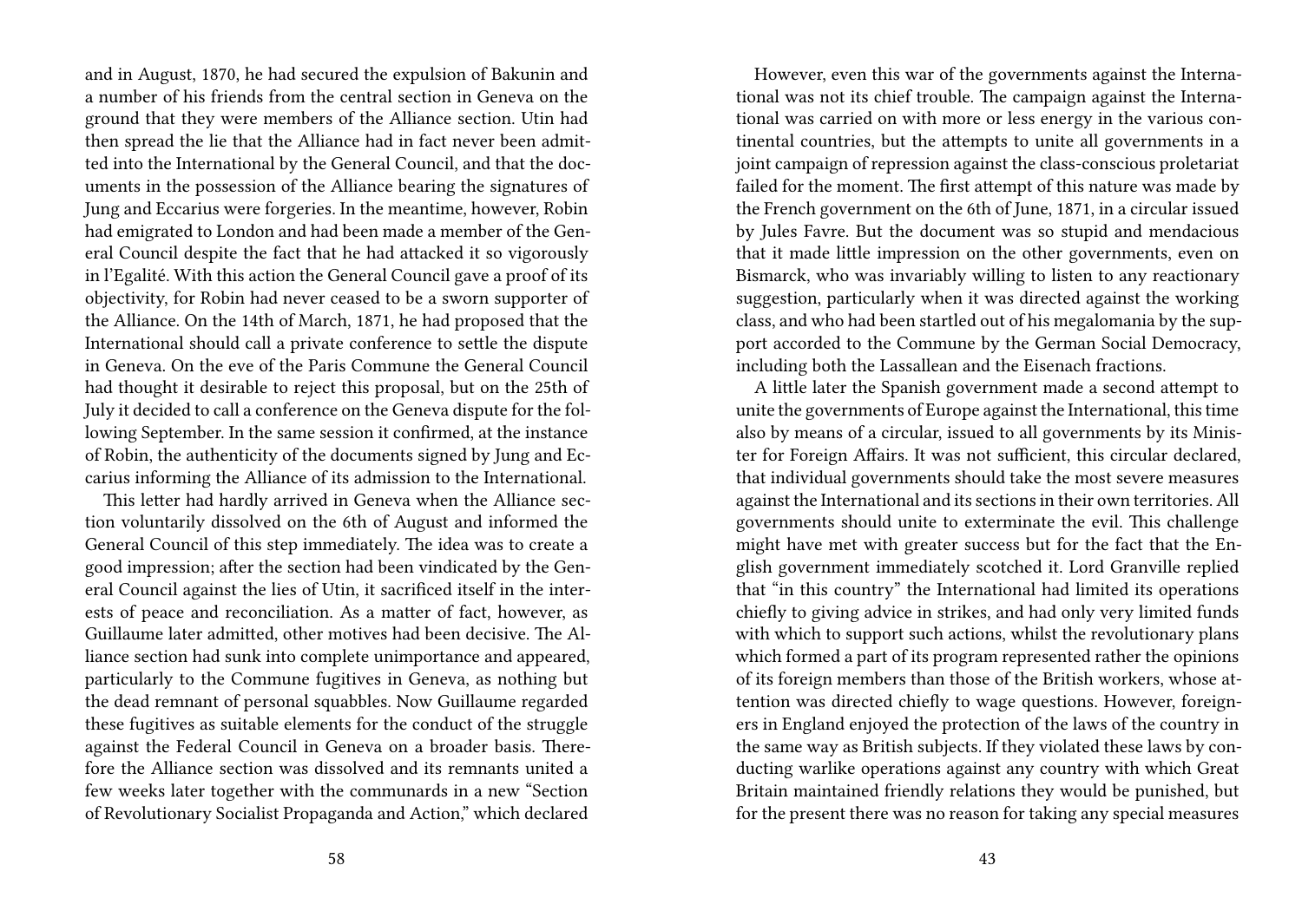against foreigners on British soil. This reasonable rejection of an unreasonable demand caused Bismarck's semi-official mouthpiece to snarl that any measures taken against the International would for the most part remain ineffective so long as British territory represented as asylum from which all the other States of Europe could be disturbed with impunity and under the protection of the British law.

Thus, although its enemies did not succeed in organizing a joint crusade on the part of the various governments against the International, the International itself did not succeed in organizing a solid phalanx of resistance to the persecutions suffered by its sections in the various continental countries. This was its chief cause of anxiety and it was made still more serious by the fact that the International felt the ground trembling under its feet in just those countries whose working classes it had regarded as its firmest bulwarks: England, France and Germany, where large-scale industrial development was farthest progressed and whose workers possessed a more or less limited franchise. The importance of these countries for the International was reflected in the fact that there were twenty Englishmen, fifteen Frenchmen and seven Germans on its General Council as against only two representatives each from Switzerland and Hungary and one representative each from Poland, Belgium, Ireland, Denmark and Italy.

From the very beginning Lassalle had organized his agitation amongst the German workers as a national affair and this had brought him bitter reproaches from Marx, but it was soon seen that this fact helped the German workers' movement over a crisis which severely shook the socialist movement in all other continental countries. For the moment, the war against France had resulted in the temporary standstill of the German working-class movement. The two factions had enough to occupy them in their own affairs to prevent them bothering much about the International. Although both factions had declared themselves against the annexation of Alsace-Lorraine and in favour of the Paris Commune, the Eisenach faction,

The ridiculing of this unsuccessful attempt might reasonably have been left to the reaction, and an opponent of Bakunin whose opposition to anarchism did not rob him of all capacity to form an objective judgment wrote: "Unfortunately mocking voices have been raised even in the social democratic press, although Bakunin's attempt certainly does not deserve this. Naturally, those who do not share the anarchist opinions of Bakunin and his followers must adopt a critical attitude towards his baseless hopes, but apart from that, his action in Lyons was a courageous attempt to awaken the sleeping energies of the French proletariat and to direct them simultaneously against the foreign enemy and the capitalist system. Later the Paris Commune attempted something of the sort also and was warmly praised by Marx." That is certainly a more objective and reasonable attitude than that of the Leipzig Volksstaat, which, adopting a well-used tactic, declared that the proclamation issued by Bakunin in Lyons could not have been better suited to Bismarck if it had been drawn up in the latter's own press bureau.

The failure of the movement in Lyons deeply depressed Bakunin. He had believed the revolution almost at hand; now he saw it disappear into the far future, particularly after the overthrow of the Paris Commune, which had filled him with new hope for the moment. His hatred against the revolutionary propaganda carried on by Marx increased because he thought it chiefly responsible for the indecisive attitude of the proletariat. In addition his personal situation was very pressing. He received no assistance from his brothers and there were days when he had not even five centimes in his pocket to purchase his usual cup of tea. His wife was afraid that he would lose his energy and go to seed. However, he decided to set down his opinions on the development of humanity, philosophy, religion, the State and anarchy in a work which was to be written piecemeal in his free moments and to represent his political testament.

This work was never concluded. His unruly spirit was not permitted much peace. Utin had continued his incitement in Geneva,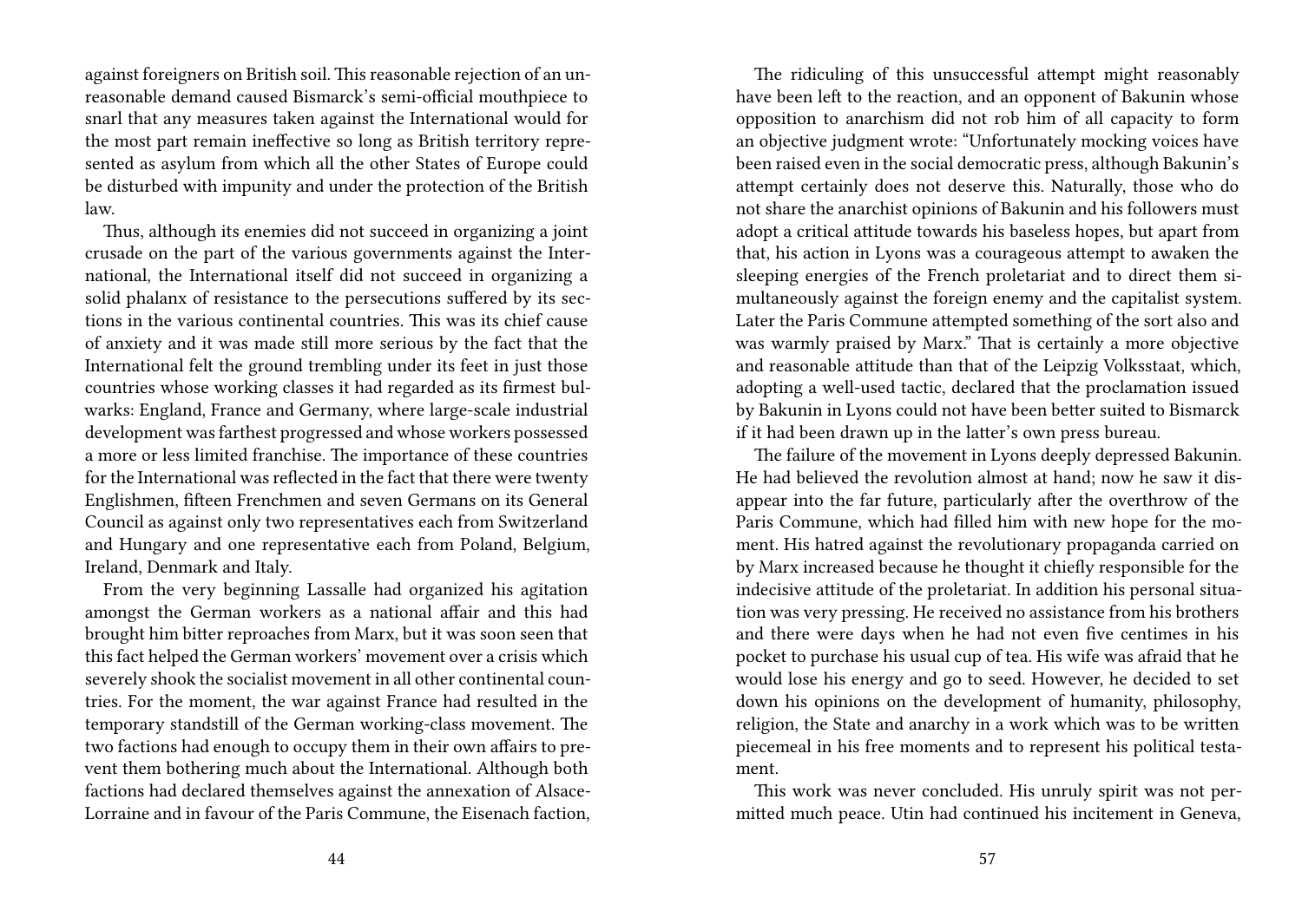of an aristocratic, monarchist and military invasion unless they wished to betray not only their cause but the cause of socialism. A victory for Germany would be a victory for European reaction. Bakunin was right in declaring that a revolution at home need not paralyze the resistance of the French people to the foreign enemy, and he appealed to French history in particular to prove his point, but his proposals to persuade the Bonapartist and reactionary peasant class into joint revolutionary action with the urban workers were thoroughly fantastic. The peasants should not be approached with any decrees or communist proposals or organizational forms, as that would cause them to revolt against the towns, Bakunin declared. Instead one should draw the revolutionary spirit from out of the depths of their souls – and other similarly fantastic phrases.

After the fall of the Second Empire, Guillaume published an appeal in the Solidarité calling for the formation of armed bands of volunteers to hurry to the assistance of the French Republic. It was a downright act of folly, particularly coming from a man who had opposed with nothing short of fanaticism any participation of the International in politics, and it produced no result but laughter. However, Bakunin's attempt to proclaim a revolutionary commune in Lyons on the 28th of September must not be placed in the same category. Bakunin had been called to Lyons by the revolutionary elements there. The Town Hall had been occupied, the "administrative and governmental machinery of the State" abolished and the "Revolutionary Federation of the Commune" proclaimed in its place, when the treachery of General Cluseret and the cowardice of a number of other persons gave the National Guard an easy victory. Bakunin had vainly urged that energetic measures should be taken and that, above all, the representatives of the government should be arrested. He was taken prisoner himself, but released almost immediately by a detachment of volunteers. He remained a few weeks in Marseilles in the hope that the movement would revive again, but when this hope proved baseless he returned at the end of October to Locarno.

which alone was recognized by the General Council as a section of the International, had come so much into the foreground that it had been harassed by the authorities with indictments for high treason and similar disagreeable matters far more than the Lassallean faction. It was Bebel who, according to Bismarck's own evidence, first awakened the suspicion of the latter by his fiery speech in the Reichstag in which he declared the German Social Democracy in solidarity with the Paris communards, and who caused Bismarck to deliver increasingly violent blows against the German working-class movement. However, much more decisive for the attitude of the Eisenach faction towards the International was the fact that since it had constituted itself as an independent party on a national basis it had become more and more estranged from the International.

In France Thiers and Favre had caused the monarchistreactionary National Assembly to pass a draconic law aimed specially against the International; this law completely paralyzed the French working class, which had already been weakened to the point of utter exhaustion by the fearful blood-letting of the Versailles massacres. In their fierce desire for revenge these upholders of law and order even went so far as to demand from Switzerland, and even from England, the extradition of the fugitive communards as common criminals, and as far as Switzerland was concerned they came within an ace of being successful. Under these circumstances the connections of the General Council in France were completely broken off. In order to secure the representation of the French workers on its General Council, the International co-opted a number of fugitive communards (partly men who had already been members of the International and partly men who had distinguished themselves by their revolutionary energy in the cause of the Commune), its aim being to honour the Commune. This was a good idea as far as it went, but it weakened the General Council rather than strengthened it, for the fugitive communards suffered the inevitable fate of all emigrants and exhausted their energies in internal struggles. Marx now had to go through the same troubles and difficulties with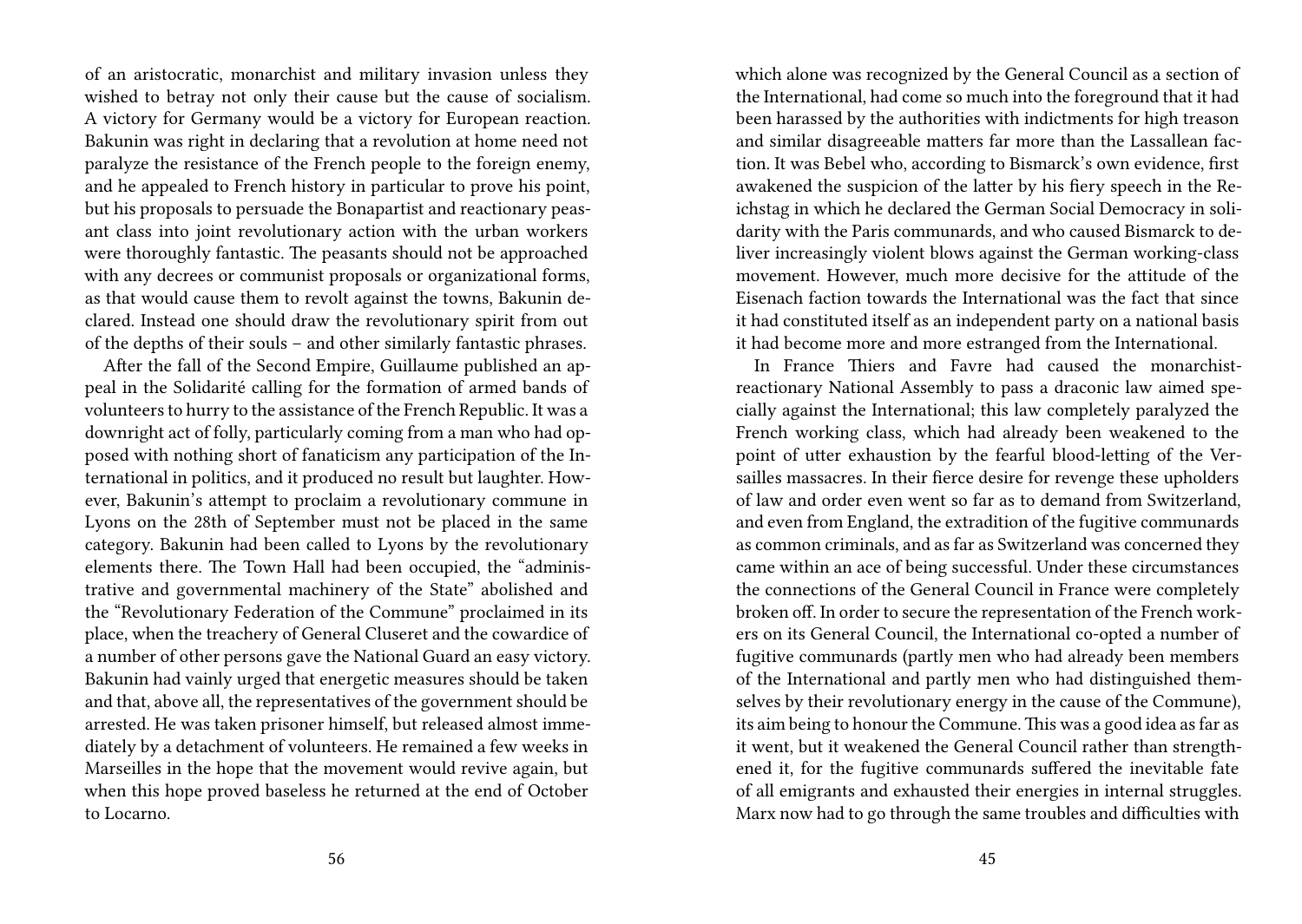the French emigrants as he had had with the German emigrants twenty years previously. He was certainly the last man to demand any recognition for doing what he, in any case, considered it his duty to do, but in November, 1871, the constant bickerings of the French fugitives caused him to sigh regretfully: "And that's my reward for having wasted almost five months of my time on their behalf and for having vindicated their honour in the Address!"

And finally, the International lost the support which it had previously enjoyed from the English workers. Externally the breach first appeared when two reputable leaders of the trade union movement, Lucraft and Odger, who had been members of the General Council since its inception, Odger even as President so long as that office had existed, resigned from the council on account of the Address on The Civil War in France. This action gave rise to the legend that the trade unions parted company with the International owing to their moral abhorrence of the latter's defence of the Commune. The grain of truth which this legend contains by no means represents the real issue. The breach was due to much more important and deep-lying reasons.

From the beginning, the alliance between the International and the trade unions was a mariage de convenance. Both parties needed each other, but neither ever intended to bind itself up with the other for better or for worse and till death did them part. With masterly dexterity Marx had drawn up a joint program in the Inaugural Address and the Statutes of the International, but although the trade unions were thus able to accept the program, in practice they never used any more of it than suited their purpose. In his answering despatch to the Spanish government Lord Granville correctly describes the relation between the English trade unions and the International. The aim of the trade unions was to improve working conditions on the basis of capitalist society, and in order to further this aim they did not scorn the political struggle, but in the choice of their allies and their weapons they were guided by no fundaBakunin. After the Russian government had discovered the truth about Netchayeff's activities as a result of the numerous arrests which were made in connection with the murder of Ivanov, it exploited the favourable opportunity to the full, and in order to ridicule and expose the Russian revolutionaries in the eyes of the world it arranged for the first time a political trial in public and before a jury. The proceedings in the so-called Netchayeff trial opened in St. Petersburg in July, 1871. There were over eighty accused, most of them students, and the majority of them were sentenced to long terms of imprisonment or to forced labour in the Siberian mines.

Netchayeff himself was still at liberty and he remained variously in Switzerland, London and Paris, where he went through the siege and the Commune. He fell into the hands of the police only in the autumn of 1872 – the victim of a spy. Bakunin and his friends issued a leaflet on his behalf, published by Schabelitz in Zurich, opposing his extradition as a common criminal. This action does Bakunin no dishonour and this is also true of a letter he wrote to Ogarev, a man who had also been completely deceived by Netchayeff, so much so in fact that he had handed over either wholly or in part, the Batmetiev funds which he had administered after the death of Herzen: "Something within me tells me that this time Netchayeff, who is utterly lost and certainly knows it, will retrieve all his old energy and steadfastness from the depths of his character, which may be confused and vitiated, but is not low. He will go under as a hero and this time he will betray no one and nothing." In ten long years of suffering in a Tsarist prison up to the day of his death Netchayeff justified these expectations. He did everything he could to repair his earlier errors and maintained an iron energy which even made his warders give way to him.

The Franco-Prussian War broke out just as Bakunin had parted company with him. It immediately gave Bakunin's ideas another direction. The old revolutionary reckoned that the invasion of France by German troops would give the signal for the social revolution in France. The French workers must not remain inactive in the face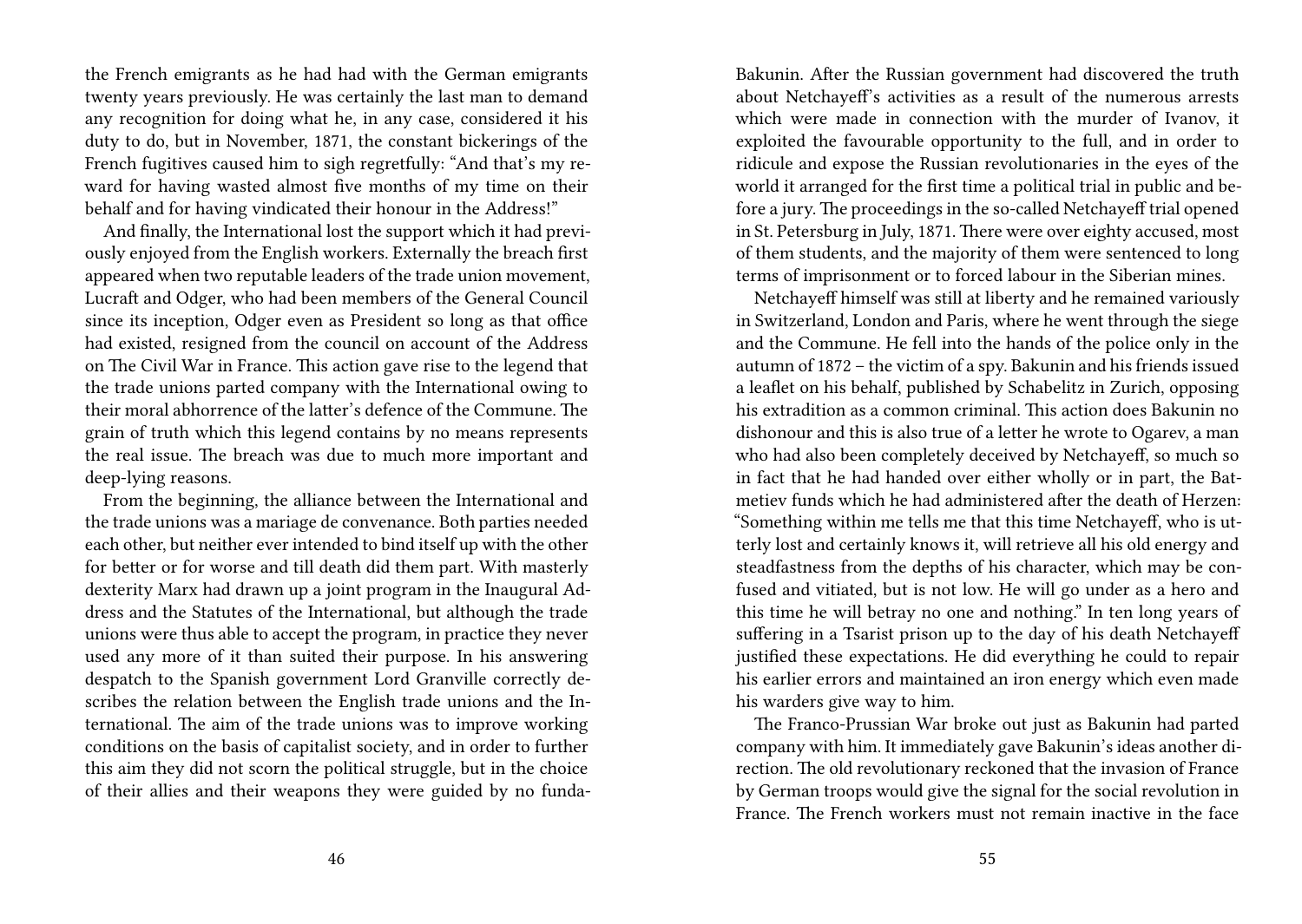not a common crime and that the Swiss government should therefore not grant the request of the Tsarist government for his extradition. For the moment Netchayeff kept so closely in hiding that the Swiss police could not find him, but he played his protector a nasty trick. He persuaded him to abandon the translation of the first volume of Capital in order to devote himself completely to revolutionary propaganda and promised to come to an agreement with the publisher in the question of the advance which had already been paid. Bakunin, who was living in the narrowest of straits at the time, could only assume that this promise meant that either Netchayeff or the mysterious "committee" would refund the 300 roubles advance to the publisher. However, Netchayeff sent an "official" letter on a piece of notepaper bearing the name of the "committee" and decorated with an axe, a dagger and a revolver, not to the publisher but to Liubavin, who had acted as intermediary between Bakunin and the publisher. Liubavin was forbidden to demand the repayment of the advance from Bakunin on pain of death. An insulting letter from Liubavin was the first intimation Bakunin had of the business. He immediately sent Liubavin a new acknowledgment of the debt and repeated his promise to pay it back as soon as his means permitted, and at last he broke off his relations with Netchayeff, about whom he had in the meantime discovered still worse things, such as the plot to hold up and rob the Simplon post.

The incredible, and for a political leader unpardonable, gullibility which Bakunin displayed in this, the most adventurous episode of his life, had very unpleasant results for him. Marx heard about the affair in July, 1870, and this time from an irreproachable source, namely the thoroughly reliable Lopatin, who during his stay in Geneva in May had vainly tried to convince Bakunin that no such "committee" existed in Russia, that Netchayeff had never been a prisoner in St. Peter-Paul, and that the throttling of Ivanov had been an utterly senseless murder. If anyone was in a position to know the truth it was Lopatin, and it was only natural that his information confirmed the unfavourable opinion Marx now had of mental considerations, so far as such considerations did not apply immediately to their actual aim.

Marx was soon compelled to recognize that this egoistic peculiarity of the trade unions, which was deeply rooted in the history and the character of the English proletariat, could not be broken so easily. The trade unions needed the International in order to carry the Reform Bill, but once this was achieved they began to flirt with the Liberals, for without the assistance of the latter they could not hope to win seats in Parliament. Even in 1868 Marx had complained of these "intriguers" and had mentioned Odger, who put up for Parliament on several occasions, as one of them. On another occasion Marx justified the presence of a number of the supporters of the Irish sectarian Bronterre O'Brien in the General Council with the following significant words: "Despite their follies these O'Brienites represent a (very often necessary) counter-weight to the trade unionists in the General Council. They are more revolutionary, more definite in their attitude to the land question, less national, not open to corruption in any shape or form, and but for that they would have been turned out long ago." He also opposed the repeated proposal that a special Federal Council should be formed for England, chiefly on the ground, given for instance in the circular of the General Council issued on the 1st of January, 1870, that the English lacked revolutionary ardour and the capacity to generalize, so that any such Federal Council would become a tool in the hands of radical members of Parliament.

After the secession of the English working-class leaders Marx accused them bluntly of having sold themselves to the Liberal Ministry. This may have been true of some of them, but it was not true of all, even if one assumes "corruption" to include other forms than that of cash payment. As a trade union leader, Applegarth enjoyed at least as big a reputation as Odger and Lucraft, and was in fact considered by both Houses of Parliament as the official representative of trade unionism. Immediately after the Basle congress of the International he had been questioned by his parliamentary pa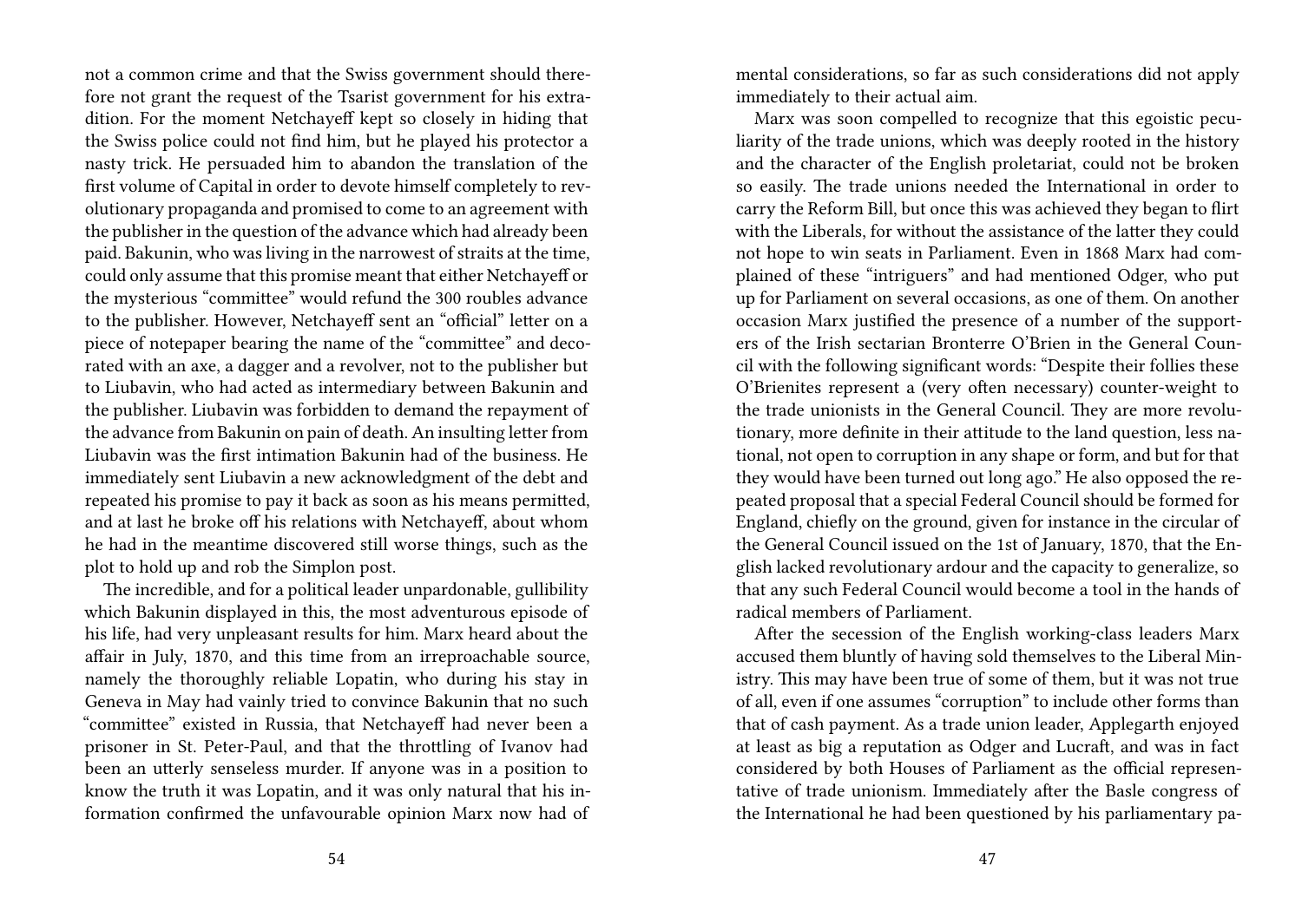trons as to his attitude towards the decision of the congress in the question of the common ownership of the land, etc., but he had refused to let himself be intimidated by their scarcely veiled threat. In 1870 he was appointed a member of the Royal Commission upon the Contagious Diseases Acts, thus becoming the first worker entitled to be styled by his Sovereign "Our Trusty and Well-beloved," nevertheless he signed the Address of the General Council on The Civil War in France and remained a member of the Council to the end.

The attitude of Applegarth, whose personal character is above reproach and who later refused an appointment on the Board of Trade, indicates clearly the real reasons for the secession of the trade union leaders. The immediate aim of the trade unions was to secure legal protection for themselves and their funds. This aim appeared to have been achieved when in the spring of 1871 the government brought in a bill giving every trade union the right to register itself as an approved society, thereby receiving legal protection for its funds providing that its statutes did not conflict with the law. However, what the government gave with one hand it immediately took away with the other, for the bill contained a lengthy clause which practically abolished the right of combination by confirming all the old elastic terms aimed at preventing strikes by prohibiting "violence," "threats," "intimidation," "molesting," "obstruction," etc. It was in fact nothing but a law aimed specially against the trade unions, and every action taken by them, or by anyone else, with a view to furthering their cause was declared punishable, whilst the same actions when committed by other bodies remained legal. With politeness and restraint the historians of British trade unionism declare: "It seemed of little use to declare the existence of trade societies to be legal if the criminal law was so stretched as to include the ordinary peaceful methods by which these societies attained their ends." For the first time, therefore, the trade unions were legally recognized and afforded protection, but at the same time all the

Both Bakunin and Netchayeff were accused by the General Council of the International of having sent innocent persons to their doom in Russia by sending them letters, material or telegrams in such a form as inevitably to draw down on them the attention of the Russian police, although Bakunin's reputation might reasonably have been expected to protect him from such accusations. After his exposure Netchayeff admitted the real state of affairs. He acknowledged openly and with the utmost impudence that it was his custom to compromise deliberately all those who were not completely in agreement with him, in order either to destroy them or to draw them into the movement completely. In accordance with the same reprehensible principles he would, in a moment of excitement, persuade people to sign compromising declarations, or he would steal compromising letters in order afterwards to be able to exercise extortionate pressure on their authors.

When Netchayeff returned to Russia in the autumn of 1869 Bakunin had not yet learnt of these methods and Netchayeff was provided with a written authorization from Bakunin which declared that he was the "accredited representative," naturally not of the International and not even of the Alliance of Socialist Democracy, but of a European Revolutionary Alliance which Bakunin's inventive genius had founded as a sort of branch of the Alliance for Russian Affairs. This organization probably existed only on paper, but in any case, Bakunin's name was enough to secure a certain support from amongst the students for Netchayeff's agitation. His chief method of obtaining influence was still the myth of the "committee," and when one of his newly-won supporters, the student Ivanov, began to doubt the existence of this secret authority, he disposed of the inconvenient sceptic by assassination. The finding of Ivanov's body led to numerous arrests, but Netchayeff succeeded in slipping over the frontier.

At the beginning of January, 1870, he again appeared in Geneva and the old game started anew. Bakunin came forward as his fiery defender and declared that the murder of Ivanov was a political and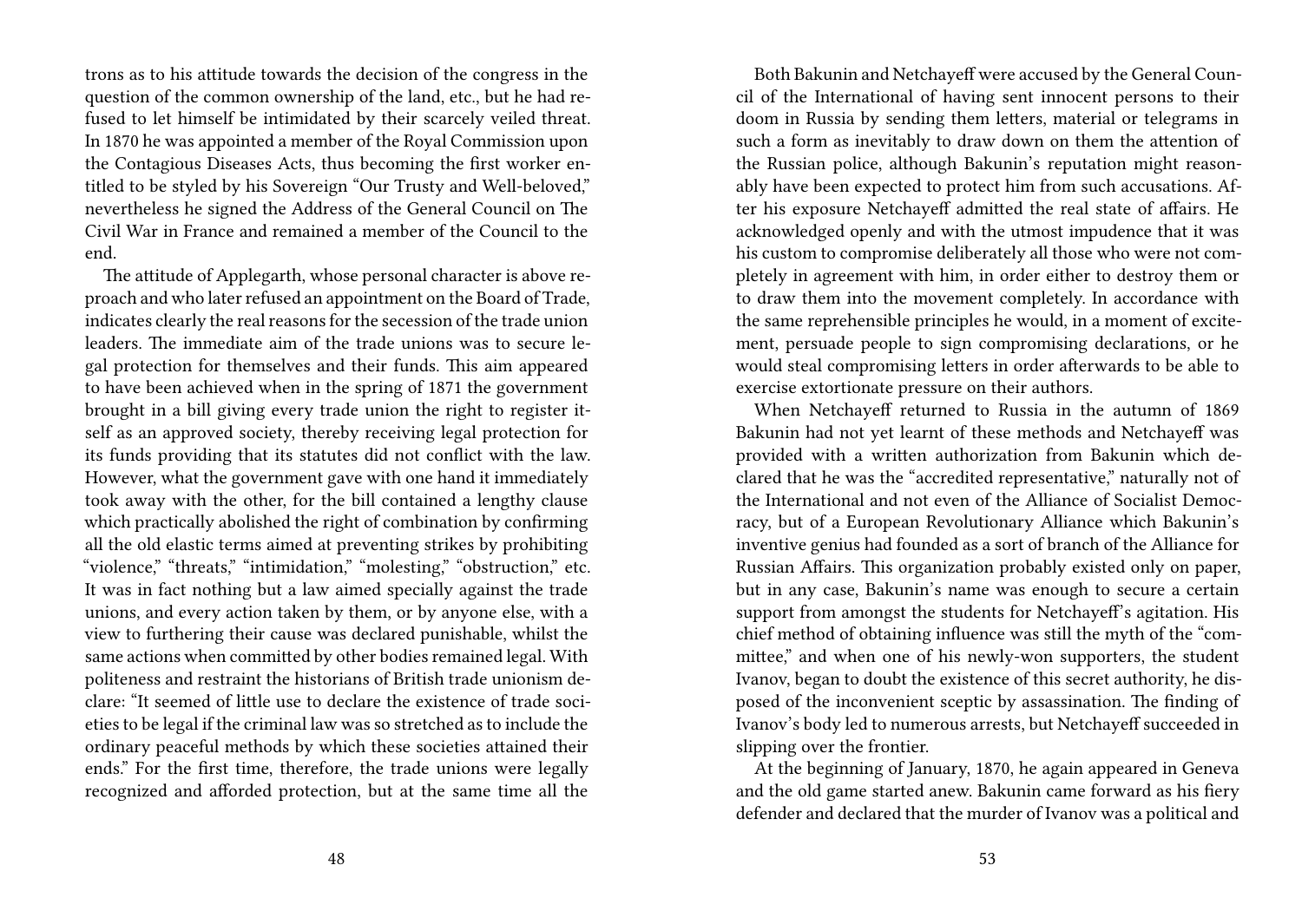He first appeared in Geneva in the spring of 1869, demanding double admiration as a prisoner of State escaped from the fortress of St. Peter-Paul and as a delegate from an all-powerful committee which was supposed to be secretly preparing the revolution throughout Russia. Both statements were inventions; Netchayeff had never been in St. Peter-Paul and no such committee existed. After the arrest of a number of his immediate companions he had left Russia in order, as he declared, to influence the older emigrants to use their names and their writings to stir up the enthusiasm of Russian youth. As far as Bakunin was concerned he succeeded in an almost incredible fashion. Bakunin was deeply impressed by "the young savage," "the young tiger" (as he used to call Netchayeff), as the representation of a new generation whose revolutionary energy would overthrow Tsarist Russia. Bakunin believed so firmly in the "committee" that he placed himself unconditionally at its orders, which were given to him through Netchayeff, and immediately declared himself ready to publish a number of extreme revolutionary writings together with the latter and to send them over the Russian frontier.

There is no doubt about Bakunin's responsibility for this literature and it is of no decisive importance whether he or Netchayeff was directly responsible for a number of its worst examples. And further, Bakunin's authorship has never been denied in connection with the appeal issued to the officers of the Tsarist army calling on them to place themselves at the disposal of the "committee" as unconditionally as Bakunin had done, or with the leaflet which idealized banditry in Russia, or with the so-called revolutionary catechism in which Bakunin's love of grisly ideas and fierce words was given full rein to the point of surfeit. On the other hand, it has never been proved that Bakunin had any part in Netchayeff's reckless actions. In fact he was himself one of their victims and it was his realization of them, all too late, that caused him to show "the young tiger" the door.

provisions of the laws against trade union action were expressly confirmed and even intensified.

Naturally, the trade unions and their leaders rejected this Greek gift, but their protests succeeded only in persuading the government to divide its bill into two separate parts: a Bill legalizing the existence of the trade unions and a Criminal Law Amendment Bill embracing all the clauses against trade union activity. That was of course no real success, but merely a trap into which the trade-union leaders were invited to fall, and into which, in fact, they did fall because their anxiety for their funds was greater than their loyalty to trade-union principles. All of them, and Applegarth was even in the van, registered their organizations under the new law, and in September, 1871, the Conference of Amalgamated Trades, the representative body of the "New Unionism," which had once been the link between the International and the unions, formally dissolved itself, "having discharged the duties for which it was organized." Owing to the.fact that in their gradual approach towards middleclass respectability the leaders of the trade unions had come to regard strikes as one of the more primitive methods of trade union activity, it was not difficult for them to salve their consciences. As early as 1867 one of them had declared, in giving evidence before a Royal Commission, that strikes were a sheer waste of money and energies both for the workers and their employers. Therefore, in 1871, when a powerful movement in favour of the nine hour day swept over the country, the trade-union leaders did their utmost to hold back the workers, who had not participated in the "statesmanlike" development of their leaders and who were fiercely indignant at the new Criminal Law Amendment Bill against trade union activities. This movement began on the 1st of April with a strike of the engineering workers in Sunderland, spread rapidly throughout the engineering centres and culminated in the Newcastle strike which lasted five months and ended in a complete victory for the workers. The great engineering union, the Amalgamated Society of Engineers, was definitely opposed to this mass movement on the